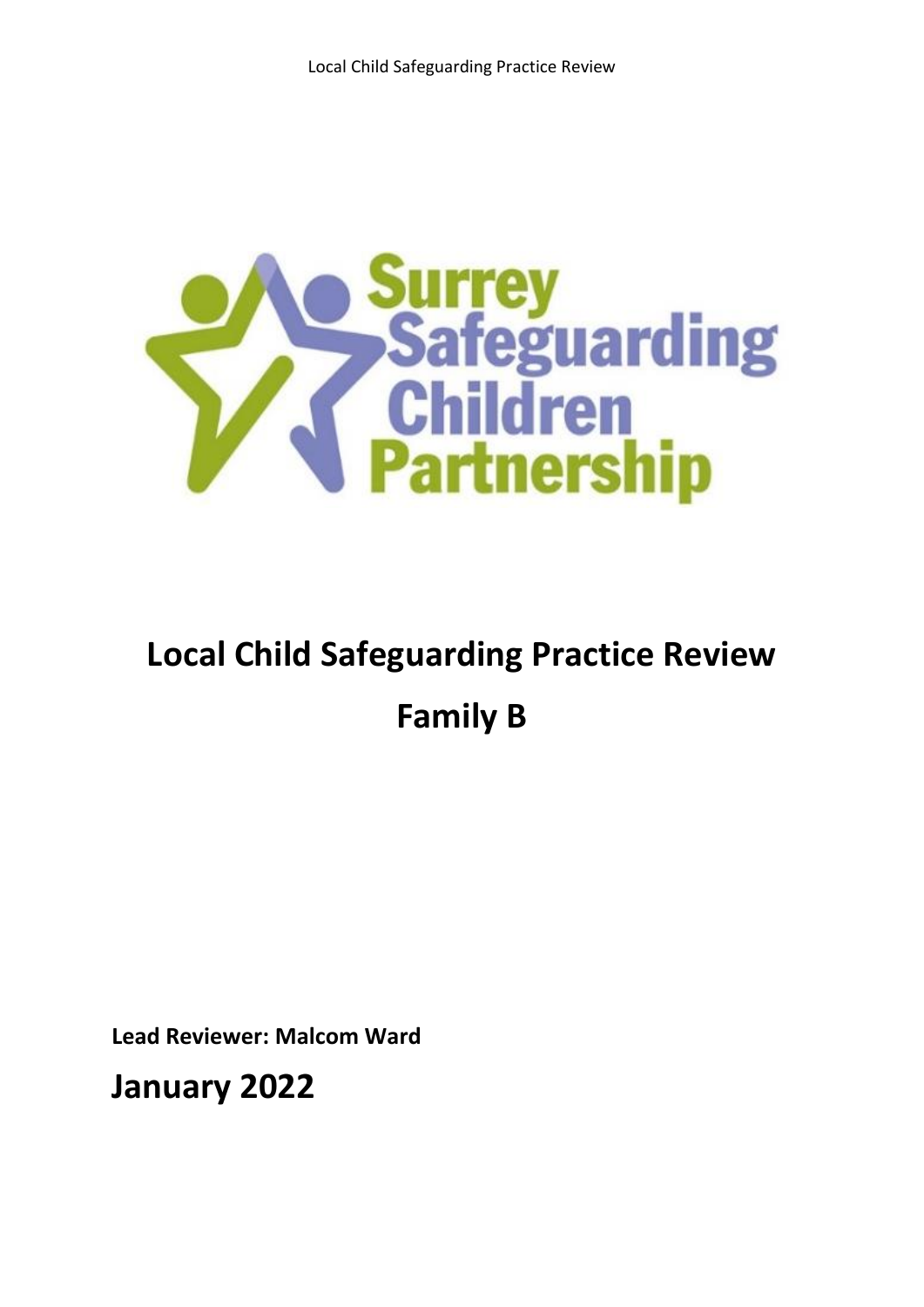## **Contents**

- **1. Executive Summary**
- **2. Reason for this Review and its methodology**
- **3. The B Family**
- **4. Local Agencies' Involvement and Services Offered to the B Family**
- **5. Mr and Mrs B's Perspective on the Services they were given**
- **6. Family Support offered by the Local Church**
- **7. Working with Gypsy, Roma and Travellers Families – A specialist perspective**
- **8. Learning from the Case Practitioners and Managers**
- **9. Key Lessons**
- **10. Recommendations**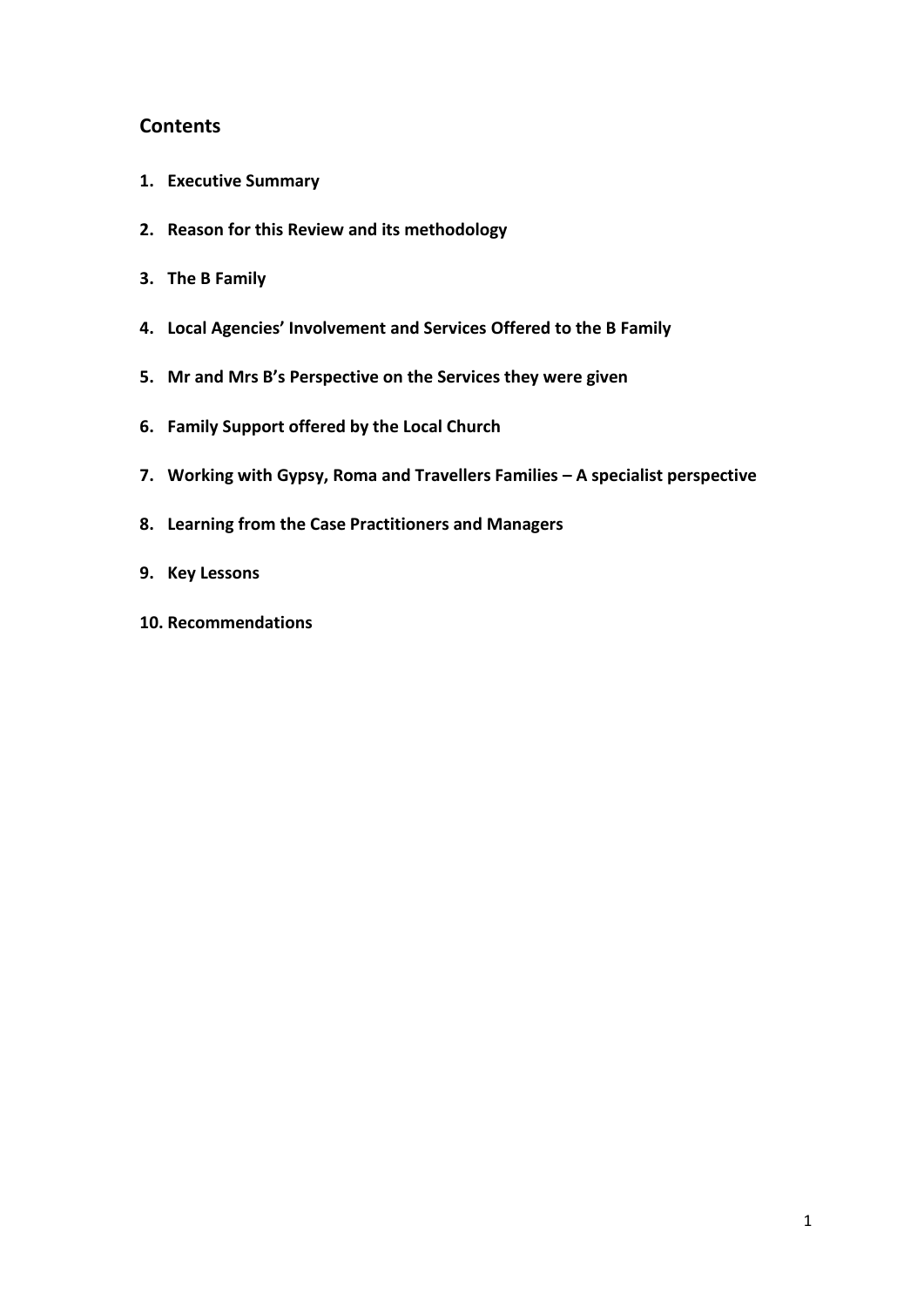## **1 Executive Summary**

- 1.1 This review was commissioned after one of the B Family children, Child C was seriously wounded when one of her siblings was playing with knives and required emergency life-saving surgery. There was concern that this injury was caused as a result of siblings playing with knives. She fortunately survived and recovered. This aim of this Review is to learn from the way in which the family had been supported by local services in the years up to this near-fatal incident. There had been several years of concern about inter-family aggression on a Council Traveller Site and different multi-agency attempts to safeguard the children who were impacted. The review covers the period 2017 to autumn 2019.
- 1.2 A key issue in the work was to stop long-standing intra-community violence or move the B Family to alternative accommodation, which was suitable for Gypsy, Roma and Traveller<sup>1</sup> families for their protection. This was not achieved. Later, concerns were discovered about the family care of the children and the family's inability to protect them from the community violence. The children became subjects of a Child Protection Plan and later a Supervision Order, for the younger children. They lived in unsafe and unsuitable accommodation for a year, before returning to the Traveller Site as children in need. The interventions were not effective in securing long-term safe and alternative permanent accommodation.
- 1.3 There were different degrees of understanding by professionals about the needs of children from the Gypsy, Roma, Traveller Community, and a lack of specialist advice to front line practitioners to support this; except for the primary school, which had access to advisors. A recent, successful, overarching multi-agency strategy and co-ordination of services for Traveller Community Families had ceased in 2017. This was seen as a key systemic issue, underpinning responses to this family.
- 1.4 Another key systemic context was that the Social Care Department was not functioning well at the start of the period as judged by the OFSTED Inspection from 2014.
- 1.5 There was sensitive direct child centred work with the children by schools and social workers and there were attempts to work with the parents. However, Children's Social Care was unable to ensure the full cooperation of some other key services. Police, Community Safety, Traveller Site Staff & Housing Staff were not fully involved in the formal multi-agency safeguarding, particularly the key Core Group Meetings, as they should have been. Some services were unaware of their statutory safeguarding children responsibilities.
- 1.6 At the time of the intervention the approach taken was a single-family casework and protective approach rather than a coordinated community (contextual) approach to the wider intracommunity violence, which also impacted on other families' children. It was not seen as a complex problem which required co-ordination at a more senior level across departments within the Council and District Council and with key partners. At no point was it escalated to senior managers to resolve this.

<sup>&</sup>lt;sup>1</sup> When referring to GRT generally Gypsy, Roma Traveller was used. For the purposes of this review, the family considered themselves to be Gypsy or Traveller, so these terms are used throughout this report.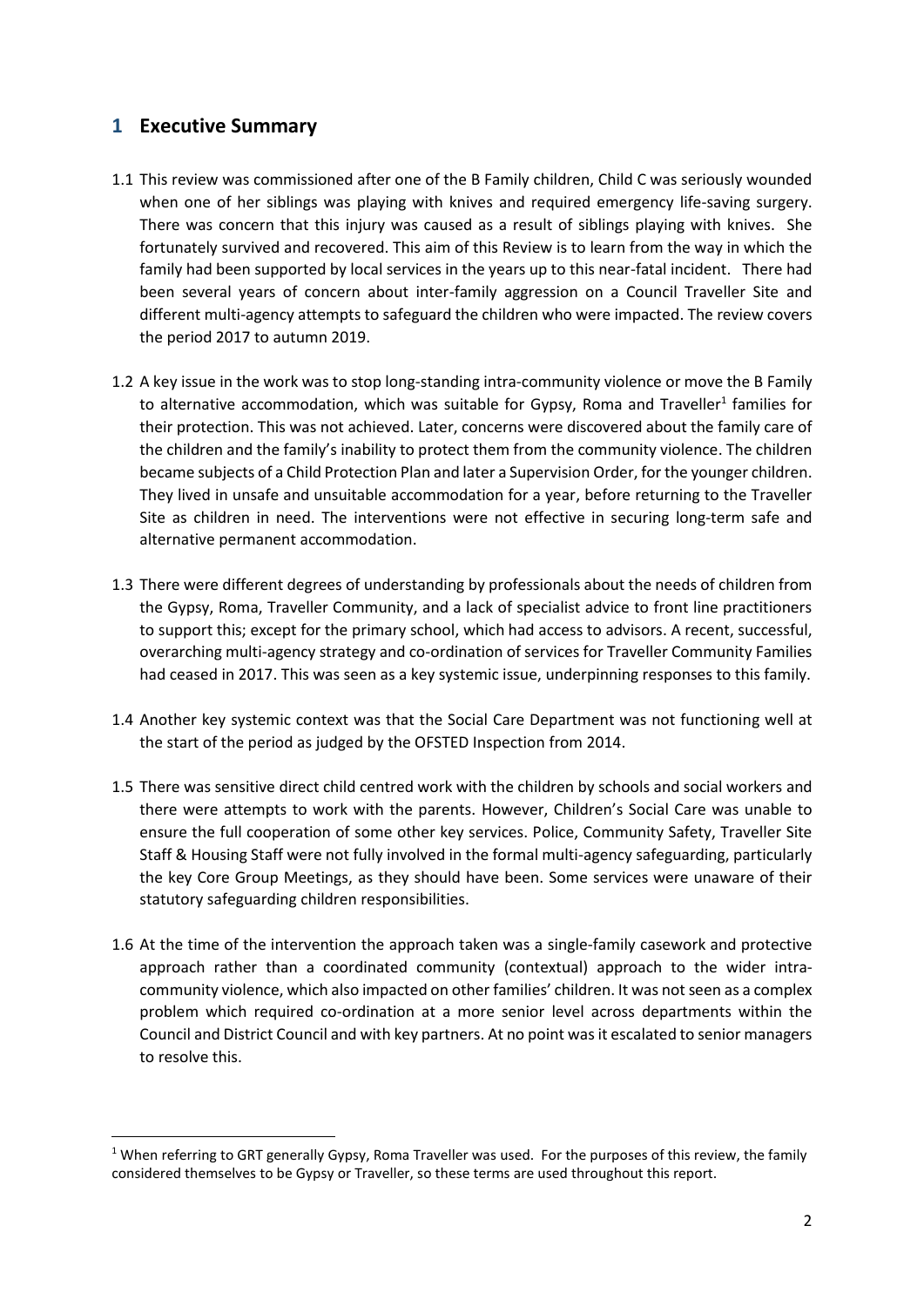- 1.7 A key agency working intensely with the B Family was a local Church, but the importance of their role was not fully recognised, and they were not seen as a key part of the multi-agency protective network when they should have been.
- 1.8 Mr and Mrs B, the parents, were able to give their views to the independent reviewer and a Panel Member.
- 1.9 A number of the practitioners and managers who had been directly involved in the case (or representatives) were also able to give their views on what had happened and why and on possible lessons.
- 1.10 Advice was obtained from a consultant about working in safeguarding with Gypsy, Roma Traveller families.
- 1.11 The review noted that there have been some improvements in the local safeguarding system since the critical incident (October 2019) and makes recommendations for further improvements; some of which are already being implemented.
- 1.12 The recommendations include:
	- increasing multi-agency understanding of and reviewing procedures with regard to community-based violence,
	- ensuring access to specialist advice for practitioners, and their supervisors, working with Gypsy, Roma and Traveller families'
	- a review of the shared Council, District Council and Partner Agency approach to safeguarding children,
	- monitoring the effectiveness of multi-agency Core Groups as a key function of the local children's safeguarding system.
	- inclusion of local Faith and Community sectors in children's safeguarding at both strategic and practice levels, and
	- a review of the County Council's and District Councils' priority re-housing arrangements for children in need of protection, where accommodation is a key element of the assessed harm.
- 1.13 Surrey County Council and Partners have agreed a new multi-agency strategy for coordinating multi-agency services to the Gypsy, Roma and Traveller Communities which will be monitored by the key local Strategic Partnerships.

Surrey Safeguarding Children Partnership

July 2021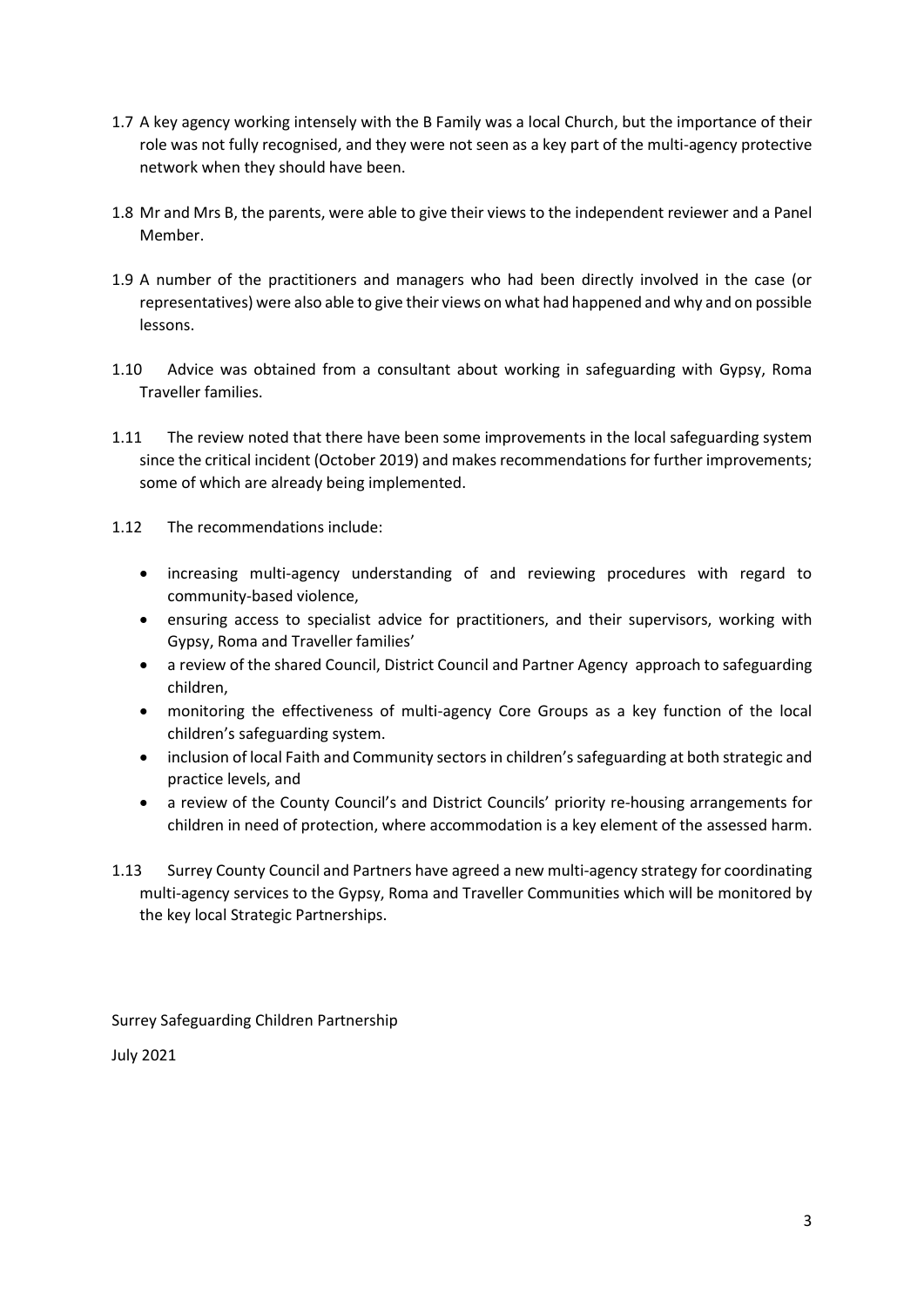## **2 Reason for this Review and its methodology**

- 2.1 The Surrey Safeguarding Children Partnership commissioned this learning review following a serious and life-threatening wounding to Child C (aged 7) by a younger sibling. Child C survived and recovered. It was agreed that the review should cover all the children in the B family as they had been known to local services as vulnerable for several years, including as subjects of multiagency Child Protection Plans<sup>2</sup>, and later a Supervision Order<sup>3</sup>, under the Children Act 1989. At the time of the critical incident, the youngest three children were assessed as Children in Need<sup>4</sup> and the oldest child was Looked After<sup>5</sup>. No-one was charged for the wounding.
- 2.2 The Partnership agreed the Terms of Reference, appointed an Independent Reviewer and a Multi-Agency Panel of Independent Senior Managers. The focus period for the review was set as January 2017 to October 2019. It was agreed that specialist consultancy would be sought to aid learning about provision of services to Gypsy, Traveller and Roma families.
- 2.3 Each Agency provided independent reports analysing their work against agreed standards and key lines of enquiry. The agencies were: children's social care, schools and education services, GPs and other local health services, housing services, local police, community safety, traveller site management, child and adolescent mental health services, adult mental health services, and from CAFCASS, the independent advisory service to the Family Court.
- 2.4 Mr and Mrs B contributed their views. A reflective workshop was held to learn directly from the practitioners and managers who had been involved in the case.
- 2.5 A Child Safeguarding Practice Review seeks to identify lessons to better understand the effectiveness of the wider local multi-agency safeguarding systems and to make recommendations if improvements are required. The review is not about apportioning blame but seeks to understand what happened, and why, in a systemic context.

<sup>2</sup> **Child Protection Plans** A formal plan of action made after a multi-agency Child Protection Conference has agreed that a child is at risk of significant harm. Child protection plans are reviewed at regular intervals. Children subject of such plans are among a Local Authority's highest priority children requiring protection from anticipated harm. For more information see **Working Together to Safeguard Children 2018**, pages 49 – 53 [Working Together to Safeguard Children 2018 \(publishing.service.gov.uk\)](https://assets.publishing.service.gov.uk/government/uploads/system/uploads/attachment_data/file/942454/Working_together_to_safeguard_children_inter_agency_guidance.pdf)

<sup>3</sup> **Supervision Order** An Order of the Family Proceedings Court under the Children Act 1989. A Supervision Order is granted when a Court agrees that children are at risk of significant harm but do not need to be removed from the family for protection. The Local Authority is responsible for supervising the children's welfare and safety. The Order is time-limited.

<sup>4</sup> **Child in Need** Following a multi-agency **Child and Family Assessment** a family may be identified as being in need of additional and co-ordinated services from a range of agencies, led by a social worker. These are voluntary in nature under section 17 of the Children Act 1989. See **Working Together to Safeguard Children 2018**, page 40.

<sup>5</sup> **Looked After** The status under the Children Act 1989 when a child is cared for by the Local Authority, either voluntarily under section 20, or by a court order under sections 31 or 38.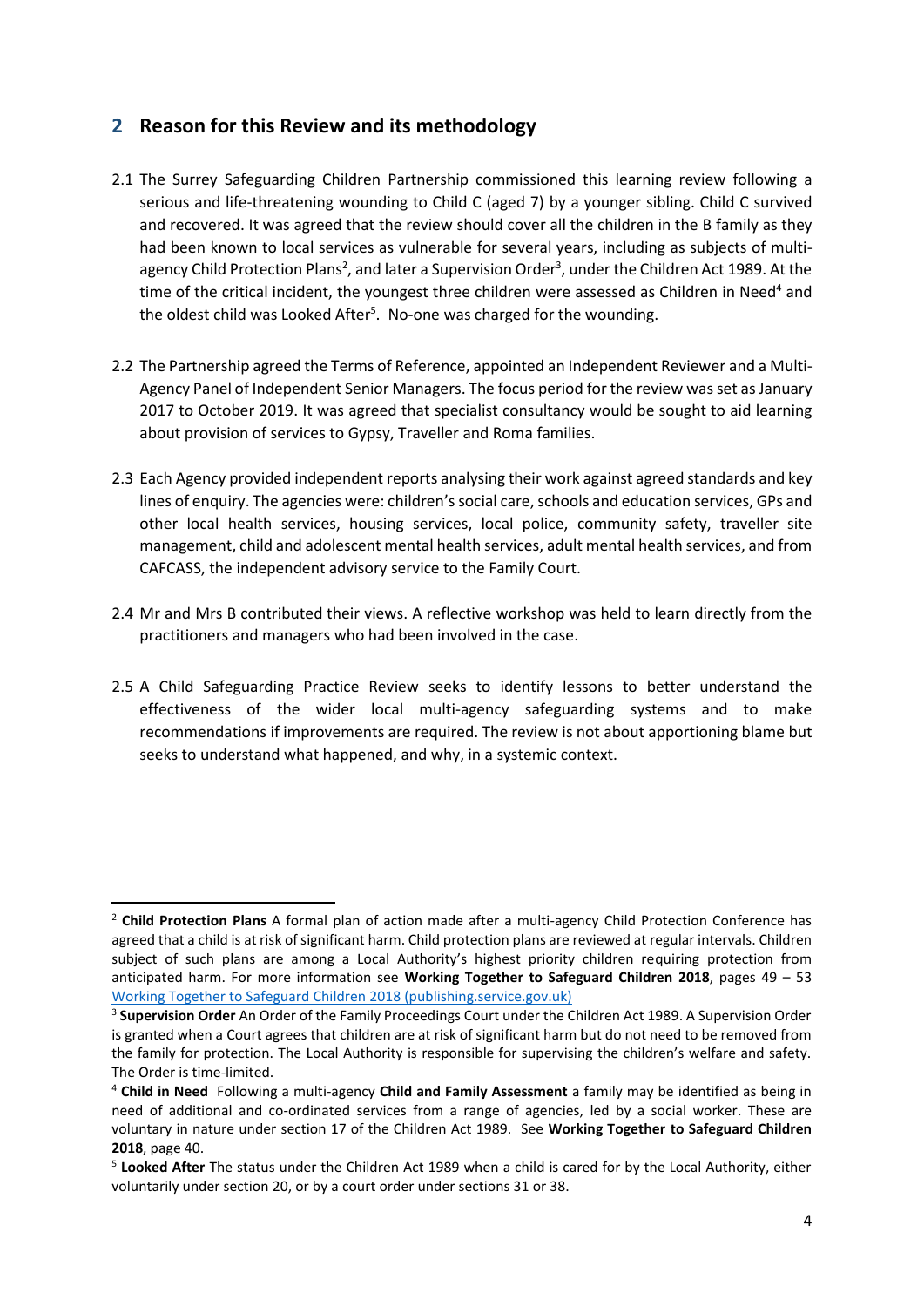## **3 The B Family**

- 3.1 The B Family comprises Mr and Mrs B, and their four children. They are part of a close extended White British Gypsy family. The wider B Family includes Mr B's parents - Mr and Mrs B Senior, who lived in adjacent accommodation, and Mr B's sister (and partner) who moved away but continued to provide support.
- 3.2 During the period under review, January 2017 to October 2019 the children's ages were: Child A Aged 12 – 15 years Child B Aged 8 – 11 years Child C Aged  $4 - 7$  years Child D Aged  $2 - 5$  years
- 3.3 At the start and end of the review period the family home was a caravan/trailer on a small Councilrun Traveller Site. The Licensees for the single plot were Mr and Mrs B Senior. For many years Mr and Mrs B had "doubled-up" their family trailer on the single plot adjacent to Mr B's parents. They were not direct Licensees of the Council, however. Nationally this 'doubling up' is quite common as there is a national shortage of sites for Gypsy, Roma, Traveller Families.
- 3.4 For the period when the younger children, B, C and D were subject of a Supervision Order, July 2018 – July 2019, they were resident with their mother in a smaller caravan, off-site. Mr B remained at the family caravan on the Traveller Site. Child A moved to live with a relative and was later 'accommodated' <sup>6</sup>.
- 3.5 The B Family had been known to local multi-agency services for several years, predominantly because of risks from exposure to ongoing and long-term community violence from a dispute with other families which were also resident on or associated with the Traveller Site. The children were reported to have regularly witnessed serious violent incidents and threats and to have been distressed by them.
- 3.6 Local services had been supporting Mr B, the children's father, with respect to his mental health.
- 3.7 Mrs B was employed in a responsible role for a large employer and worked a regular shift pattern which enabled her to manage work, parenting and care and support to Mr B. She was the family's main breadwinner.
- 3.8 The children were good school attenders and were healthy.
- 3.9 The family were members of a local Church where they received family and adult support services as well as attending worship and contributing fully to church life.

<sup>6</sup> **Accommodated** under section 20 Children Act 1989. Child A was looked after by the Local Authority in the care of his paternal aunt and her partner.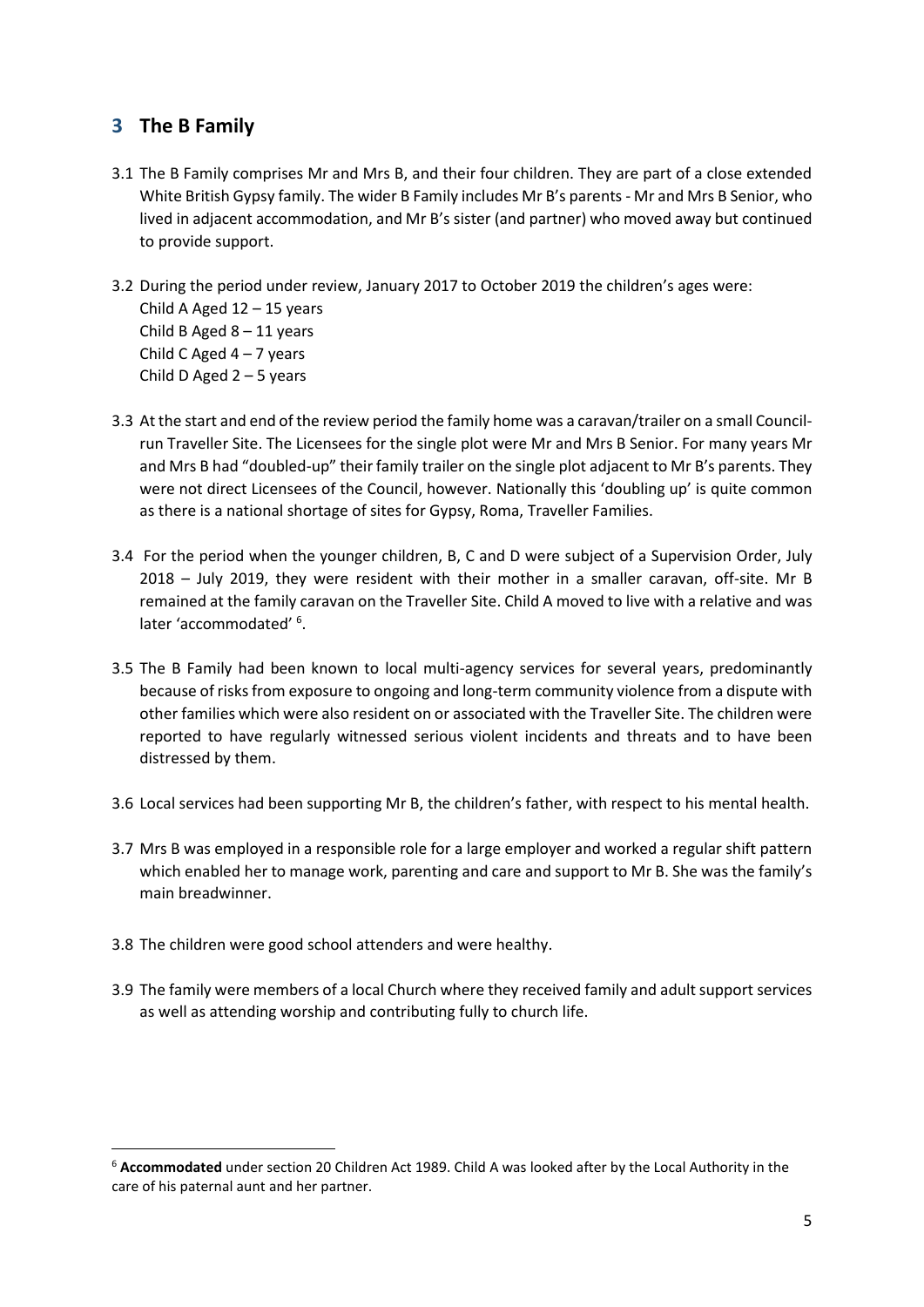## **4 Local Agencies' Involvement and Services Offered to the B Family**

This timeline of local agency contacts with the B Family is greatly summarised from the information analysed by the Review Panel, for reasons of confidentiality.

## **Previous Background known to local services at the start of 2017 which was significant**

- 4.1 The B Family was previously known to local universal services and came to be known to Surrey Children's Social Care intermittently from 2005. From 2011 there were several episodes of Children's Social Care involvement due to concerns about parental and family relationships, and possible emotional abuse to the children resulting from the wider community violence.
- 4.2 In February 2015, a multi-agency Child Protection Conference assessed the impact of the serious community incidents between adults on the Traveller Site. It was not possible to resolve the community violence. It was assessed that the case did not meet the threshold for a Child Protection Plan and although offered support as Children in Need the case was closed in May 2015.
- 4.3 In April 2016 Mrs B fled with the children following violent threats. By November 2016 there were concerns about the impact on the children's development.

# **2017 Increasing Concerns about alleged inter-family violence and intimidation at the Traveller Site, Referral to Children's Social Care – Children made subject to a Child Protection Plan and Use of the Public Law Outline**

- 4.4 From January to June 2017 Police investigated regular allegations and counter-allegations of community violence but either there was no corroborating evidence to support any charges or the adults were reluctant to assist the investigations.
- 4.5 A **Multi-Agency Child Protection Strategy Meeting**<sup>7</sup> was held in May 2017, but not all relevant agencies were present. It was agreed that a multi-agency Child Protection Assessment should be undertaken.

*This was a key decision about the direction for the case. To follow a single family-based approach using a social work led Child and Family Assessment rather than a contextual safeguarding<sup>8</sup> approach to deal with a community-based problem wider than the family. An alternative approach would have been to use a Community Safety approach.* 

<sup>7</sup> **Strategy Meeting / Discussion** Part of statutory child protection processes as set out in **Working Together 2018** 

<sup>8</sup> **Contextual Safeguarding** – At this time there was increasing understanding about the risks to children from extra-familial dynamics, but these were not embedded in practice. Working Together 2018 introduced the concept of contextual safeguarding more fully but not specifically for this form of community violence.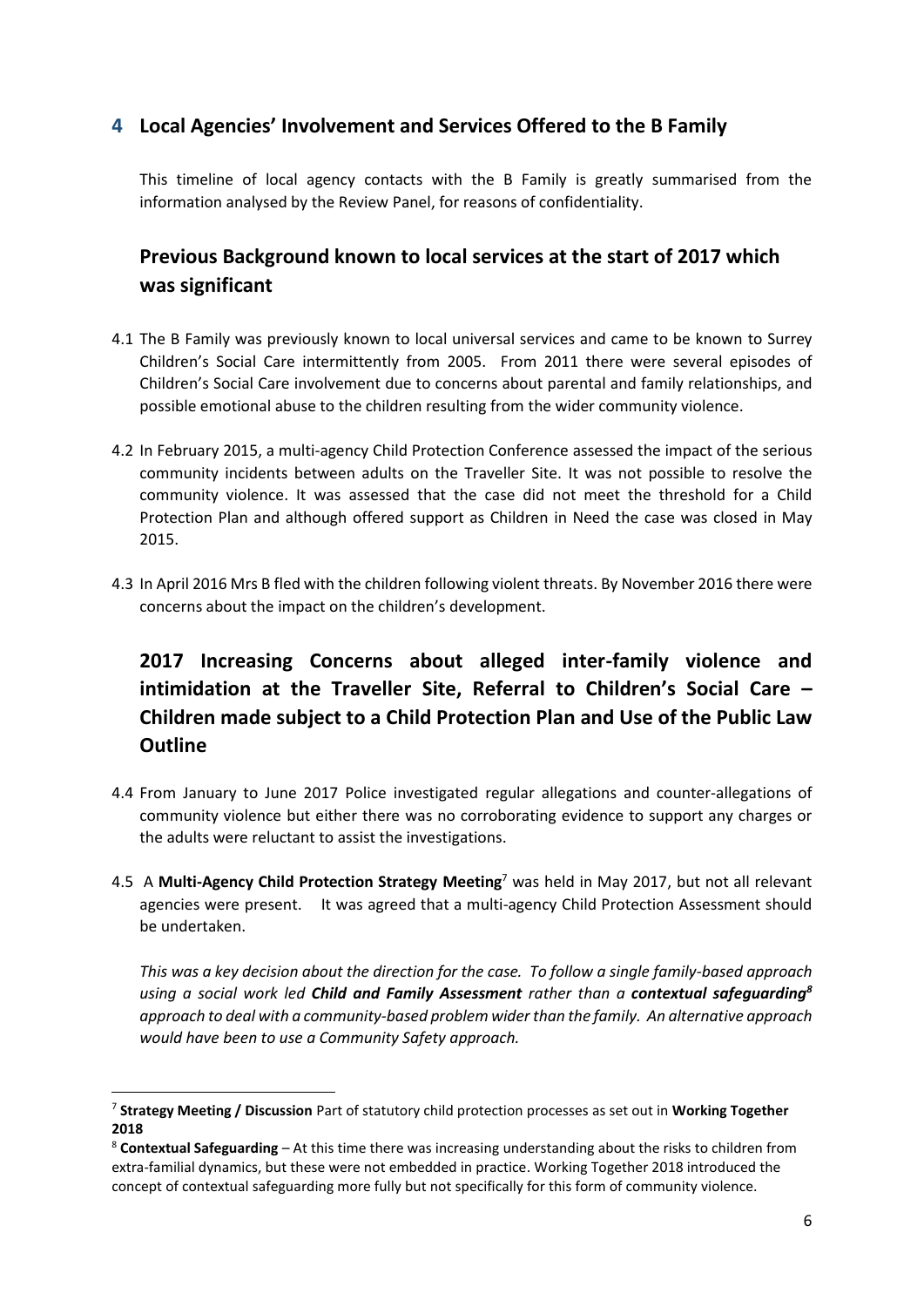- 4.6 In June 2017, a Child Protection Plan was made for all four children as they were experiencing significant harm from emotional abuse and risk of physical abuse. Key issues were the community violence, Mr B's deteriorating mental health and behaviour. A key decision as part of the Child Protection Plan was that the Travellers' Liaison Officer and the Site Manager were to support an appropriate planned move in line with the safety concerns for the children and report back to the Review Case Conference and were to be part of the Core Group, as necessary; however, they were not present to agree to that action<sup>9</sup>.
- 4.7 In mid-June 2017, the first Core Group<sup>10</sup> was held. Police<sup>11</sup>, representatives of the District Council and Management of the Traveller Site were not present. A further Core Group Meeting was held in July. Again, Police and District Council representatives were not present. It was noted that their involvement was crucial in relation to the wider context of violence. The ongoing violence continued to be a stressor and the children were still being impacted by it.
- 4.8 By the time of the Mid-August Child Protection Conference Review There had been further alleged community-based assaults and harassment which were continuing to impact on the children. The possible need for the Family to move from the site was raised. The Council Travellers' Liaison Officer and Legal team were reported to be beginning to engage in the child protection process and were to attend the next Core Group. The Social Worker was to consult with the Police on actions that could be taken. Mr B's mental health continued to be a concern. This Conference noted the need to move to a community focus and the need to engage other Partners as this was not just a single family-based issue.
- 4.9 In September, following allegations of physical abuse and domestic abuse within the family there was a new child protection assessment. Mr B signed a new Written Agreement that he would not be in the sole care of the children.
- 4.10 In early November 2017, the Police were informed of an alleged threat to shoot Mr B Senior for being a "police grass". Mr B Senior did not wish to take the matter further, he was worried about reprisals.
- 4.11 Children's Social Care initiated the **Public Law Outline**<sup>12</sup> process due to increasing concerns around the escalating community violence, the B Family's inability to protect the children and the additional parenting risks identified within the family.

<sup>&</sup>lt;sup>9</sup> It is not clear that there was a Traveller Liaison Officer in the Local Authority at the time and this review has not been able to establish that. There may have been confusion about a voluntary sector post-holder who supported Gypsy, Roma and Traveller families.

<sup>10</sup> **Core groups** Core Groups are formal multi-agency meetings, held at regular intervals to monitor the impact of the Child Protection Plan and to amend it, as necessary.

<sup>&</sup>lt;sup>11</sup> Police would not usually be members of a Core Group unless there was a specific crime or safety need for them to be so. In this case that would have been relevant because of the community violence and link to other families. The importance of their membership of the Core Group was not identified at the first Child Protection Conference and was not corrected at later Core Groups or Conferences.

<sup>12</sup> **Public Law Outline** Guidance about the process for Family Court Proceedings under the Children Act when a Care Order or Supervision Order is being considered. It sets out the stages and tasks required before the Court Hearings PRACTICE DIRECTION 12A - [CARE, SUPERVISION AND OTHER PART 4 PROCEEDINGS: GUIDE TO CASE](https://www.justice.gov.uk/courts/procedure-rules/family/practice_directions/pd_part_12a)  [MANAGEMENT \(justice.gov.uk\)](https://www.justice.gov.uk/courts/procedure-rules/family/practice_directions/pd_part_12a)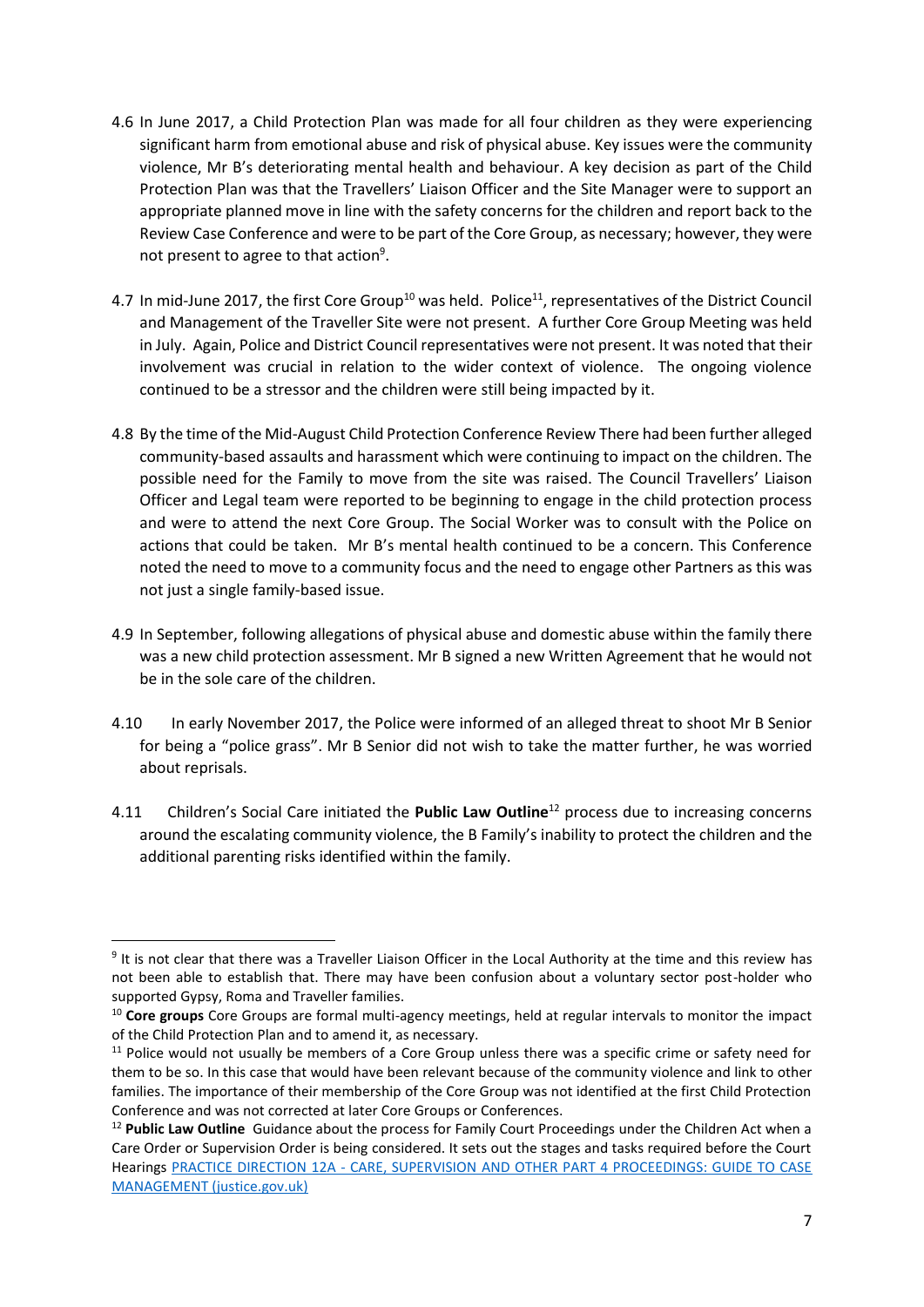# **2018 Family Court Proceedings as Mr and Mrs B were assessed as unable to protect the children from the violence and possible harm**

- 4.12 From January 2018 there was further concern about the ongoing impact of the community violence on the children, including the family stables being burned down. A further family-focused child protection assessment was initiated, and Children's Social Care was to consider **Family Court Proceedings**<sup>13</sup> to protect the children. Mrs B and the three younger children moved away from Surrey temporarily, impacting the children's schooling and support to Mr B. Children's Social Care initiated Family Court Proceedings, for all four children, as the community violence increased.
- 4.13 Mrs B and the three youngest children returned to live in a small caravan, sited on a relative's driveway. The living conditions were deemed to be inadequate by all parties. The Social Care Department offered bed-sit accommodation in London. This was not seen to be appropriate by the family given the distance to the children's school, Mrs B's work, Mr B's health and the family's identity as Gypsy, Roma, Traveller, living an outdoor culture.
- 4.14 At the February 2018 Child Protection Review Conference, it was noted that the community violence was beyond the parents' control and they were unable to protect the children. The children's very basic needs were being met and there were no concerns about the children's basic development. However, the temporary living conditions for the younger children were assessed as inadequate.
- 4.15 In late February, the Court agreed an Interim Supervision Order for the three youngest children.
- 4.16 At the end of February Police were called to a serious fight at the Traveller Site involving members of both families. Children's Services agreed to lead a further investigation into the impact on all the children, including those from other families. The Police arrested and interviewed several individuals but there was insufficient evidence to achieve a prosecution. Police later tried to mediate between the families but not all parties agreed to this; it did not proceed, therefore.
- 4.17 The Child Protection Core Group met in June and July. There was, still no appropriate accommodation for the family to be re-united or for the children's needs to be met. There had been some minor improvement in living conditions in the temporary caravan. The three youngest children were making progress at school.
- 4.18 In late July, the Family Court made a 12-month Supervision Order for the three youngest children. The oldest child, A, had become Looked After under section 20 of the Children Act in April and was in the care of his aunt, living away from Surrey. *(This Review has been advised that Child A moved from the Site as he was reaching an age where he could be regarded as a young man and may thus become more of a target of the community violence or involved in it.)*

<sup>13</sup> **Family Proceedings under the Children Act 1989** Formal legal proceedings to consider the welfare of children with the power to make orders about them.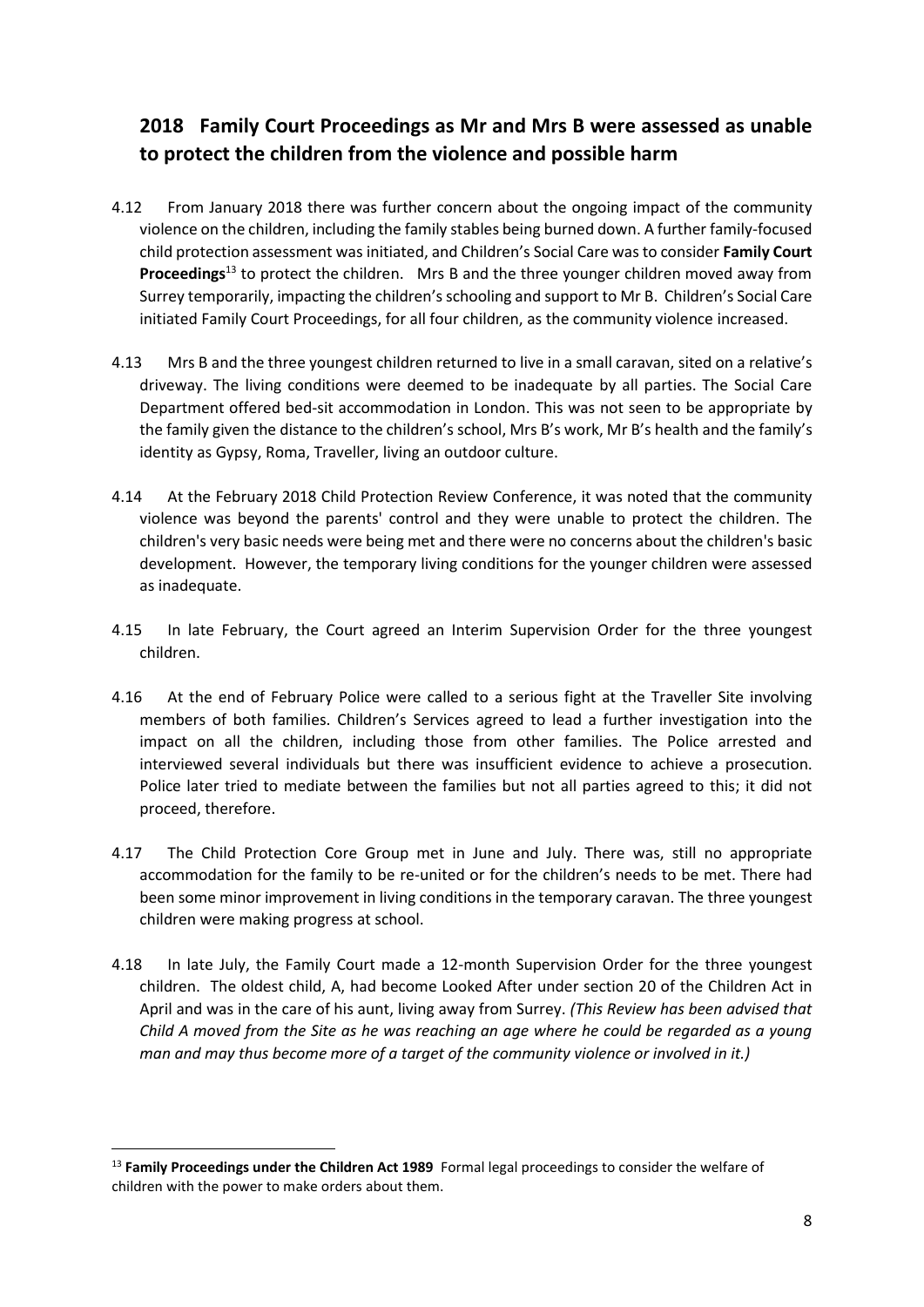## **July 2018 to July 2019 (One year)**

# **Younger Children on Supervision Order, Child Protection Plans ceased; and younger children supported as Children in Need from July 2019 when Supervision Order ceased**

*From this section this review focusses on the assessments of need and responses for the youngest three children*

- 4.19 The youngest children ceased to be subject of Child Protection Plans in August 2018. It was noted at the final Child Protection Conference that the children required a stable living environment free from fear and harm and that the Traveller Site was not right for this. However, there was no plan for changes to the inadequate caravan accommodation where the younger children were currently living. The plan was to keep looking for appropriate alternative accommodation.
- 4.20 In November and December multi-agency Child in Need Meetings were held for the youngest three children. Housing was not present, although they had agreed to attend. There was no clear indication from Housing about options for the family. Current living conditions were still not suitable. The children could not return to the Travellers Site due to the high risk of further exposure to violence. It was noted that nothing had changed. There were no other Traveller Site plots available. The Social Worker was to follow up with managers of other Traveller Sites about their waiting lists, which would require Mr and Mrs B to accept the need to move to a different site. Mrs B was due to meet with the Housing Case Manager, but she also wanted there to be a re-assessment of the levels of community risk at the original Traveller Site, which she believed had now reduced. Plans to install CCTV on the Traveller Site were delayed and required planning permission. *(Information provided to this review shows that the CCTV alone would not have resolved this issue.)*
- 4.21 In February 2019, the School noted marks on Child C. She disclosed that she had been told not to tell school staff about what happens at home "or something will happen". This was followed up.
- 4.22 By the March Child in Need Meeting a further Child and Family Assessment had been completed. The outcome was that the family was not able to return to the Traveller Site. The views of key agencies had been taken into consideration, including a possible phased return to the Site. However, it was assessed by Police that there was still a high risk to the family if they were to return, due to the ongoing dispute. The welfare of the children of the other families on Site was now also being considered by Police and Social Care.
- 4.23 The April Child in Need Meeting noted that Mrs B had applied for housing. She had felt forced to do so, but her expectations about housing which would meet the Gypsy, Roma, Traveller culture were assessed as not being realistic. Mrs B felt that the Local Authority was not recognising the children's cultural needs as Gypsy children; including not allowing them to go back to the Site to see the family animals. The Local Authority's view was that it was still not safe. The Child in Need Plan continued, as previously, with a need to support Mrs B and expedite the application to find alternative accommodation. Affordability was a problem with regard to private rental housing.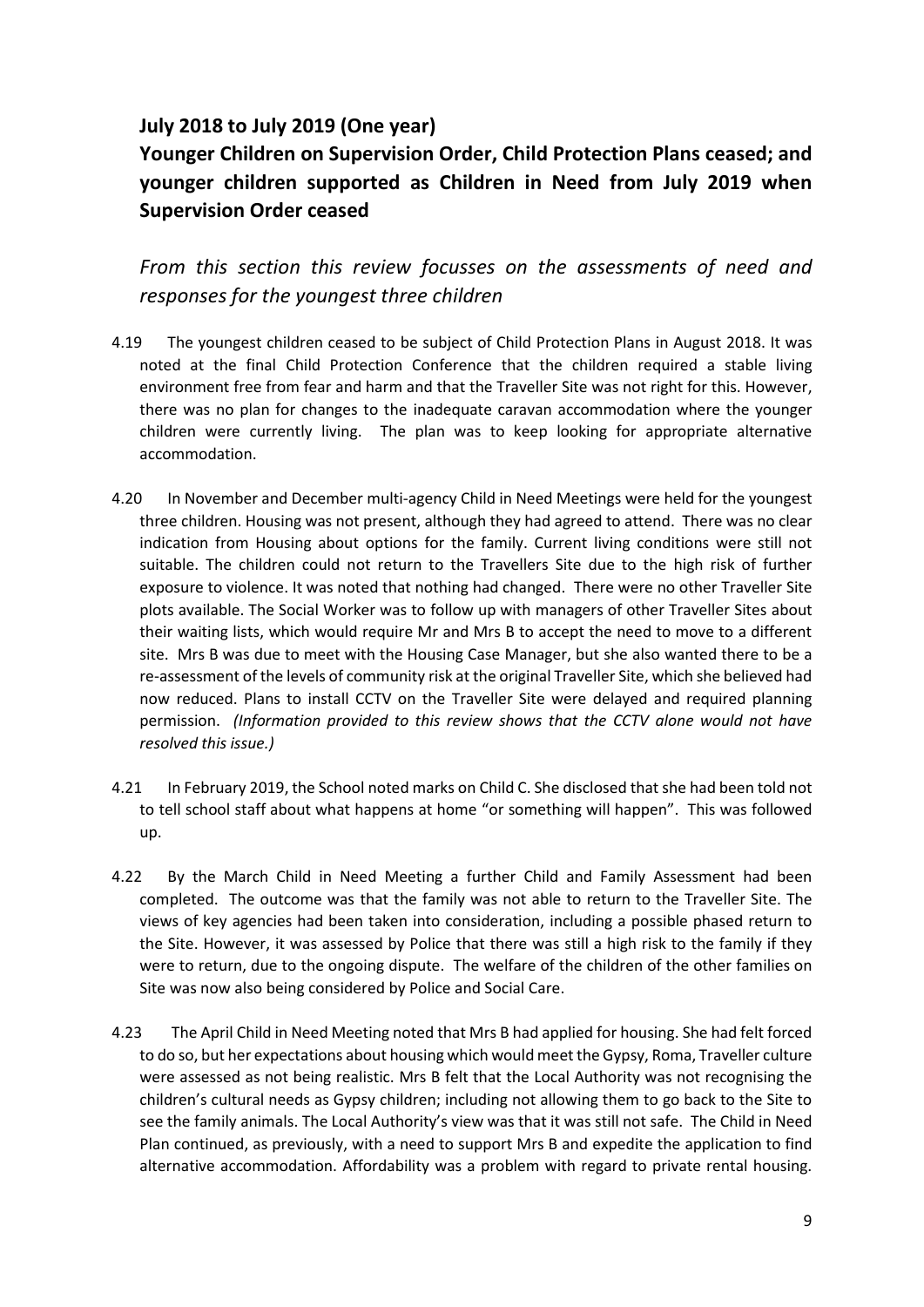Mrs B had now been diagnosed with depression. The Child in Need Plan continued as previously with the main emphasis being the need to find suitable alternative accommodation for the family.

- 4.24 By June it was noted that Mrs B was reluctant to move to a house that she felt did not meet her family's cultural needs. The scarcity of appropriate Local Authority Housing meant that the only solution was a move to privately rented accommodation if Mrs B could find it at an affordable rate. Housing believed that when the Supervision Order came to an end in July that Mrs B would return with the children to the Traveller Site. As a result, Children's Social Care was planning to seek an extension of the **Supervision Order.**
- 4.25 Nothing had changed since the previous summer. Mrs B wished to return to the Traveller Site. Children from other families who had moved away because of the violence had now returned and it was maintained that there had been no new violent incidents. The children's return to the Site was supported by the health and school representatives, with the proviso of close monitoring. Mrs B said that CCTV was to be installed shortly and would cover the whole site.
- 4.26 In July, it was agreed by Senior Management in Social Care that, as there had been some improvements, not to request an extension of the Supervision Order. Mrs B and the three younger children would return to live at the Traveller Site over a phased period under a Child in Need Plan to enable Social Care to monitor and support the family and to ensure that the site was safe enough. The Church was providing holiday schemes for the children. A Special Guardianship Application had been made for Child A, but Mrs B did not support this.

## **July 2019 to October 2019**

**Supervision Order ceased and the youngest children remained subjects of a Child in Need Plan, Child D was Looked After living with his Aunt off-site Mother and younger children returned to live at the Traveller Site** 

- 4.27 In August, Mrs B and the three younger children returned to Mr B and the family trailer at the Traveller Site. At the end of August, a Child in Need Meeting was held but only Mrs B, the social worker and the school nurse were present, as it was still the school holidays. The move back to the Site had gone well and the children were happy to be back at home. There were no new concerns about violence. The next meeting was scheduled for the end of September at the primary school.
- 4.28 **In October** Child C was seriously wounded when one of her siblings was playing with knives and required emergency life-saving surgery. There was concern that this injury was caused as a result of siblings playing with knives. She fortunately survived and recovered. This Review was agreed to learn from the way in which the family had been supported by local services in the years up to this near-fatal incident.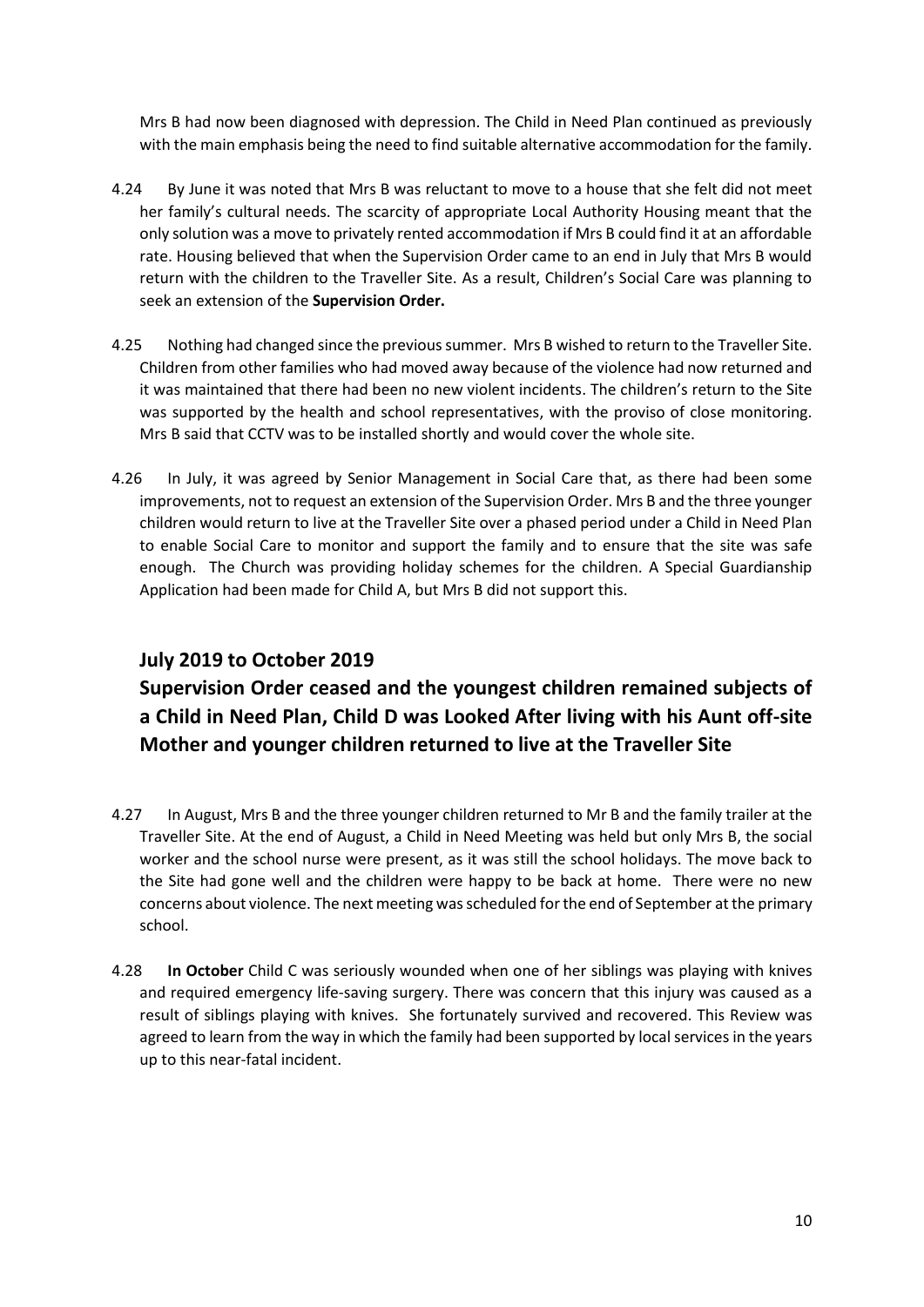## **5 Mr and Mrs B's Perspective on the Services they were given**

- 5.1 Mrs B met with the Independent Reviewer and a Panel Member twice. Mr B was in the second meeting. In the first meeting Mrs B was supported by a representative from their local Church, a professionally trained family worker, who had been working with them.
- 5.2 At the time of the two meetings Mr and Mrs B were both deeply upset by the continuing action being taken to safeguard the children following the injury to Child C in October 2019. The new action to safeguard the children influenced their responses to this Review and they wished to comment on current matters as well as the services over the period up to the critical incident.
- 5.3 Mrs B appeared to be able, articulate and perceptive. She was able to give a strong account of her perceptions and information to back them up. She appeared warm, emotionally intelligent and caring of the children and was distressed about what had happened to them. Mr B spoke less and deferred to Mrs B but was able to share his views.
- 5.4 They believed that a fundamental underlying issue was the historic allocation of a plot on the Traveller Site to them which, under the Gypsy Traveller culture, they believed should have gone to members of another family. They felt that they had been forced to sign the agreement under threat of eviction. However, they did not, in fact, take up that licence as the plot had been occupied by a member of the family with whom there was the ongoing conflict. They believed that other plots became available and could not understand why no other plot was later offered to them, even on another site. They believed that issue was fundamental to the ongoing dispute.
- 5.5 They were unhappy that the Police and Site Management and other agencies (mainly Children's Social Care) did not get to the bottom of or resolve the community dispute. They believed that they were victimised and treated unfairly. They did not understand why other children on site, also impacted by the aggression between families, were not also subject to child safeguarding measures.
- 5.6 Mrs B believed that Local Agencies do not understand the Gypsy/Roma/Traveller culture.
- 5.7 When Mrs B and the younger children were required to move off site, they found the offers of Bed and Breakfast and other housing totally unsuitable culturally. Mrs B felt it would have required the children to have been taken out of their school. The temporary caravan on a residential driveway was, in their view, unsuitable, especially in winter; but Mrs B felt forced to go there. While there they experienced victimisation and racism from local people.
- 5.8 They were supported well by the local church including the loan of a home, by a church member, for the Christmas period.
- 5.9 They found all the health services, namely health visitors, school nurse, GP Practice and hospitals, and the school and school related health services very helpful and supportive.
- 5.10 With regard to the Family Court Proceedings in 2018 they believed the Family Court Advisor for CAFCASS was very helpful and fair.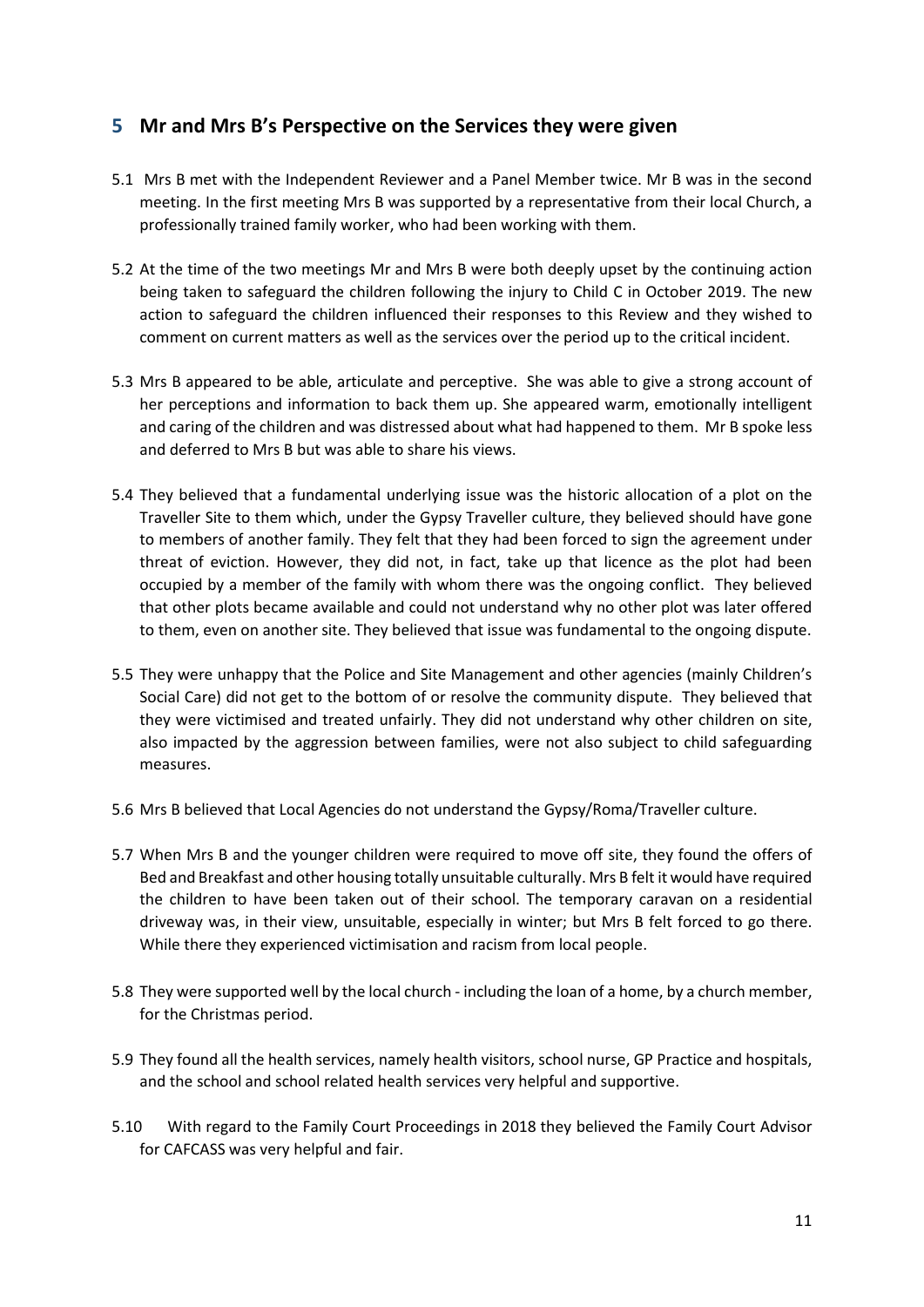- 5.11 Mr and Mrs B did not think that the Traveller Site Management, Housing or the Police did enough to resolve the aggression on site. They believed that these services should have attended the multi-agency Child Protection Meetings to explain what they were doing to resolve the violence and accommodation. They believed that there was evidence to act against those who they believed were the cause of the aggression and who were not keeping to the terms of the Site Licence agreements. They also believed that the District Council had mislaid key documents.
- 5.12 Mr and Mrs B were very critical of Children's Social Care, except for the first two social workers, one of whom worked hard to understand Gypsy, Roma and Travellers culture. They believed that the help they were promised was not forthcoming and that there was very little progress on agreed actions between child in need or child protection meetings.
- 5.13 Mrs B believed that the children were asked leading questions, particularly about where they wished to live.
- 5.14 They said they were not given the social work reports to child protection meetings until just a few minutes prior to the meetings in the reception area while waiting for the meetings to start; whereas other agencies would give their reports in advance or tell Mr and Mrs B what was in them. However, the Independent Chair of the Child Protection Conferences was seen as helpful and fair, he helped explain things. Mrs B said that she was helped to understand the process of the meetings, which enabled her to take part.
- 5.15 They did not understand why Social Care did not seek advice from Gypsy Groups, or information from the Church, with which they were very involved.

## **6 Family Support offered by the Local Church**

- 6.1 The B Family attended two linked local churches throughout this period. Mrs B had been a church member for 16 years and sat on the Church Council. The children also attended a linked church school.
- 6.2 Mr and Mrs B agreed to the Independent Reviewer speaking with key church workers to learn from the Church's role and perspective in support for this family, and more generally the church's role in safeguarding in the wider community. A meeting was held with the Vicar and the Church's qualified Family Support Worker. The Vicar had over 20 years' experience working with Gypsy, Roma, Traveller communities.
- 6.3 All the family attended Church on Sundays. Both Mr and Mrs B attended a counselling group for parenting children with additional needs once a week. The children attended holiday playschemes. Mrs B was a helper at a Church Toddler Group twice a week. She was also a volunteer at the school. Mr B sought and received additional support from the Church with his own health and was noted, in time, to be cooperating with his NHS treatment. His health improved initially but then declined again because of the additional stress from the family separation and family court proceedings.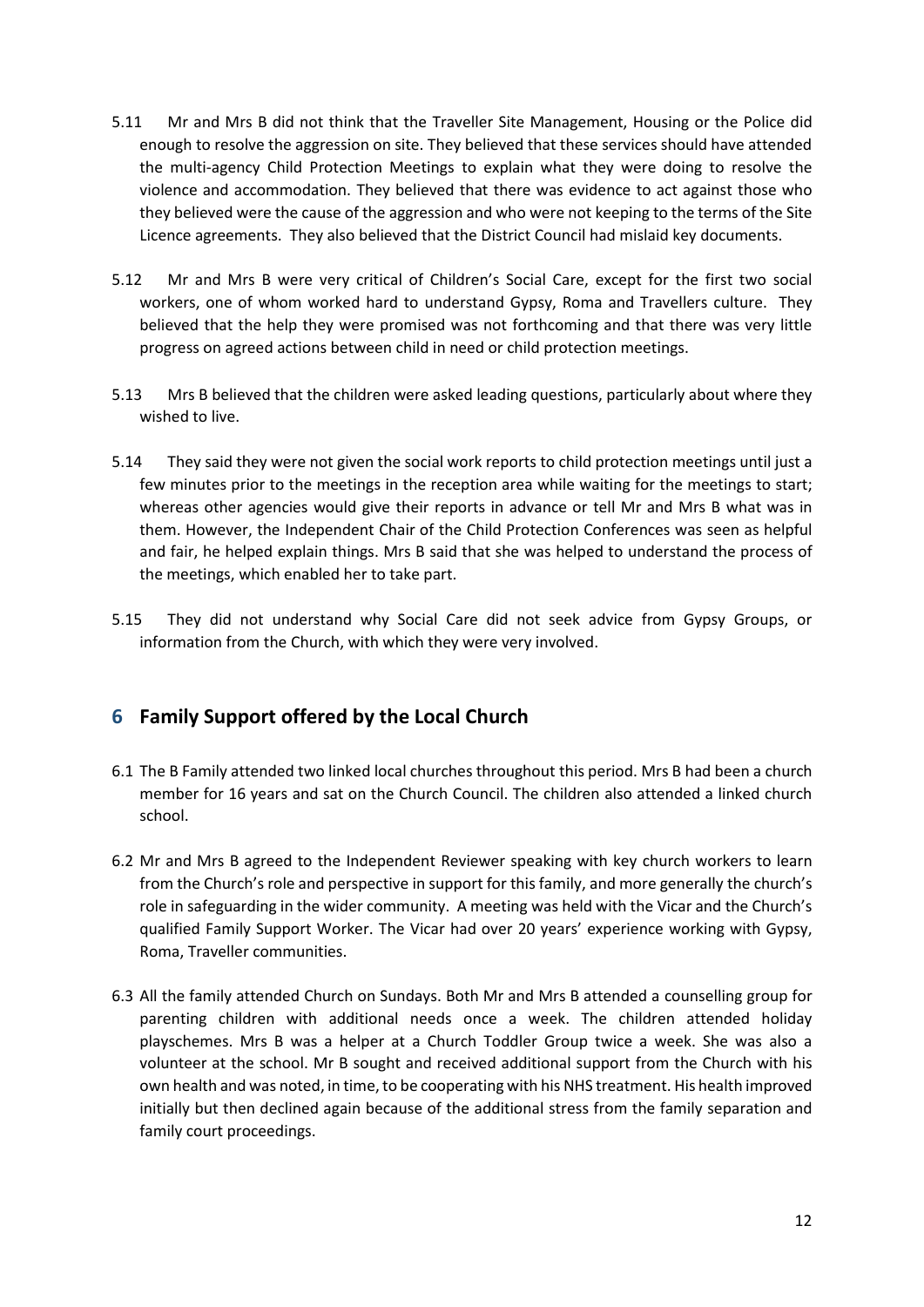- 6.4 The Church's view was that the children were always well cared for physically. When the family lived off site in the small caravan Mrs B took the children to the swimming pool so that they could shower. During this time church members were very involved in supporting the B Family, including helping to babysit the children to assist Mrs B. There was a pool of church members that Mrs B could call upon for assistance. They also occasionally helped with meals as the cooking facilities in the temporary caravan were inadequate. At Christmas 2018 a couple from the Church lent the B family their home for 2 weeks.
- 6.5 The Vicar and Family Support Worker were aware of the involvement of Social Care and supported Mr and Mrs B with this, offering advice; for example, Mrs B reported to them that she had been unaware of entitlement to support with Legal Aid during the Care Proceedings, and they advised her. *(Surrey Children's Services is clear that such advice had been given in writing as part of the Proceedings.)*
- 6.6 Mr and Mrs B needed help to understand jargon in reports. Mr B had greater problems with literacy. Sometimes reports were sent electronically but the family had no computer or printer and so could only access them by phone.
- 6.7 The Church Family Support Worker attended one (Child in Need) meeting at the school with Mrs B and met the social worker; but did not feel welcomed as a colleague. In retrospect a lesson for the Church was that they could have perhaps been more proactive by helping Mrs B more directly in her District Council / Housing application or issues on the Traveller site. It did not occur to them to make approaches to local services or to elected councillors to advocate directly for the family. Perhaps they could have played a greater role in advocacy.
- 6.8 The Vicar found Mrs B to have very strong beliefs and high moral values and a commitment to serve the community. She was, at times, criticised by other Gypsy, Roma, Travellers when she cooperated with or used local statutory services. It was seen as unusual by other Gypsy, Traveller families that she was fully employed, which was said to be unusual in their culture.

#### **Strategic Issues regarding the Faith Sectors and their relationship to Surrey Council and the Surrey Safeguarding Children Parentship**

- 6.9 The Vicar thought that the Church Diocese was probably the biggest independent employer of professional youth and children's workers in Surrey (over 200 staff). The Diocese boundaries are almost coterminous with Surrey County Council boundaries. The Diocese has safeguarding leads and each Church has its own safeguarding leads. The Church schools, like the one that the B children attended, are also linked into the Diocesan Education Board. However, the strategic interlinking of the Diocese and the Surrey Safeguarding Children Partnership was not clear. He thought the links probably needed to be stronger.
- 6.10 *Council practitioners later told this Review that they were unaware of the very full and active role of the Church with the B Family. It was not common practice to think about involving faith organisations which are supporting families in multi-agency work and meetings to safeguard specific children.*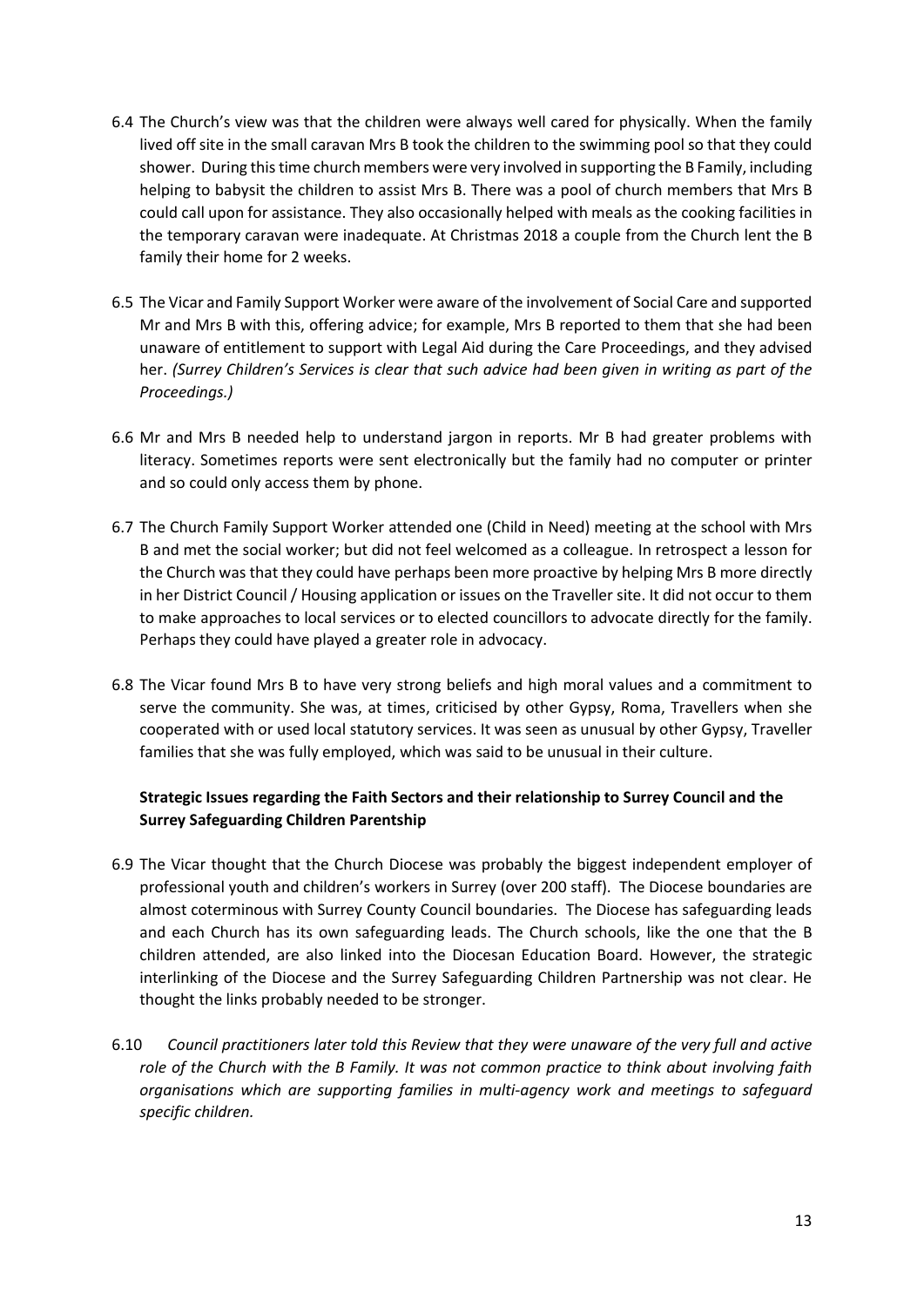# **7 Working with Gypsy, Roma and Traveller Families – A specialist perspective**

- 7.1 It was agreed that the review should seek specialist advice to better understand the interrelationship of the Gypsy, Roma, Traveller community and statutory agencies. An Independent Adviser, with no association to the B Family or to Surrey, was identified via the British Association of Social Workers. She was given an anonymised and confidential briefing about the case, with the agreement of Mr and Mrs B, and then met with the Lead Reviewer for this Review. The consultant is a qualified social worker with expertise in family social work and contextual safeguarding, not solely with Gypsy, Roma and Traveller communities. She is also a Traveller.
- 7.2 The Lead Reviewer also identified key recent research and reports which are noted in the Appendix to this report.

#### **Comments from the Gypsy, Roma, Traveller Consultant**

- 7.3 **Equality of Opportunity and Ethnicity** There is a need in any work with Gypsy, Roma, Traveller families to understand equality of opportunity and differences in respect of the Gypsy, Romani, Traveller culture, which has been recognised as a legal ethnicity since the 2011 Census. It includes a heritage of nomadism and the right to travel is important, even in families which no longer travel. However, Gypsy, Roma, Traveller families are often regarded as "Travellers" for planning purposes, even if they no longer travel or lead a nomadic life for personal reasons (e.g., health, school).
- 7.4 **Access to Traveller Site Plots** Gypsies do not have the same housing rights as other tenants. They are usually granted Licences, not tenancies; these are less secure. A Licence would govern access to the plot, rent, behaviour (including violent or anti-social behaviour) and agreement about periods of absence from the site, usually a set period, for example, no longer than 12 weeks with rent to be paid, in absentia. Non-compliance with the Licence can be used as the basis for eviction as the rights are not as strong*.* Unlike Tenancies, Licences cannot be transferred or passed on at death to family members, even if they have been resident or have shared a plot. The Licence also gives access to Housing Benefit. *(In this case the Licensee was Mr B's parents and so Mr and Mrs B had no security.)*
- 7.5 Nationally there is a shortage of Local Authority Traveller Sites where Travellers can rent a plot. It is very common, therefore, for families to have to 'double up'. A son or daughter will often squeeze a second caravan on to the small plot licensed for one caravan to the parent and this is often tolerated as there is a known lack of Traveller accommodation. Another dynamic in this is the cost of renting the basic plot which is seen as expensive for what is offered as the families must provide their own caravan. They lease the concrete foundation and access to amenities. As many Travellers rely on benefits, which do not meet the costs of rent, doubling up also has an economic advantage in sharing the costs.
- 7.6 Access to a plot is seen as vital for continuing Gypsy, Roma, Traveller family life.
- 7.7 Travellers do not have the right to rent on private sites. Such sites are set up by and for the use of their owners, possibly including extended family. Other Traveller families cannot seek to rent a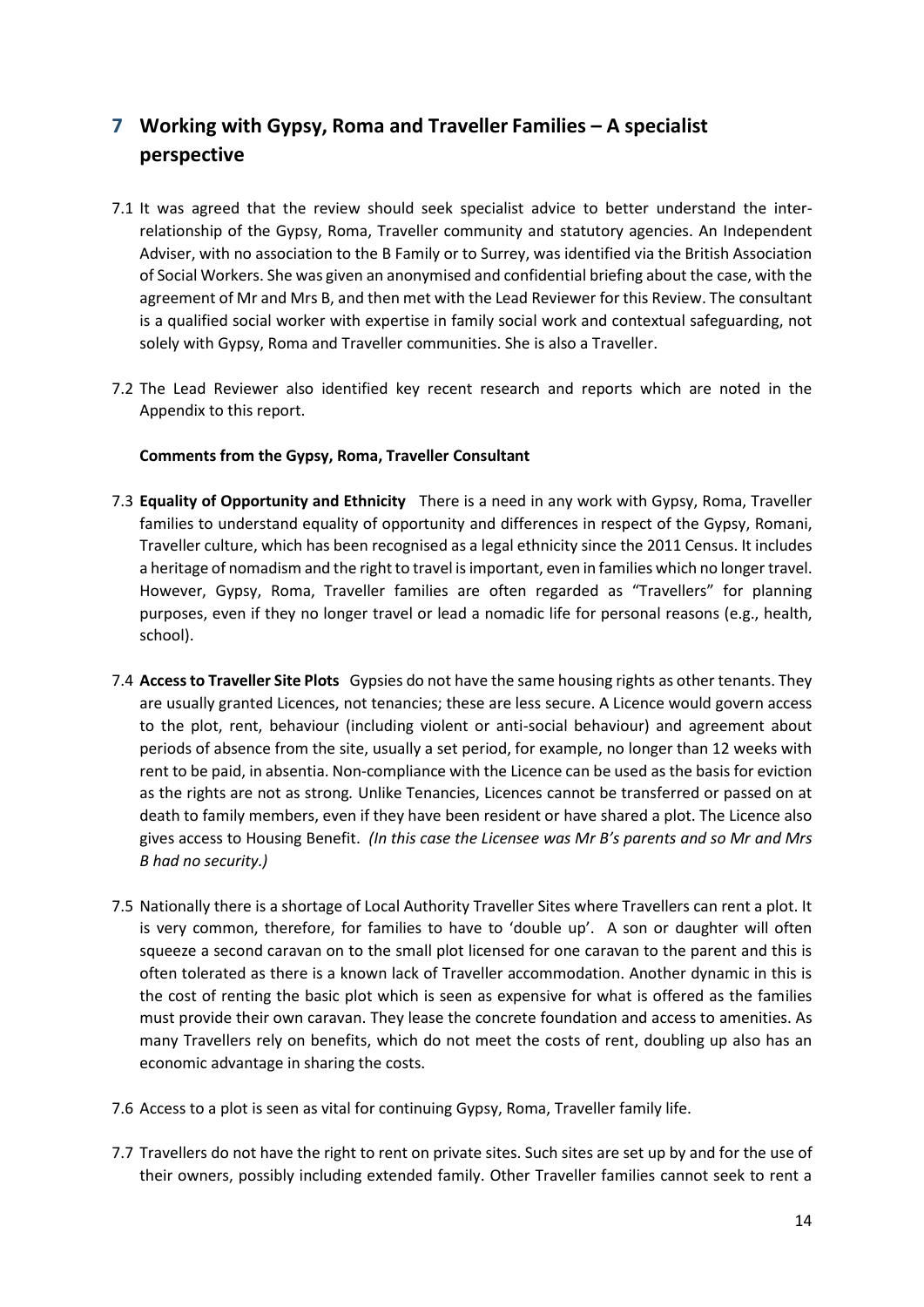plot on these private sites. *Mr and Mrs B were, therefore, dependent on access to a Local Authority site.*

- 7.8 **Allocation of Plots** It is not uncommon for the Site Warden to negotiate with current residents about allocation of vacant plots and there can be pressure for some families to be granted licences and others not; this is a more informal approach than first come first served or allocation by need but aids community cohesion and supports extended families. There is a sense of trying to keep extended family close and a hope that those doubled up may be allocated their own plot, in time.
- 7.9 **Alternative – standard housing** There is case law about the offer of standard housing of bricks and mortar for tenancies as a housing solution not being appropriate for Gypsy, Roma, Traveller families.
- 7.10 **Managing relationships between Licensee Families on a site** A key question is: How does the Local Authority Manager/Warden manage any disagreements between resident families on site? This will depend on what local community development has been or is being done and how often the Manager/Warden is able to visit. Is it only once a week to collect the rent? In some Local Authority areas Wardens have moved an office (portacabin) temporarily on to the site to support managing issues.
- 7.11 **Local Authority Strategic Approach to Gypsy, Roma, Traveller Families** A key systems dynamic is how the matter of Gypsy, Roma, Traveller accommodation fits into the wider approach to the Gypsy, Roma, Traveller community by a Local Authority. For example, is there a local needs assessment for the Gypsy, Roma, Traveller community? What is the overall approach? How are the needs of Gypsy, Roma, Traveller families incorporated into the local Joint Strategic Needs Analysis?
- 7.12 **Life on Traveller Sites** A site would usually become a community where there is a lot of interchange and sharing between the residents with openness, frequent inter-actions, some interdependence, borrowing, sharing childcare and a strong sense of togetherness. Children would usually have access to the whole community and become a children's community in their own right, often outside together and in and out of each other's trailers.
- 7.13 **Disagreements / "Feuds"** The consultant thought that these were culturally rare. There can be disagreements and where these do occur the Warden has strong powers through the Licence to deal with them, including eviction, which can be more easily obtained. There may be a reluctance to work with the police by residents.
- 7.14 **Dynamics of this case** In relation to the B Family the Consultant thought that the issues behind the disagreements and alleged violence had not been fully explored. A contextual safeguarding approach could have been used to understand the risks to the family (children and vulnerable adults) in its wider context. It seems that the parents' view that the arguments / violence stemmed from the offer of a plot which "should have gone to another family" was historic and was, in fact, resolved since Mr and Mrs B did not move on to the allocated plot and it was allocated to the second family even though Mr and Mrs B had signed a Licence. Why then did the dispute continue? Were there other contributory factors beyond the plot issue? How were these assessed?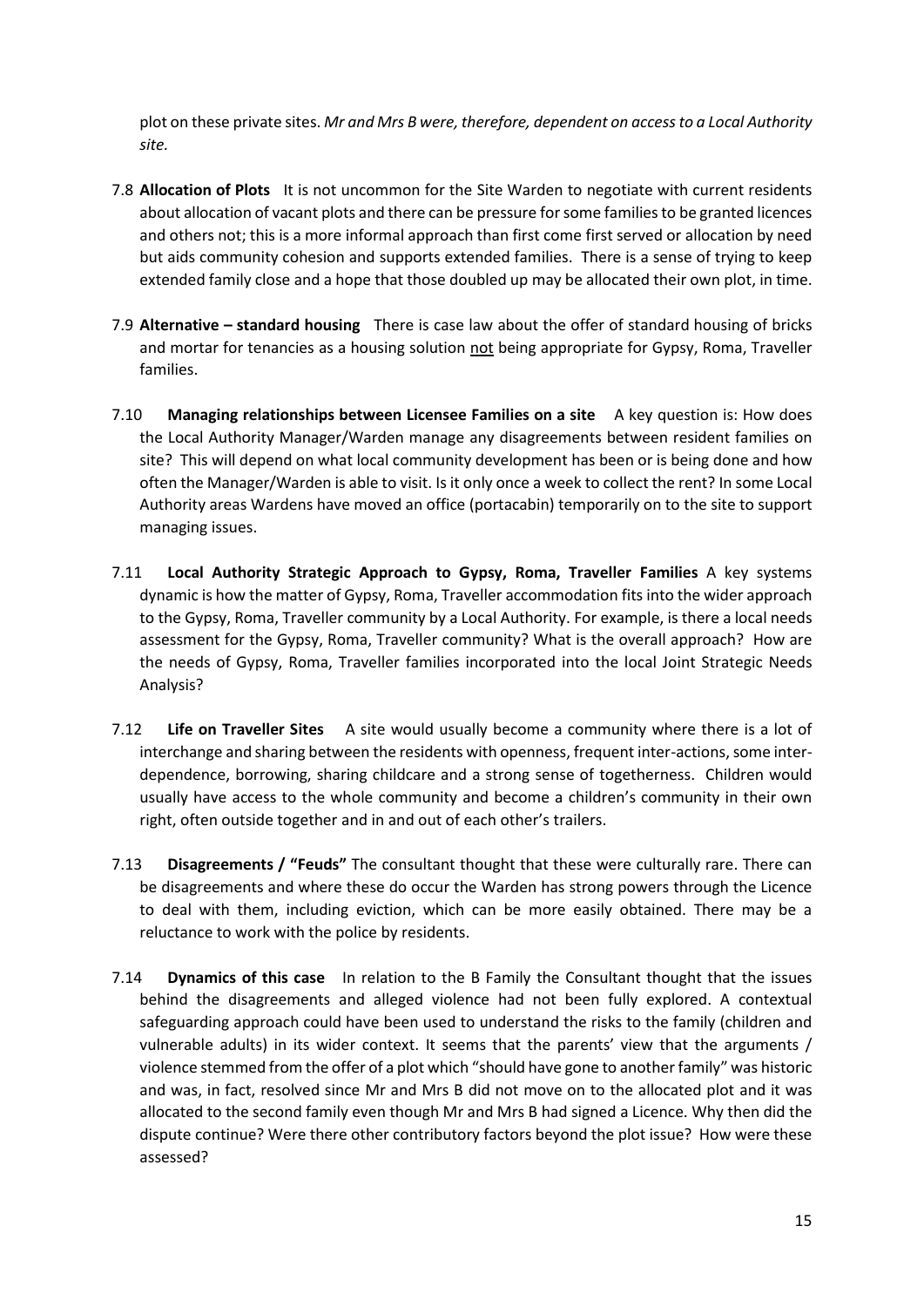- 7.15 A multi-disciplinary contextual safeguarding approach would have taken a wider assessment of the impact of the violence on all the families – particularly the children in all the families.
- 7.16 Was the B Family seen as too different and scapegoated in some way because of the differences in their way of life to other families on site? Mr B's mental illness could have been explored as a possible factor. He was not fulfilling the traditional male role model, including male group activities, casual labour, bonding with sons and mates, etc. There is often stigma about mental illness in the community, especially for men. It can be taboo. There is often old-fashioned prescription of gender roles, the male as breadwinner.
- 7.17 Mrs B had married in and was not seen as having the same Traveller heritage in her upbringing. Was she seen as an outsider, "not one of us"? She also worked in regular employment in a responsible role and was the breadwinner. This is unusual in the community especially for a woman. How did other families see this?
- 7.18 **Assessments** How were these dynamics assessed? How was this family seen as part of their inter-dependent community? Had they become victims? Information appears to relate to two families based on the site covering only a few of the plots. How were the views of other residents / families sought and assessed as possible witnesses, with regard to the community on site as a whole? What were the children's inter-relationships with other children? How were these assessed? Emotional abuse may have included being ostracised on the Site by peers.
- 7.19 What was the approach to the underlying problems on the Site? A traditional nuclear family Child and Family Assessment approach would probably not work. If there had been similar alleged harassment / violence to a family in a house in a cul-de-sac how would agencies have responded? Would a possible hate crime approach have been explored?
- 7.20 There would not have been a clear way of resolving this within the community itself as there is no system of trusted elders. The solution where a dispute is intractable is often for a family to move off site.
- 7.21 Where the Manager / Warden is not regularly on site there would not be a clear picture as the community would likely operate in a closed way, not wishing all their business to become known*.*
- 7.22 **Ways of life / ethnicity** Although Travellers may not travel so much nowadays since there is a national lack of access to alternative plots, the ethnic **heritage of nomadism** is important to a sense of identity. Ownership of horses and dogs is a very important symbol of this history – almost totemic. Associated with horses and their care, leisure riding and cultural activities such as fairs and bigger regional gatherings would be the use of knives, seen as essential in horse care for removing stones from hooves and bridle / harness management, with a possible need to be able to cut a horse free. Gypsy parents, like others, would teach children according to their ability and age to use knives responsibly and with care. On some sites there may be trapping of wild rabbits, and their skinning, etc.
- 7.23 Children from Traveller Sites often drop out of education. Experience of racism at school or in the wider community can be a factor in this, particularly for older boys who may go to work with their fathers, who may be in casual labouring work. The Consultant thought that it was more unusual that in this case that the children were good school attenders and well engaged and that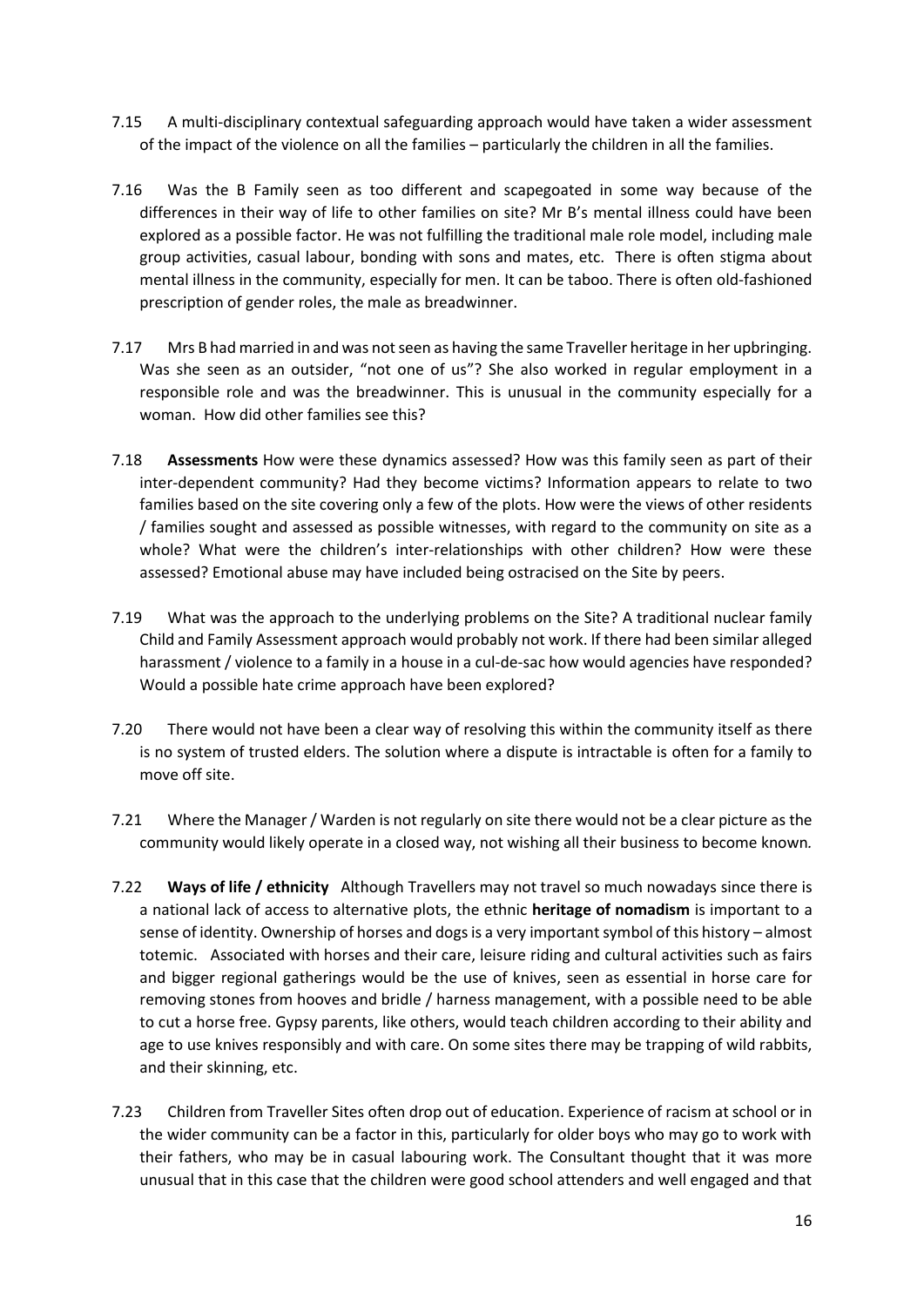there was also good engagement with health support services for father and for the oldest boy. This is perhaps rarer and spoke to the strengths of the family and to possible difference to other families.

7.24 It may also be rarer for Gypsy, Roma, Traveller families to be regular church attenders and this has been known to be a cause of ostracism.

## **8 Learning from the Case Practitioners and Managers**

- 8.1 An online Reflective Practice Learning Workshop was held for as many practitioners and managers as possible who had direct involvement in the case over the period being reviewed. Some had worked with the family for longer. The Workshop's purpose was to learn from the practitioners to better understand their assessments and the work done from a systemic perspective and to understand why some actions and not others were taken and how the organisation of the local multi-agency safeguarding systems affected this.
- 8.2 Eighteen practitioners and managers were present. The Church representatives were unable to attend but some of their views were shared.

#### **Practitioners' views about understanding of and work with Gypsy, Roma, Traveller Families**

- 8.3 One Council Manager believed that a lack of sufficient knowledge or advice around the Gypsy, Roma and Traveller way of life had created problems for the practitioners dealing with the B Family. This practitioner also questioned whether a similar lack of knowledge about Gypsy, Roma, Traveller Life had impacted on this Review. In this practitioner's experience Gypsy, Roma, Traveller families settle disputes in different ways, as do many other cultures, and will not co-operate with "Authorities".
- 8.4 It was seen as very hard to secure an eviction from a Traveller Site. Unless concerns are witnessed by a member of an authority there is always no chance of legal action. Violence, organised violence, and intimidation were seen by this practitioner as common place on Traveller Sites; only heard about after the event, if at all. Now, if there were to be similar matters residents would be sent a warning letter from the Site Manager.
- 8.5 Evicting a licensee without clear evidence on a balance of probability from a Traveller Site was thought to be highly unlikely and would most probably be heard by a judge used to dealing with Gypsy, Roma, Traveller matters.
- 8.6 Surrey County Council is not a Housing Authority and there is no specific housing policy for Gypsy, Roma, Traveller Families. There are many dynamics as to where to offer a plot to a specific family. Most sites are dominated by one family therefore to place a new family on to such a site could be risky.
- 8.7 At the time of this work Surrey Council and its constituent Boroughs and Districts did not have a Gypsy, Roma, Travellers' Liaison Officer. The small Traveller Site Team is often assumed to hold a Travellers' Liaison Officer role, but this is not the case. However, Social Care workers clearly thought that they were working with a Gypsy/Travellers' Liaison Officer.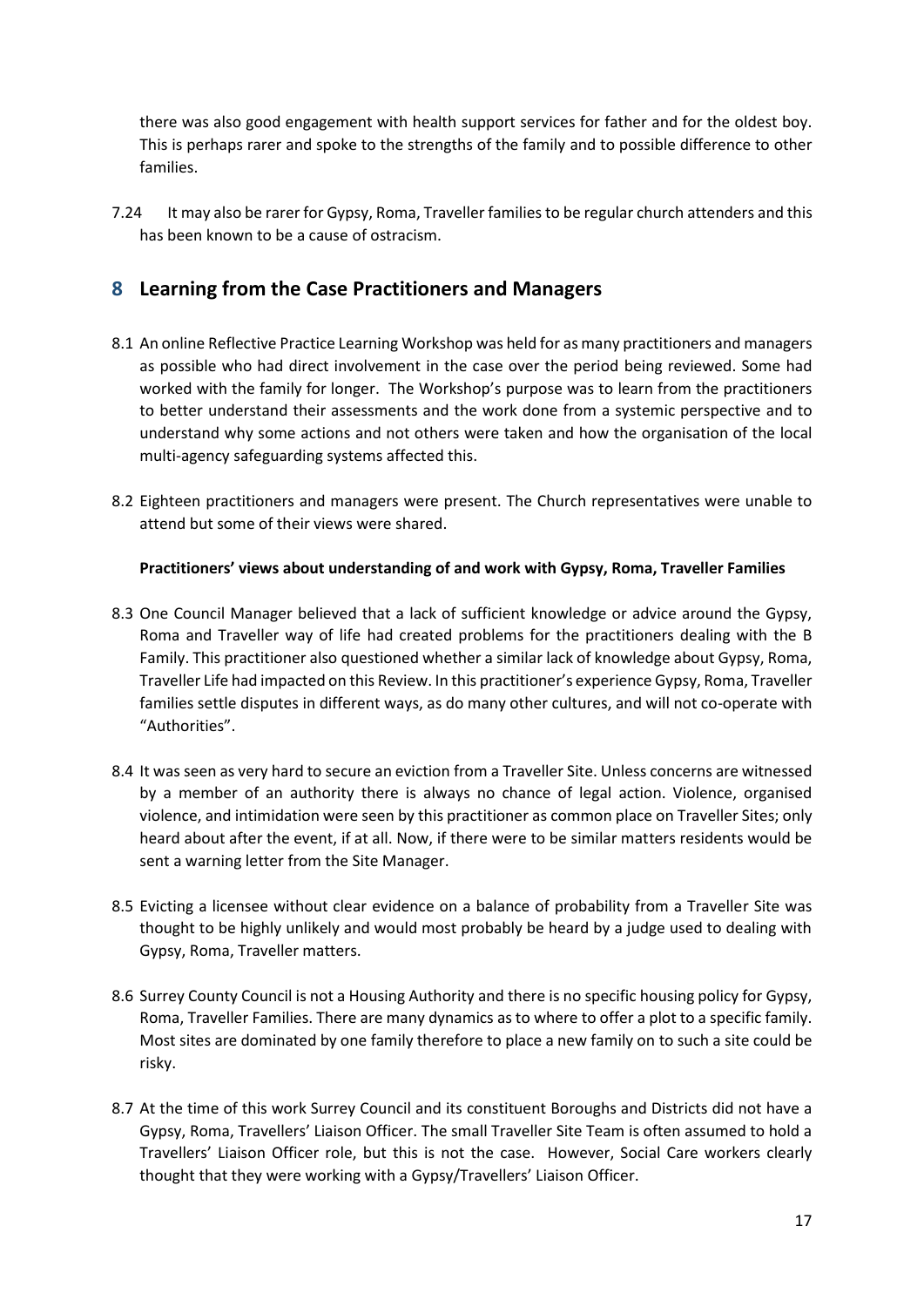- 8.8 There were both insufficient numbers of Traveller Sites and family plots to meet the demand in Surrey. Two Site Managers were covering 15 sites across the whole county, comprising 187 pitches and approximately 1100 residents, as many plots were doubled up. There were also many families on the waiting list.
- 8.9 This raises strategic and whole systems questions about how Surrey County Council seeks to meet this demand and what is happening for those families when they are not adequately accommodated. It also raises questions about what, if any, is the system for prioritising Gypsy, Roma, Traveller children who have been assessed as being at risk by the statutory child protection processes and who are therefore among the Council's highest priority children.
- 8.10 The Traveller Sites Team manages the pitches, not the families. Traveller Site staff do not enter the licensees' chalets and have little or no knowledge of how families live. Traveller Site staff are viewed as people of authority. If safeguarding or other issues are seen they would be reported to the relevant authorities.
- 8.11 A Traveller Site is a residential cul-de-sac, and it should be viewed in such a way. Very few housing cul-de-sacs have formal monitored CCTV and where there have been safeguarding issues in such cul-de-sacs they have not led to the installation of CCTV. Some of the Surrey Council Traveller Sites have CCTV at the entrances (for example to control fly-tipping) but they are not monitored and do not deeper look into the sites, for example to monitor behaviour.
- 8.12 A School Practitioner who had known the family for several years commented that the area had a significant number of families from the Traveller Community and that school staff were well aware of cultural matters and that some had attended training on Traveller Cultural Awareness. The school also had a Traveller Champion who had a good relationship with school families from the Traveller Community.
- 8.13 This Practitioner who had known the family over several years, including prior to the period under review, also noted that the B Family was different to other Traveller families with whom she had worked. Mrs B had told this Practitioner that the B Family was treated as outsiders by the Traveller Community because of Mr B's mental ill health, and because Mrs B was the main bread winner and that she broke from a lot of tradition, including the way the children were being brought up, as if across two communities. Mrs B was very committed to the Gypsy, Roma, Traveller life but also valued a wider approach.
- 8.14 A Senior Health Advisor, from a wider overview, had formed the opinion that in Surrey overall work to manage risk and safeguarding in the Gypsy, Roma and Traveller Communities for children, young people and vulnerable adults had not been co-ordinated strategically across multi-agency systems and that this had been raised as a concern in the past. Work was now in place to address this by the time of this review.
- 8.15 A School Safeguarding Lead noted that a large part of this case was about Community Safety, but the children's safeguarding network had been told that there was nothing that could be done to change the situation. The School understood that Mrs B had felt forced by the Council to sign a Licence for a plot on the Site but that the plot was in dispute with the other family, which thought it was rightly theirs. The Council told Mrs B that she had forfeited the right to the plot as the B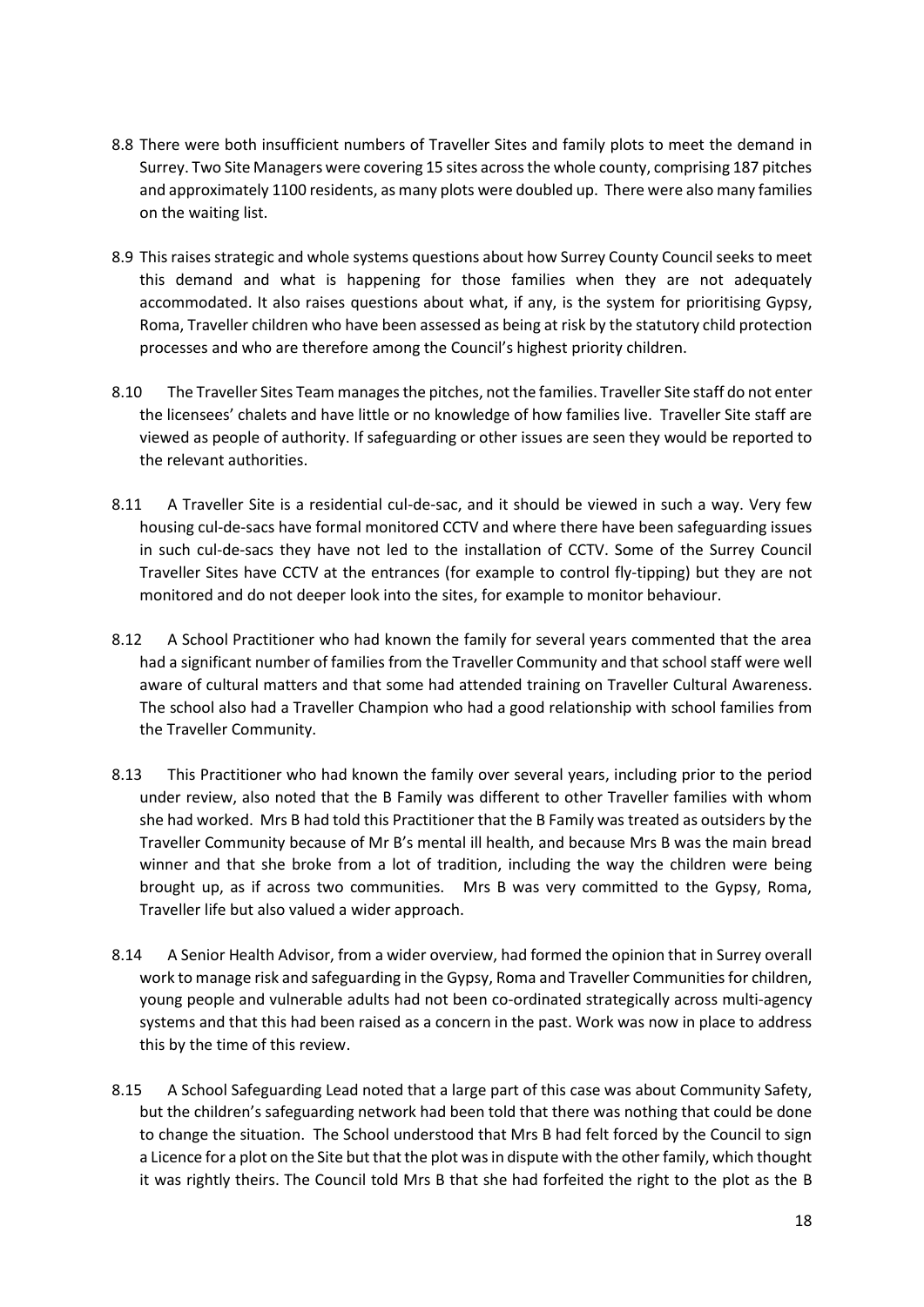Family was absent for more than the allowed time. If Mrs B had not signed the B Family would not have been allowed to stay on the Site. The other family blamed the B Family for stealing their land, even though they had in fact occupied the plot.

- 8.16 The School felt well equipped in having a well-informed understanding of Gypsy, Roma, Traveller Life from its own experience with several Gypsy, Roma, Traveller Families who had used the school, and from employing a Gypsy, Roma, Traveller Champion as an adviser. The School often used the Council's specialist Race Equality and Minority Achievement Service (REMA) to assist with training for staff and support with lessons for Gypsy, Roma, Traveller children. The School also met with the Travellers' Liaison Officer who explained that it was a "family feud", and that the only way to resolve it would be to move the B Family another Site. Other Traveller residents on the Site were seen to be loyal to the second family, not the Bs. The School believed it was well-accepted as being aware and supportive of Gypsy, Roma, Traveller culture, by Traveller Families. REMA and the School Champion did not have the authority to resolve the safeguarding matters or relocate the B Family.
- 8.17 Schools receive no additional funding to meet any additional needs which arise from serving Gypsy, Roma, Traveller communities.
- 8.18 A Social Care Manager confirmed that specialist advice had not been sought by Social Care about working with Gypsy, Roma, Traveller Families to support working with this case. A reason for this was not given.
- 8.19 One Practitioner believed that colleagues from some other agencies had formed a set view that this was a cultural matter and a way of life and so nothing could be done.
- 8.20 Other families were said to have been affected by the Community Violence and moved away temporarily to a Travelling life because of the violence on Site in order to protect their children – disrupting their links with schools and local services. *This perhaps gives a wider systemic view of how several other families were being impacted by the community dispute between two families.*
- 8.21 A family involved in the community dispute was reported by one practitioner to have tried to get permission to move their trailer to another site to get away from the troubles, but this was not agreed.

#### **Lack of involvement of the Community Safety Team**

- 8.22 The Social Care practitioners and the School staff were unfamiliar, at the time, with the role of the Community Safety Team<sup>14</sup> which has lead responsibility for the local management of antisocial behaviour; or how to make referrals to the team.
- 8.23 Social Care staff saw the Police as fully involved and understanding of the issues. There seems to have been a misunderstanding of the role of Police Community Support Officers (PCSOs) and a

<sup>&</sup>lt;sup>14</sup> Surrey Community Safety Team - [Surrey County Council \(surreycc.gov.uk\)](https://www.surreycc.gov.uk/people-and-community/emergency-planning-and-community-safety/community-safety/surrey-community-safety-team) Can undertake community assessments of anti-social behaviour and issue Community Protection Notices or apply for injunctions to prevent anti-social behaviour.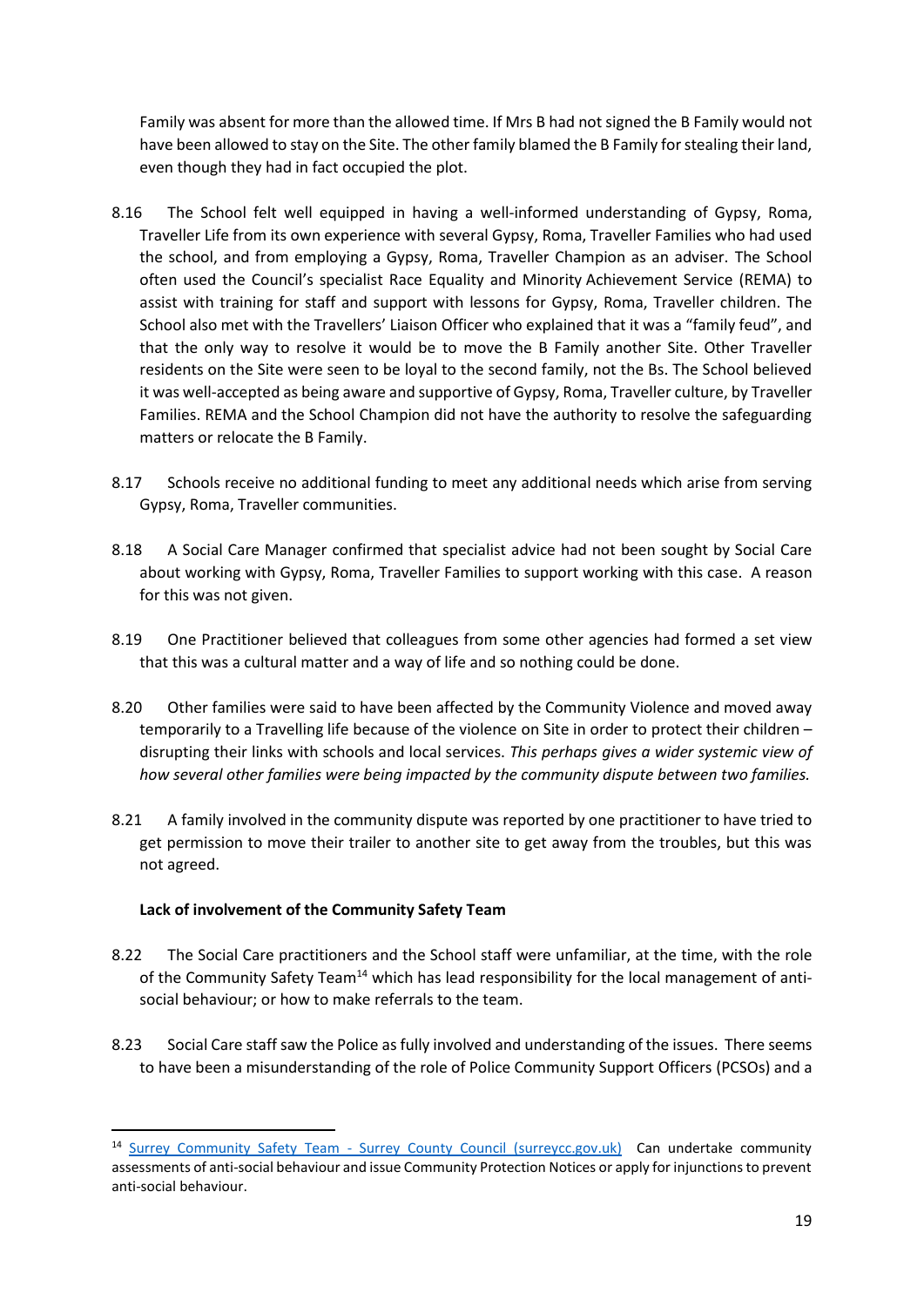lack of awareness of the Council's Community Safety Team; the latter have greater powers to work with anti-social behaviour, such as that on the Travellers' Site.

#### **Impacts on the children**

8.24 It was clear to several practitioners who worked regularly and directly with the children that the children were scared every day and that the oldest child (A) was particularly severely affected over time. It was assessed that the children needed to be in a safe environment before they could be offered additional therapeutic services to help them deal with the trauma that they had experienced. CAMHS advice was fed into other targeted support services which the youngest B children were being offered through the School.

#### **Direct work with the children**

8.25 A lot of direct work was done with the children about their feelings and the impact of the violence and the move from the Site on them, by social workers and at school. They were children who were very much part of an extended family and brought up both by Mr and Mrs B and by Mr and Mrs B Senior. The children very much wanted to be back on Site with the wider family, and with the family animals. Although the horses belonged to their grandfather the children saw them as belonging to the family and so also to them.

#### **Parenting Work and Support**

- 8.26 Mrs B attended parenting training groups and a targeted play programme, organised by Children's Social Care. (Social Care was unaware that Mr and Mrs B were also attending parenting groups at the Church.) The grandparents found it much harder to accept that the violence was having an impact on the children and were reluctant to work with practitioners about this.
- 8.27 Mr B was vulnerable and was often supported in group meetings by a mental health worker. Mrs B very much took the lead.

#### **Re-Housing and Housing Priority**

- 8.28 When it was clear that the B children were at significant risk if they remained on the Traveller Site Children's Social Care worked for resolutions, including providing temporary Bed and Breakfast. Mrs B was adamant that this did not meet Mr B's needs or the family's culture. It was Mrs B's decision to use the small caravan placed on the driveway of relatives *(not on a Traveller Site)*. Social Care assisted with necessary repairs to the adjacent house so that some of it could also be used to improve living conditions.
- 8.29 Mrs B was clear, however, that a house would not meet the family'srequirements, particularly Mr B's mental health needs which she saw as being more important than cultural needs, although these too were very important. Under pressure she did eventually make a homeless family application; but set strict boundaries on what would be acceptable to meet the family's culture. The Homeless Persons Team did not regard her as homeless as she had a habitable trailer on the Site. Housing sought to assist and advise but stated that there was nothing more that the service could do which would be acceptable to Mrs B because of the cultural restrictions she was raising.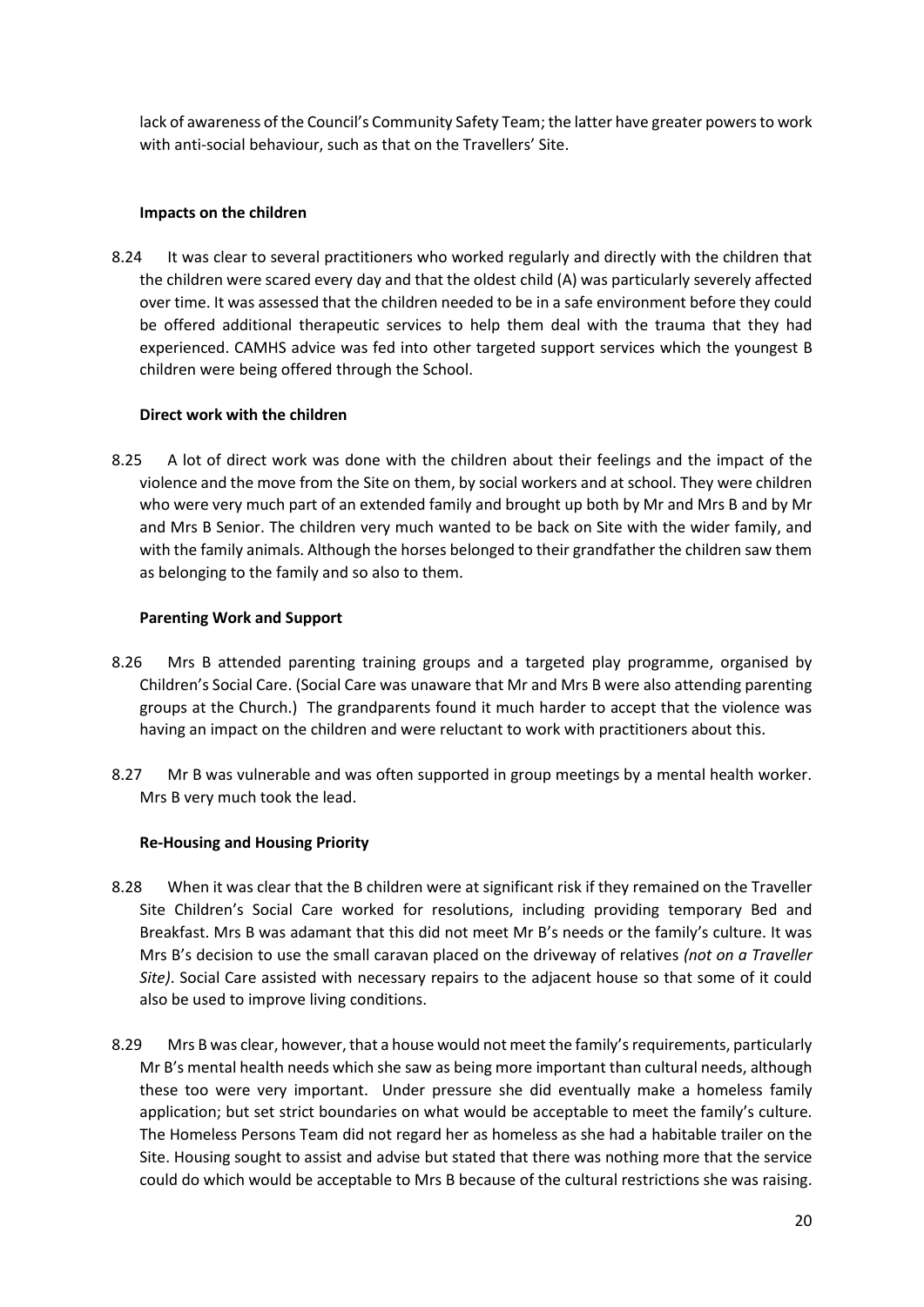8.30 A Social Care Manager was of the view that the Housing Officers were not prioritising families at risk for re-housing unless the courts directed them to do so. In the light of the learning from this case this Manager would now escalate the matter to more senior managers.

#### **The working of Child Protection Conferences, Core Groups and Child in Need Meetings Key functions of the Multi-Agency Safeguarding Children System**

- 8.31 A Social Care practitioner noted that Core Groups were often not well attended by partner agencies. The School endorsed this and believed that the case had 'stagnated' as actions were not progressed by some agencies which also did not attend the meetings. A key frustration for some agencies was that the Site Management did not attend when expected but it also become apparent that on at least one occasion the Site Manager was unaware of the meeting and had not received an invitation.
- 8.32 There was an imperative to ensure that Core Groups were held "within timescale" and so they would sometimes be arranged in school holiday periods when key services were unable to attend.
- 8.33 The School noted that many of the meetings were scheduled during school holidays. However, the School always sought to ensure that someone senior attended (including disrupting personal holidays to do so) or send a report when no one could attend. For the School this was seen as wider systems issue which affects not just this case. There is a need for a better co-ordinated approach to how these important multi-agency meetings are scheduled in advance of school holidays.
- 8.34 A Senior Social Care Practitioner noted that the quality assurance of and the progress of the Child Protection Plan rests with the Core Group. The leadership and quality assurance of Core Groups rests with the relevant Social Work Team Manager. Changes since this case now mean that a Team Manager would chair all first Core Group Meetings and all subsequent Core Group Meetings for children under 5. The expectation is now that Core Groups will be chaired by advanced social workers.
- 8.35 At Child Protection Conferences the Independent Chair checks that Core Groups have been happening and will escalate if they have not. Midway Meetings have now been introduced to check progress of the Child Protection Plans between Child Protection Conferences. If there is insufficient progress this is escalated using an agreed process to senior managers. After each Child Protection Conference, the Independent Chair now completes a Quality Assurance process/proforma to senior managers. The Child Protection Conference Chair can also raise concerns about lack of progress with their own manager.
- 8.36 Practitioners informed us that because of the wider workload pressures at the time, the imperative was to ensure that Core Groups and Child in Need Meetings were held within timescales, but less priority was given to completing the record/minutes of the meetings, and thus some records of decisions were not made (as in this case). Under the Family Safeguarding Model, introduced since this case, the provision of records of Core Groups is now also prioritised and monitored.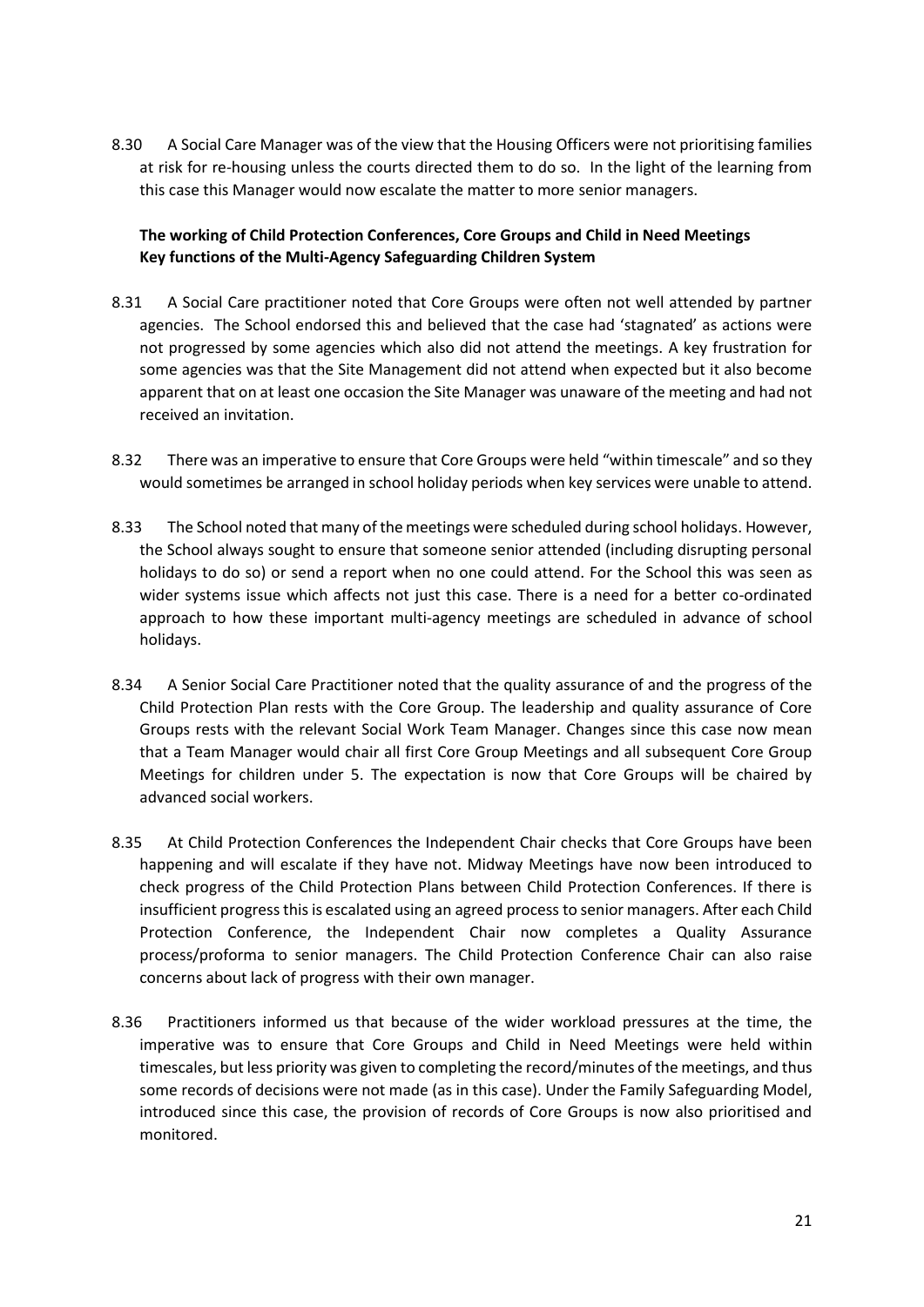- 8.37 In late 2020, a Thematic Review of the working of Core Groups audited 130 sets of children's records. The effectiveness of the Core Group, the overall safety of the child and the quality of the minutes were evaluated. The audits found that the child's overall safety and focus on their experience was a strength, however the quality and effectiveness of the core group minutes required improvement. In the majority of records either effectiveness of practice or the quality of the minutes were found not to meet agreed consistent practice standards. In these cases drift was frequently a concern. Work is in place to improve this. Practice guidance and procedures in respect of Core Groups has been refreshed. Monthly audits will continue to monitor the quality. An area of continued discussion relates to who should chair the Core Group.
- 8.38 The Lead Reviewer asked whether thought had been given to reconvening a Child Protection Conference when the Supervision Order came to an end in July 2019, as there was still concern about risk of harm from community violence. Any agency could have requested this, but it was not considered at the time. In retrospect a Manager thought that it would have been a useful step. Most involved professionals were of the view that it would be safe and better for the children to move back to the Site, only the Police were concerned about possible future risk but there had been no new community incidents reported. A key practitioner thought that at the time there had been no new incidents and Mrs B was seen to be cooperating and so a Child Protection Conference was not considered*.*
- 8.39 In the final period a Child in Need Meeting was chaired by a Duty Social Worker as the keyworker had been called away on another case.

#### **The overall work led by Children's Social Care**

- 8.40 The Lead Reviewer was curious to know why there had been no Family Group Meetings. Practitioners said that Family Group Meetings are now convened at the very early stages of Social Care's involvement with families, including during the assessment phase prior to transfer to the longer-term Family Safeguarding Teams for Child Protection/Child in Need work.
- 8.41 Preparation for Family Proceedings, especially paperwork and authorisation for submissions to the Court by managers and legal advisors takes a lot of time and there can be delays because of the extreme pressures.
- 8.42 The Church workers were seen by Social Care as an important part of the family's support network, particularly during the period when the family moved back to the site. However, the full significance of the Church's role with the family was not understood.
- 8.43 The School was clear that there was good, regular work by the social workers to work closely with the School and to see and work directly with the children.

#### **Multi-Agency Working**

8.44 A School Safeguarding Lead had great concerns about the children after Mr B Senior was attacked. The children remained on site and at acute risk, but professionals were not visiting due to concerns for staff safety. At one point a worker visited with the Vicar as it was thought that this would ensure that worker's safety.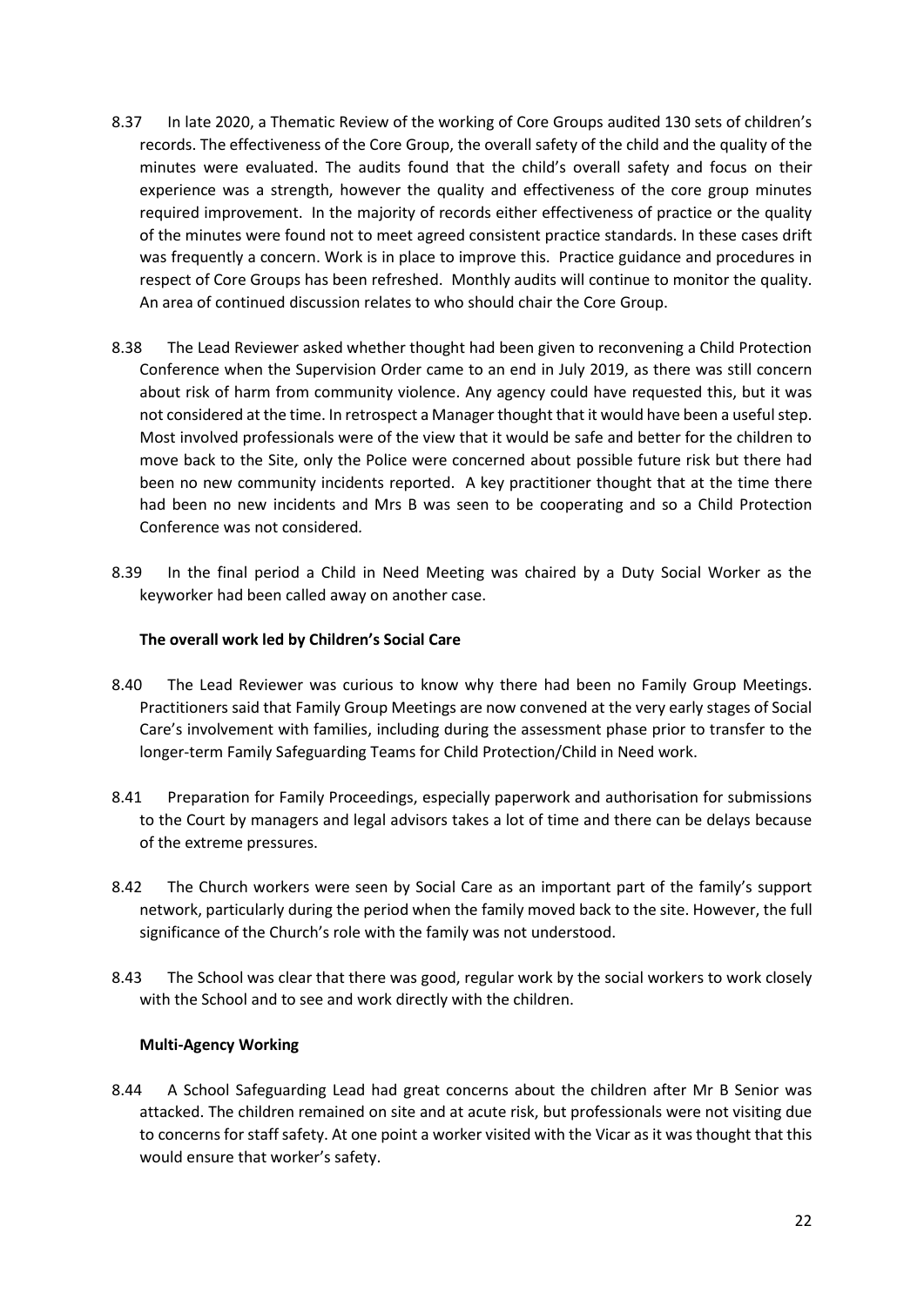- 8.45 The School reported evidence to authorities of seeing intimidation between adults of the different families but no actions were taken as a result. School Leaders were of the view that the Police, Social Care, or the Council could use the hearsay evidence from the children to take legal action, but these agencies were reluctant to do so without more concrete evidence. The School's view was that harm was accepted because families lived on a Traveller Site and that such harm would not have been accepted for families in another location. On one occasion when the School had clear concern about possible imminent threat to a member of the B Family, at the school premises, the Police were called and would not respond unless the threatened violence was actually happening rather than only a threat; however, a Police Supervisor then overturned this view and sent a patrol car.
- 8.46 When the concerns about the safeguarding of children from other families on site were recognised and different social workers were appointed for those children there was no joined up way of working across the cases to look at the wider system for all the families; separate meetings were held about each family.

#### **Strategy Meetings**

- 8.47 Early in the review period a large multi-agency Strategy / Team Around the Family Meeting was held to look at the safeguarding issues relating to the children of the B Family and of the other main Family on the Site. Housing was represented. Relocating the B Family was seen as the only possible solution, but proposals put forward about this appear to have been blocked.
- 8.48 The School believed that there was a wider Strategy Meeting about all the families to which it was not invited, despite all the children of the different families being in the school.
- 8.49 A Senior Practitioner advised this review that Strategy Meetings always have Social Care, Police, Health and Education/School involved; but that was not the practice in this case. It was noted that there were so many meetings for this family and about the Site that there was confusion for some practitioners about the status of different meetings and their roles, for example strategy, child protection conference, core group and child in need meetings.

#### **Workload Resources, Specialist Advice, Supervision and Emotional Support to Staff**

- 8.50 Responses from Social Care and the School practitioners commented on the availability of personnel resources with regard to how much time this case took. The School also had separate sets of parallel meetings on the children from the other families affected adversely by the Community threats and violence.
- 8.51 A wider systems issue for a small school islimited staffing resources. The statutory **Designated Safeguarding Lead<sup>15</sup> DSL** may also have other priority and key leadership responsibilities. If there

<sup>15</sup> The **Designated Safeguarding Lead** is a specific manager from within the school leadership team with overall responsibility to guide the school in its responses to individual safeguarding cases as well safeguarding overall in the school. It is rarely a designated single post, but a set of responsibilities placed on an individual alongside other responsibilities that they hold. In small schools this can often be the Head Teacher or another Senior Teacher as there are unlikely to be resources for additional staff.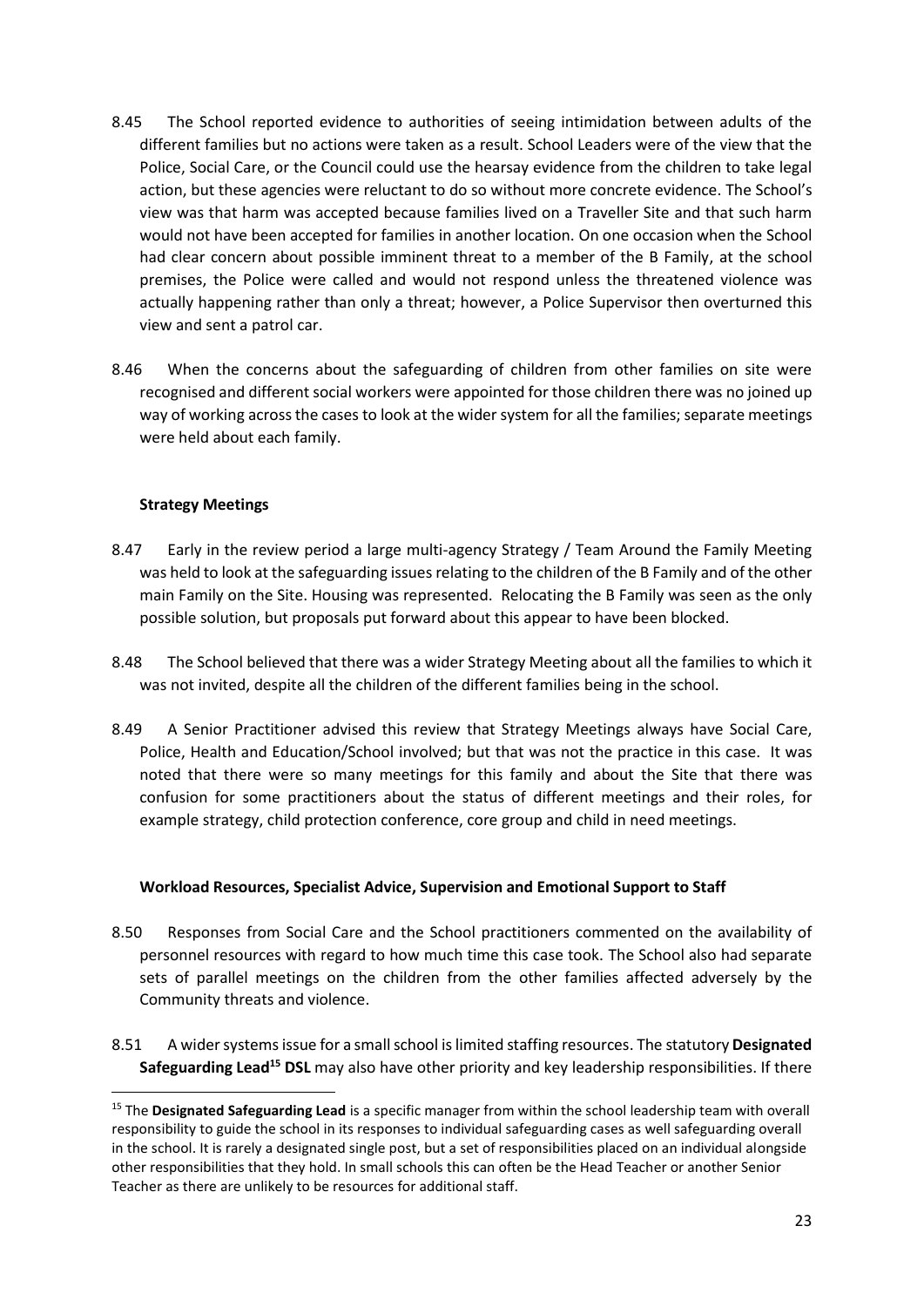are then several safeguarding children cases the work required may not get the time it needs and can impact on the other important tasks for school leaders. With a complex situation such as this case and the related families with regular meetings and crises to manage there was no additional human resource to draw on.

- 8.52 A systems matter raised by the School to this Review was that Schools do not have the same access to reflective supervision and safeguarding guidance as other professions, such as social work or health. To whom does a Designated Safeguarding Lead or Head Teacher turn for advice or emotional support in intractable cases such as this, where children or parents regularly share their acute distress and fear of violence with school staff? The Governing Body was supportive. There was also a direct link to the Vicar, who was familiar with the case (and who on one occasion had harboured the children) which provided some support to the DSL. However, this raises a bigger systems question for Surrey and for the Diocesan Education Board about how Designated Safeguarding Leads are supported in their safeguarding leadership of cases, staff teams and school communities.
- 8.53 The staffing challenges and workload for the small Travellers' Sites team were noted above.

#### **Escalation**

- 8.54 A Senior Health Advisor was confident that Health Practitioners were very aware of the Escalation Policy as there had been learning from a recent Serious Case Review which had raised this, and all health staff had been reminded. It was also discussed in (community health practitioners') safeguarding supervision or when practitioners were making a referral to children's services and the referral was deemed not to meet threshold. However, in this case, the Core Group did not escalate the issue that Police, Housing and Site Managers did not attend Core Groups. In hindsight, in trying to understand why this was not escalated at the time this manager wondered whether the Core Group practitioners were impacted by the "rule of optimism".
- 8.55 The School sought to escalate the case to Children's Social Care in the early period more than once on safety grounds because of the violence and threats to the family but were repeatedly told that the case did not meet the local threshold as the risks were not tangible. There was not, at the time understanding that a case could be escalated to the Safeguarding Children Board for review. As noted in paragraph 9.44, below, the local Escalation Policy has recently been revised.

#### **Understanding the Church's role in parallel working with the family**

8.56 The Church workers were seen as an important part of the family's personal support network, particularly during the period when Mrs B and the younger children were moving back to the site in summer 2019. Mrs B had talked about her involvement with the Church and some groups, but it was not clear how extensive this was and so Social Care did not realise the significance. They did not contact the Church on the grounds of confidentiality *(although Mrs B could have been asked to agree to this).* 

#### **The influence of the family court**

See **Keeping Children Safe in Education** (Statutory Safeguarding Guidance for Schools) [Keeping children safe in](https://www.gov.uk/government/publications/keeping-children-safe-in-education--2)  education - [GOV.UK \(www.gov.uk\)](https://www.gov.uk/government/publications/keeping-children-safe-in-education--2)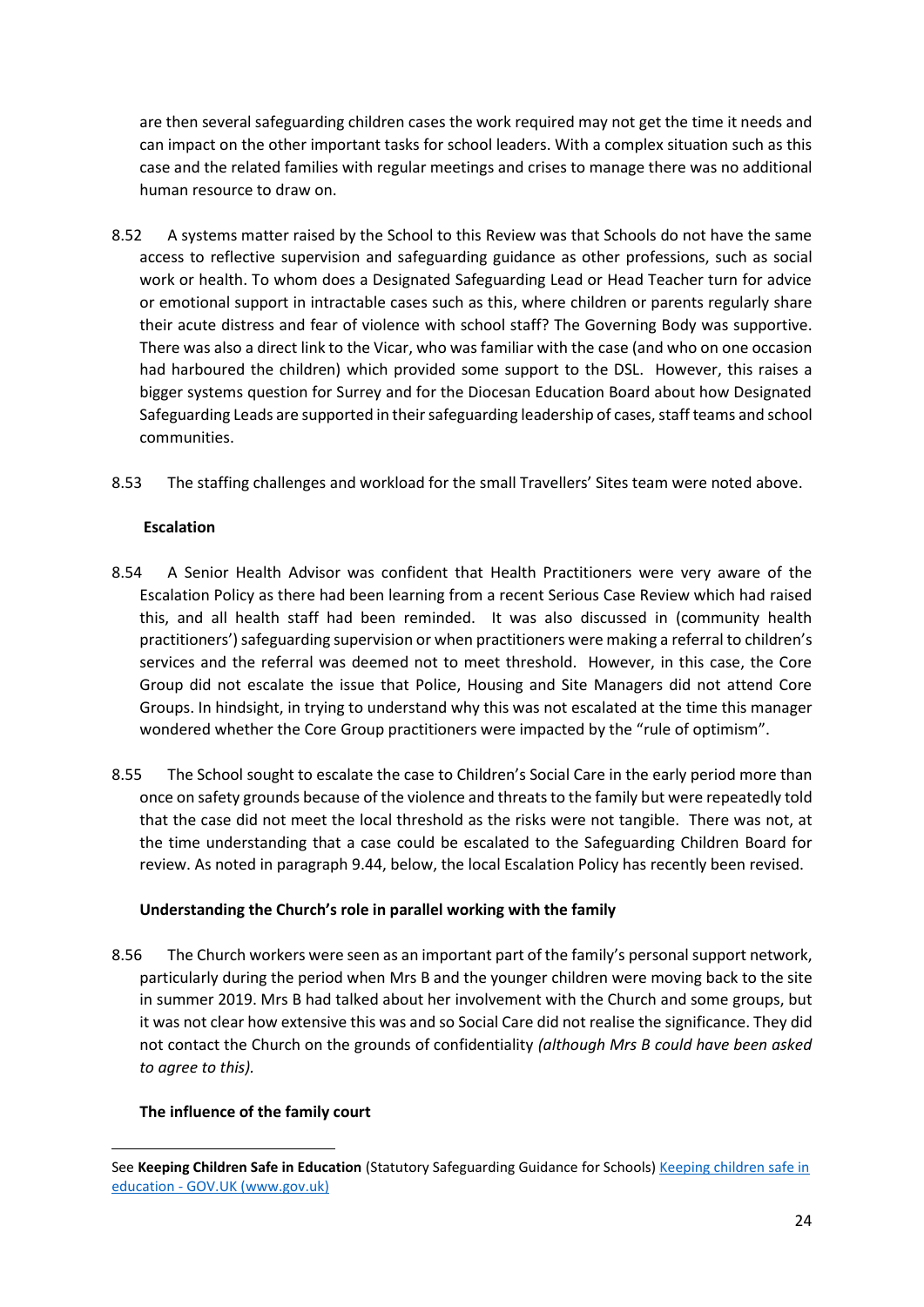8.57 The court placed an emphasis on the need for Social Care to resolve the housing issue rather than on a thorough assessment of the impacts of the violence and the family dynamics on the psychological wellbeing of the children. The children were scared every day. Feedback was given that workers can sometimes feel disempowered when the court gives a particular direction or does not agree to requests about the nature of assessments.

## **9 Lessons from the Review**

#### **Important systemic contexts to the work being reviewed**

#### 9.1 **Leadership of children's safeguarding by Surrey Children's Social Care**

- 9.1.1 During the period of the work being reviewed there was a key systems context which must be noted to understand the overall leadership of this multi-agency, multi-disciplinary work. Surrey Children's Social Care was not meeting its responsibilities for the welfare and safeguarding of children well enough. In 2014 OFSTED inspected the Service and found it to be inadequate with regard to child protection services and overall management.<sup>16</sup> The Service was inspected again in early 2018 and was still inadequate for child protection services and overall management.
- 9.1.2 By September 2018<sup>17</sup>, following the appointment of a new senior Children's Social Care Senior Management Team, a plan for improvement was coming in to place. A new "family resilience" model was being introduced for social work practice. There were fewer changes of social workers and smaller caseloads. However, Inspectors still had concerns about the quality and leadership of inter-agency work. Strategy Meetings and Child in Need Meetings were not well attended by partner agencies (at this time the B Family were Children in Need but were also subjects of Supervision Orders because of significant harm). Overall Child in Need plans were not clearin their actions and their priorities. Almost half of the children in need were not being seen within timescale, and as a result there was some drift. New systems for quality assurance were being introduced.
- 9.1.3 By June 2019<sup>18</sup> Inspectors found that social workers' caseloads had substantially decreased as part of the new family resilience model. There were continued improvements after the introduction of a new "front door" model, which was reducing the number of cases requiring assessments and allowing more time for ongoing casework. Social workers were feeling better supported by a new reflective case meetings approach and reduced caseloads. The new quality assurance processes were building a clearer picture for managers of the overall quality of the social work, which was beginning to improve.

#### 9.2 **The National and Local Picture of Gypsy, Roma and Traveller Matters and Responses**

<sup>16</sup> **OFSTED Inspection Report 2015** (for 2014 Inspection) Report template - [integrated SIF pilots 2014 \(ofsted.gov.uk\)](https://files.ofsted.gov.uk/v1/file/50004296)  **OFSTED Inspection Report 2018** (for Feb/March 2018 Inspection) [50004443 \(ofsted.gov.uk\)](https://files.ofsted.gov.uk/v1/file/50004443)

<sup>17</sup> **OFSTED Monitoring Visit September 2018** [50030095 \(ofsted.gov.uk\)](https://files.ofsted.gov.uk/v1/file/50030095)

<sup>18</sup> **OFSTED Monitoring Visit June 2019** [50088564 \(ofsted.gov.uk\)](https://files.ofsted.gov.uk/v1/file/50088564)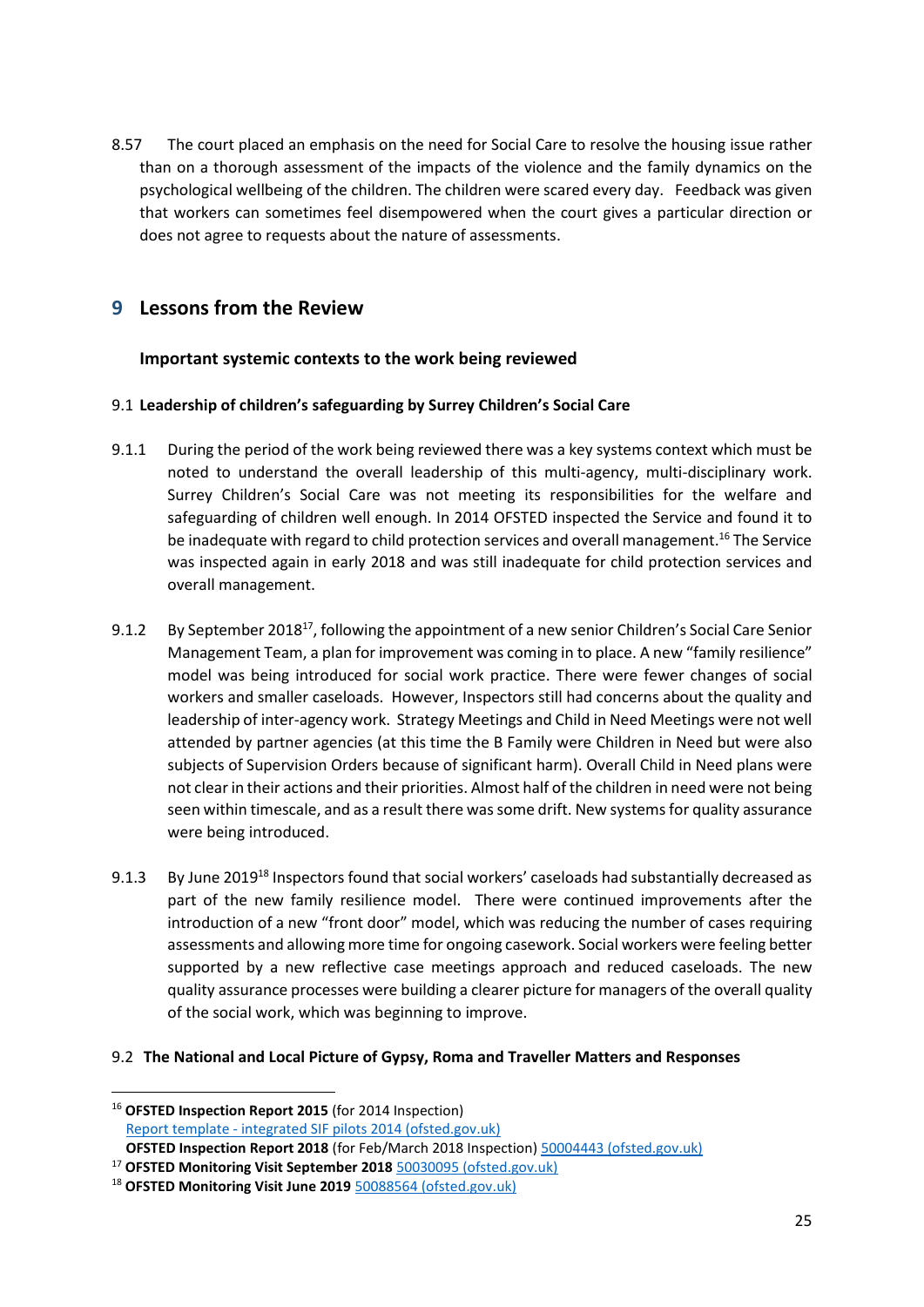- 9.2.1 The House of Commons **Report: Tackling inequalities faced by Gypsy, Roma and Traveller communities**. April 2019<sup>19</sup> gives a comprehensive national picture of the issues for Gypsy, Roma and Traveller families. Its opening summary is included for reference in the Appendices to this report. It noted inequalities in service responses nationally and locally over a long period. National policy was found to be overwhelmingly focused on planning and accommodation issues to the detriment of other key service areas. There were problems with a lack of an overarching strategy and short-term funding of projects. There was low trust between Gypsy, Roma and Traveller communities and public services, due to historic and ongoing discrimination. This report has found clear parallels to the situation in Surrey.
- 9.2.2 Within Surrey there had been an overarching Strategy for Work with Gypsy and Traveller Families from 2014. **Brighter Futures for Gypsy and Traveller Children and Young People in Surrey 2014-17** measures the progress of that strategy. It was evaluated in 2017 when the Strategy came to an end<sup>20</sup>.
- 9.2.3 The Evaluation noted that Surrey had one of the largest populations of Gypsies, Roma, and Travellers of any local authority. This community represented a significant ethnic minority group for the County. The **Brighter Futures** Report made several recommendations, which, among others, included:
	- **The Brighter Futures Project Officer** post should be continued, to engage directly across all Gypsies, Roma, and Travellers communities acting as a conduit to support unmet needs, and to continue to facilitate Gypsies, Roma, and Travellers' participation and community engagement as part of Surrey's Early Help approach.
	- **The Strategy Leadership Group** should continue to oversee progress and make links with other key local partnerships.
	- **Data** should be regularly analysed against national performance.
	- **Accommodation** High level leadership, at Chief Executive level, was to be sought to address the perceived accommodation gaps for Surrey's Gypsy, Roma and Traveller families. Challenges were noted to include identifying available land, a complex and changing legislative framework, and prejudice against Gypsy, Roma and Traveller communities.
- 9.2.4 The **Better Futures** Report was a key document which provides a view of the local social policy and provision landscape for Gypsies, Roma, and Travellers Families at the start of period for this Review, 2017. As such it provides a useful context in which to analyse and learn from the work done subsequently in a wider systems perspective, where one case may be an example of how well local services were responding to a specific ethnic section of the population, to help safeguard its children.

<sup>&</sup>lt;sup>19</sup> [Tackling inequalities faced by Gypsy, Roma and Traveller communities -](https://publications.parliament.uk/pa/cm201719/cmselect/cmwomeq/360/full-report.html) Women and Equalities Committee [\(parliament.uk\)](https://publications.parliament.uk/pa/cm201719/cmselect/cmwomeq/360/full-report.html) April 2019

 $20$  The report appears to be no longer available for public access. A video about is available. Brighter Futures [for Gypsy and Traveller Children and Young People in Surrey | Surrey Information Point](https://www.surreyinformationpoint.org.uk/Information/BrighterFutures)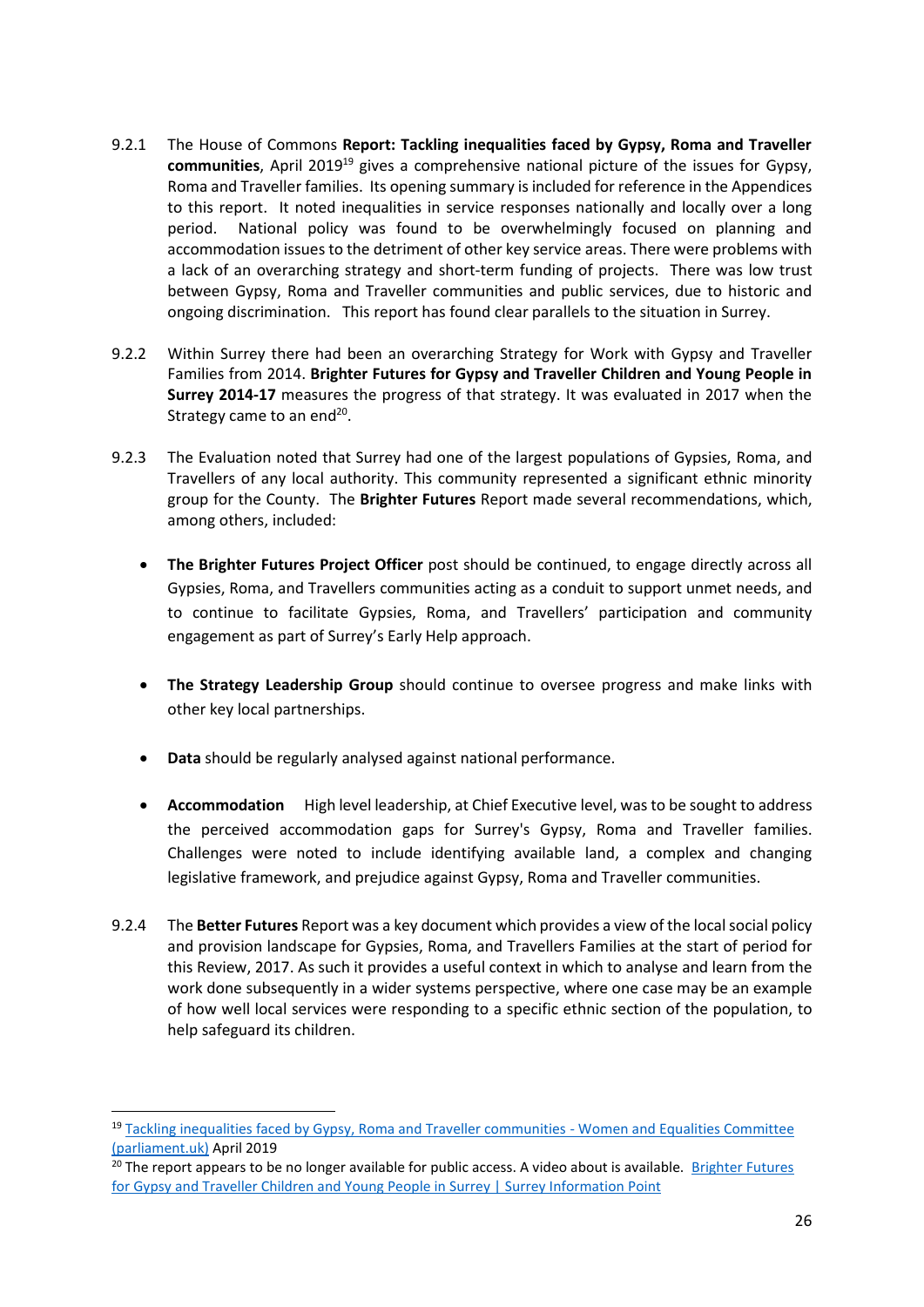9.2.5 In seeking to establish the outcome of these recommendations from the **Brighter Futures Evaluation** since 2017, this present Review has been provided with the following statement:

*"Surrey County Council developed a Brighter Futures Strategy for Gypsies, Roma, and Travellers communities in 2014. This strategy was multi-agency and sought to tackle local inequalities and improve outcomes for Surrey's Gypsies, Roma, and Travellers children and young people. The action plan was timebound, from 2014- 2017, with the recognition that many issues for Gypsies, Roma, and Travellers communities are long-standing and entrenched, so the actions were to be part of an ongoing approach to working with Gypsies, Roma, and Travellers families, children and young people to improve their outcomes and aspirations. The strategy focussed on 0–19-year-olds but included broader issues relating to the needs of Surrey Gypsies, Roma, and Travellers families and communities where these impact upon children and young people's wellbeing. Key networks were established during this period and the health sub-group of the Brighter Future's Strategy helped to make the case for the Gypsies, Roma, and Travellers Outreach Project delivered by Children and Family Health Surrey. This team alongside Surrey's Race Equality and Minority Achievement (REMA) team, and the Gypsies, Roma, and Travellers Advice and Guidance officer from Surrey Community Action have regular contact and interaction with Gypsies, Roma, and Travellers communities across Surrey."*

9.2.6 **Recent developments 2020** This Safeguarding Practice Review was also informed that a new local Strategic Group to oversee multi-agency responses to need and for services to the local Gypsy, Roma and Travellers Community was being established in 2020. The Lead Reviewer was able to meet with the Lead Commissioners of that Group, to share the emerging findings of this Review and contribute to the Terms of Reference which were being drawn up; including to embed governance of the new Strategy in the Surrey Community Safety Partnership, Surrey Health and Well-being Board and the Surrey Safeguarding Children Partnership.

## **Key Lessons from the Systemic Review of this case**

**The underlying principles of the approaches to safeguarding and supporting the B Family. The need to hold in mind a contextual safeguarding approach** 

- 9.3 A key challenge in this case is the shift from a recognition of the contextual / community safeguarding problem, namely risks to the children from community violence on the Site and how the family managed this, to a more traditional nuclear-family focus. There was only a limited coordinated multi-agency approach to the community violence looking at its causes and impacts on all the children including those in other families. It is understood that, later, there were parallel and different responses for different families.
- 9.4 In 2017 research into and understanding of **contextual safeguarding** was still developing. The term and approach were not adopted into **Working Together to Safeguard Children<sup>21</sup>** until 2018 by which time for this case the family specific response had resulted in Family Court Proceedings. Contextual safeguarding recognises that some forms of harm to children are from outside a family; examples can be exploitation, particularly sexual exploitation and more usually exploitation through criminal exploitation, such as gangs or county lines. These dynamics were not found in this case which may be a reason why a contextual community-based approach was not seen as a solution. The important difference is the need to recognise that the source of harm is potentially

<sup>21</sup> [Working Together to Safeguard Children 2018 \(publishing.service.gov.uk\)](https://assets.publishing.service.gov.uk/government/uploads/system/uploads/attachment_data/file/942454/Working_together_to_safeguard_children_inter_agency_guidance.pdf)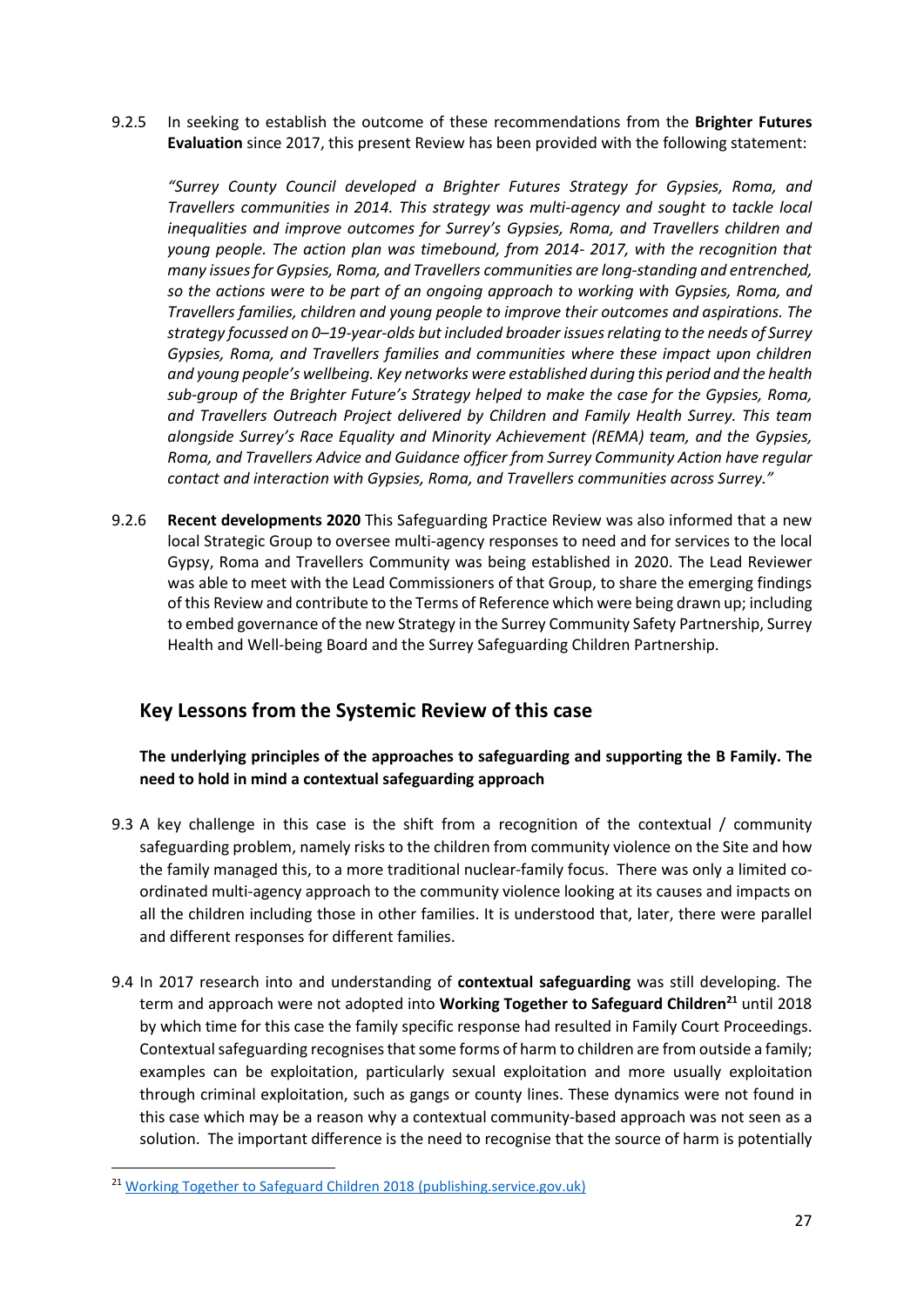community based, rather than familial, and will require a different response. A response which may not necessarily be led by Children's Social Care, although Social Care should be full partners where children may be at risk. Where community violence is the source of harm leadership would probably rest with Police or Community Safety Services.

- 9.5 A wider, more co-ordinated **anti-social behaviour approach** was considered as a way of managing the inter-family violence. Police, Social Care and Traveller Site Management sought legal advice. This review has been advised that local experience was that the standard of evidence required for court actions under the **Anti-Social Behaviour, Crime and Policing Act 2014** was high. (*This was not, however, the view of the Gypsy, Roma, Traveller consultant to this review from a wider geographical perspective.)* It was assessed locally, on legal advice, that there was probably insufficient evidence to secure court orders under the Act. Warning letters were sent to the families.
- 9.6 Information provided to this Review by the Police confirms that management responses to and investigations into violence in complex situations where there are additional cultural dynamics need to ensure that front line officers are suitably culturally aware and skilled with cultural competence; officers should also be supported by enhanced supervision. Police Officers attending and investigating violent or traumatic domestic, family or community-based incidents must be guided and supported to consider the potential impact, short and long-term, on children who may be involved, including as witnesses to trauma and intimidation, not just as victims.
- 9.7 **Recommendation 1 Surrey Police is recommended to review its Standard Operating Protocols, training and management support arrangements for frontline officers who are required to attend and investigate community based or culturally orientated or (organised) violence. The need to consider an assessment of the impact on cohorts of children and young people as potential victims or witnesses of such violence should be included in that review of procedures, training and management supervision.**
- 9.8 There is also a question about the extent of the powers and responsibilities the Council has regarding community cohesion and violence within its managed Travellers Sites. This Review was advised that powers are very limited. Yet the Council is acting as a Landlord. The Review was advised that now warning letters would be served more quickly for breach of the behaviour conditions of a Licence to hold a plot on a Council Traveller Site.
- 9.9 For the B Family the more traditional Social Care led nuclearfamily approach became the pathway. Hence the use of Family Court Proceedings which agreed the Supervision Order focussed on the parenting and rehousing of the children from the Traveller Site and their community for their safety, rather than on tackling the problem of community violence and its impact. This singlefamily approach is analysed in the next section.

#### **Overall Management of agency and inter-agency safeguarding of the B children as an example of how well local services were safeguarding children**

9.10 **Identification & Referral** The Police notification system to Children's Social Care worked well with regard to recognising the possible risks to the children within an individual family. The Primary School told the review that in the earlier stages, prior to the review period, it was hard to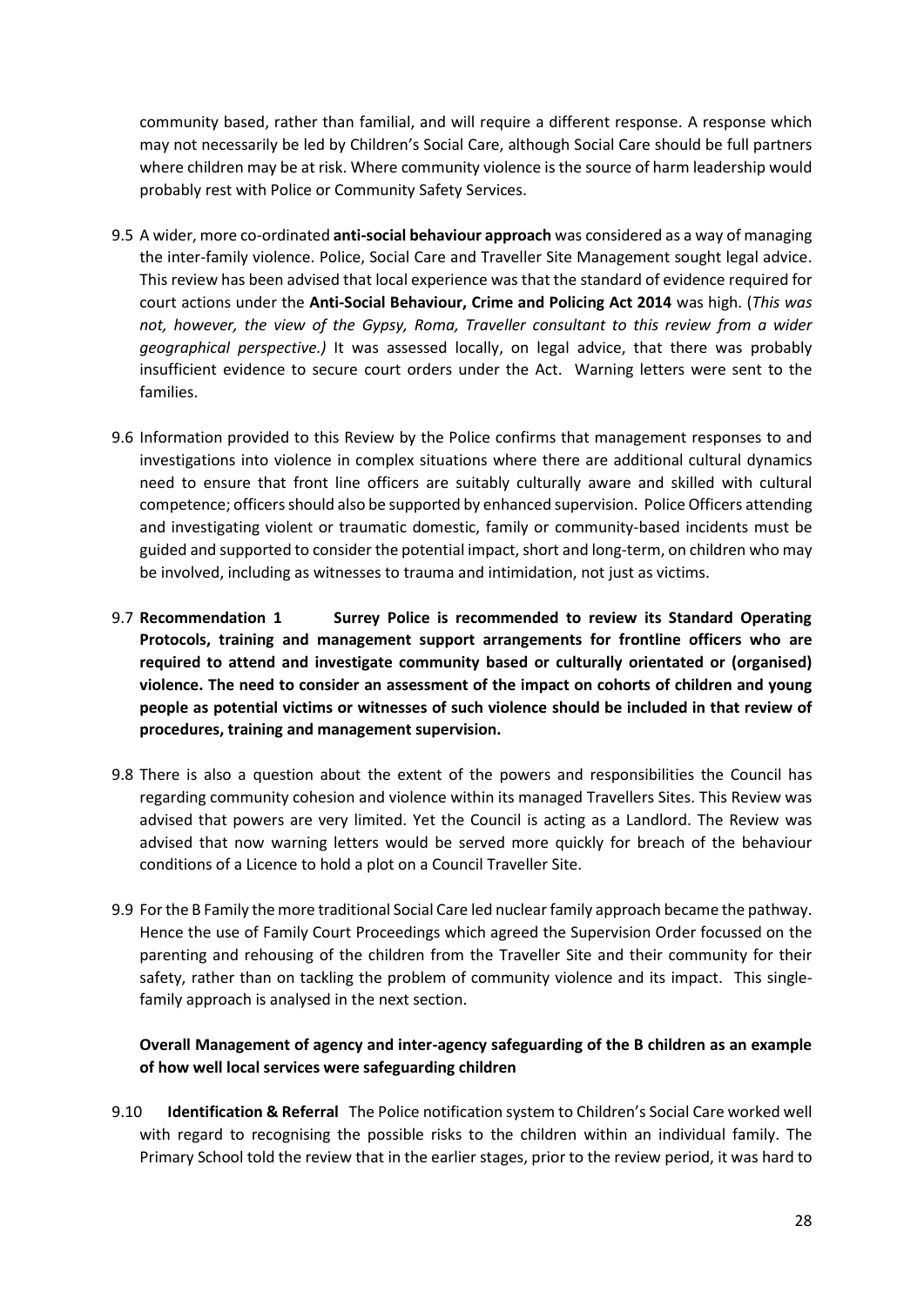achieve acceptance that worries about the children met the agreed multi-agency thresholds for assessments.

- 9.11 **Strategy Discussions** It is not clear to this Review that agencies which knew the family and children well were routinely included in Strategy Discussions. Some of these preceded **Working Together 2018** which introduced stronger guidance on the need to include relevant agencies, such as Health. It is important that services which know children or parents well should be included in Strategy Meetings and Discussions.
- 9.12 **Information sharing & Multi-disciplinary assessments and work** The evidence is that this worked well between the core agencies of Social Care, Schools, Community Health, Hospitals and Adult Health, but there was not sufficient involvement of Traveller Site Management, Housing, and Police in the earlier stages of the work. There also seems to be confusion on the part of some services on the role of the Traveller Site Managers and whether they were Traveller Liaison Officers, which they were not.
- 9.13 There was no full recognition of the important role that a local Church was playing in the active support for the family and its work to help Mr and Mrs B to strengthen their parenting. The School was aware of this. It is unfortunate that the whole network did not seek to bring the Church Family Support Practitioner more formally into the Core Group/Child in Need Group. A lesson is to ensure that assessments consider the importance of other local community resources (such as voluntary or faith organisations) that will be able to assist interventions, subject to consent, where necessary.
- 9.14 Given the nature of the community-based violence it is puzzling that the Community Safety Team was not asked to advise or become involved when it had a key role to play. Social Care in the lead role for multi-agency assessments appeared to be unaware of that role.
- 9.15 **Direct work with children – seeing the world through the child's eyes** There were good accounts of the direct work done with the children to support them sensitively, to understand their needs and to listen to their wishes and feelings. Practitioners from Social Care, Schools, Health Services and the Church were able to assess the strong emotional impacts on the children. The School Practitioners have told this Review about the children's acute fear from the frequent violence on the Traveller Site (this applied not just to the B children).
- 9.16 **Recognition of the meaning of ethnicity and cultural aspects for the children** It is not clear that the work by all agencies considered fully the importance for the children of their Gypsy, Traveller ethnicity and identity, which were fundamental for them. There was no use of specialist advisors to assist social care practitioners on the possible significance of the cultural behaviours and differences. Mrs B commented that one of the early social workers sought to understand the culture in a positive way. The Primary School was confident in having developed a good understanding of the cultural issues from several years' involvement with local Gypsy, Roma, Traveller communities. They had also appointed a Traveller Champion whom they could consult. This was not the case for Social Care, however. It is not clear how the Police ensured such a culturally sensitive approach.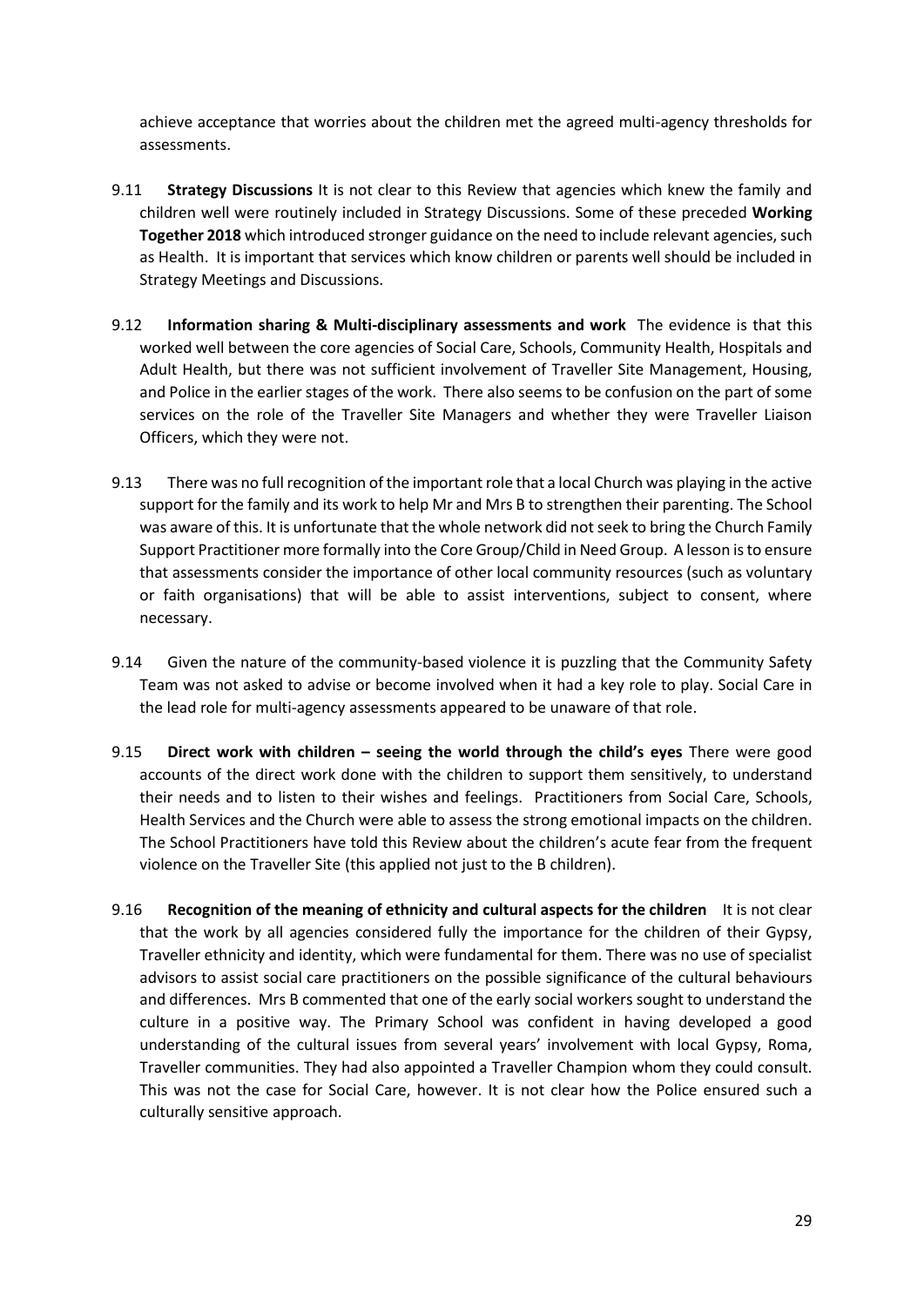- 9.17 Some staff believed that they were consulting with a "Traveller Liaison Officer", but it is not clear that there was such a postholder. The Site Manager may have been seen, wrongly, in this role.
- 9.18 When important decisions were being made about children from such an ethnic minority, including the possibility of removal into care, it would have been important to have sought specialist advice to test with a reliable and independent source statements being made by Parents or other Family members about norms, culture, and way of life.
- 9.19 Strategically, given the size of the Gypsy, Roma and Travellers community in Surrey, it could be argued that there is a need for access to impartial specialist advice to assist staff in any Department when making key decisions about children, adults or housing, etc. It is probably not possible or practical for such a resource to be a permanent in-house resource; thus, arrangements should be considered to enable officers to access reliable, independent advice from external sources. In a similar way to which interpreting services would be provided when English is not spoken.
- 9.20 **Recommendation 2 Surrey Council should consider how best to ensure specialist advice is available to its officers to ensure that they take into account the ethnic and cultural needs of Gypsy, Roma and Traveller service users when undertaking assessments and planning services.**

#### **Child in Need and Child Protection processes – Core Groups and Child in Need Meetings**

- 9.21 This Review has noted that this part of the safeguarding children system did not always work well. Child Protection Conferences met at the required frequency to review progress of Child Protection Plans. However, although Core Groups Meetings and Child in Need Meetings were probably held at the correct intervals there was not always a record of the meeting showing how the Plans to safeguard the children were progressing, being monitored and amended as required. Actions beyond the control of Social Care were allowed to drift.
- 9.22 This gap in the Core Group updating the written Child Protection Plan has to be understood in the systemic context of what was happening overall in the Social Care Department at the time; it was not functioning well, as the Inspections and OFSTED visits show. This Review has been advised that internal quality assurance systems are now in place to monitor these Child in Need and Child Protection processes. The most recent OFSTED Monitoring Visit of 2019 corroborates this.
- 9.23 Core Groups and Child in Need Meetings are meetings required by statutory guidance for the most vulnerable children in a Local Authority area who require a multi-agency safeguarding plan. Agencies which were required to support the safeguarding of these children did not always attend or report on their actions to progress the plans. Some have advised this Review that they did not receive invitations, which Social Care believes were sent.
- 9.24 **Recommendation 3 The Social Care Department should review the way that Child Protection Conferences, Core Groups and Child in Need Meetings are convened and how their membership is agreed to ensure that services which are essential are aware of the duty to attend or report on their own work, as required.**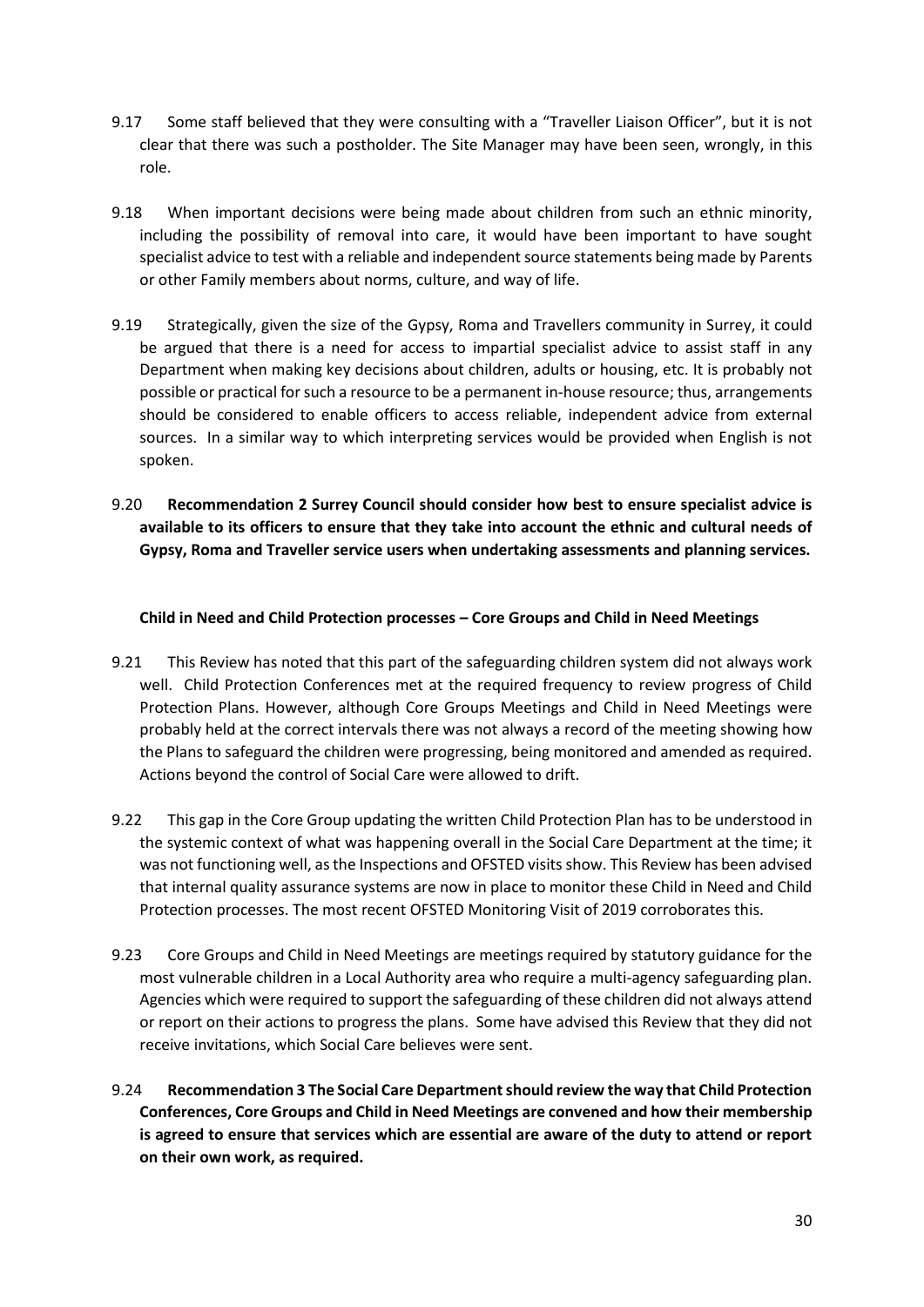- 9.25 In late 2020 a Thematic Review of the working of Core Groups audited 130 children's records. The effectiveness of the Core Group, the overall safety of the child and the quality of the minutes were evaluated. The audits found that the child's overall safety and focus on their experience was a strength, however the quality and effectiveness of the core group minutes required improvement. In the majority of records either effectiveness of practice or the quality of the minutes were found not to meet agreed consistent practice standards. In these cases drift was frequently a concern. Work is in place to improve this. Practice guidance and procedures in respect of Core Groups has been refreshed. Monthly audits will continue to monitor the quality. An area of continued discussion relates to who should chair the Core Group.
- 9.26 **Recommendation 4 The Surrey Safeguarding Children Partnership should request and monitor quarterly quality assurance reports on the operation of Core Groups and Child in Need meetings, including essential attendance and the oversight of multi-agency child protection and child in need plans.**
- 9.27 Not all Council Departments required in this case appear to have understood that this is part of a statutory process. It is not clear what work had been done in Surrey to assist other Council and District Council Departments, working in parallel to Children's Services, to understand the multi-agency safeguarding children processes and their roles and responsibilities within them and how **Working Together to Safeguard Children 2018** (updated 2020) applied to them.
- 9.28 **Recommendation 5 Surrey Safeguarding Children Partnership and Surrey Children's Services is recommended to review how key Council and District Council Departments and Partner Agencies understand their wider corporate and statutory roles and responsibilities under Section 11 of the Children Act 2004 and Working Together 2018; and how this duty reaches down to relevant staff. It is recommended that there should be a register of the named Safeguarding Lead in each relevant department to whom individual cases can be referred and escalated, as needed.**
- 9.29 A systems challenge for these essential group processes and their frequency is the statutory timescales within which such meetings (or equivalent processes) should take place. This case shows a wider common issue which is the need to hold meetings throughout the year and potentially during school holidays. Schools are often one of the most important agencies to be represented in such meetings as a service which would usually see children most days in term times and thus provide a vital safeguard.
- 9.30 **Use of Written Agreements** On three separate occasions Children's Social Care asked either Mr or Mrs B, or both, to sign a written agreement about parental behaviours or actions. These were separate from the Child Protection Plan and from the formal agreement that was used as part of a pre-court process in the Public Law Outline, initiated in November 2017. There is little research into the efficacy of such written agreements where parents are asked to sign a document to say that they will or will not do something. Such as there is suggests that they are not useful. Key questions include how such agreements will be tested or enforced; and how are they shared with Partner Agencies so that other Practitioners are aware of the parental behaviours which are to be monitored? The B Family breached the agreements, but it is not clear what action was taken, although the case did later proceed to the Public Law Outline and then to Court. **Surrey Children's Social Care may wish to review the use of such agreements and their efficacy**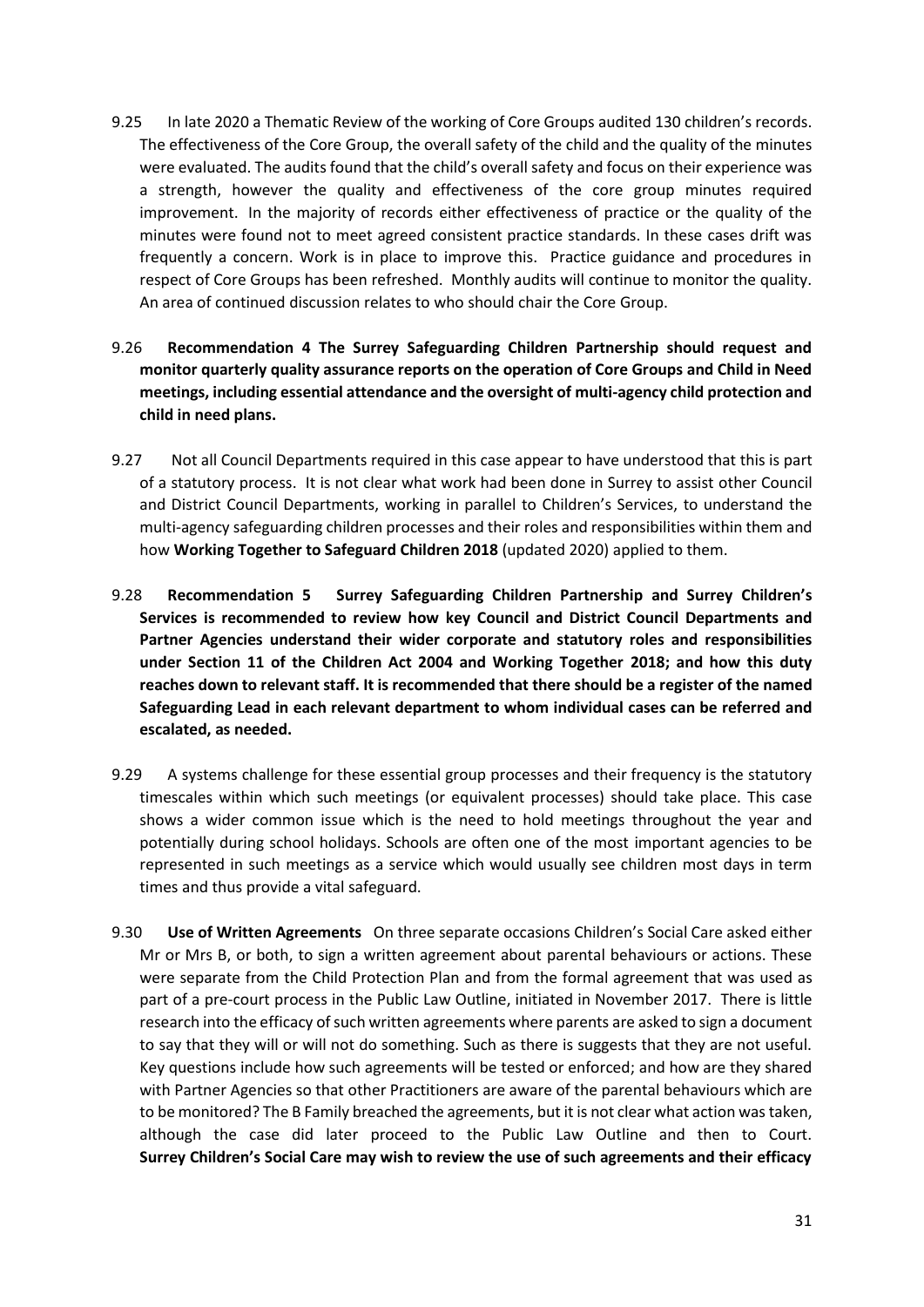**and provide specific guidance on their use, including the role of partner agencies in supporting them.**

- 9.31 **Supervision Order ending when the possible harm had not been resolved** Concerns were discovered in relation to the parenting of the children within the B Family, including the parents' inability to protect the children from the community violence, which was not necessarily within the parents' control. The Family Court agreed that the threshold for significant harm had been met and that a Supervision Order would provide the authority to monitor and support the family. All parties agreed that there were no grounds to remove the children into care; but that had been considered. The Court has been reported to want the issue of re-housing to be resolved as quickly as possible, although that is not within the remit of a Social Care Department, but rather the wider Local Authority, where it has housing responsibility. In Surrey, which is a two-tier authority, Housing responsibilities rest with the District Councils not the County Council. This is an inherent systemic challenge for the multi-agency safeguarding network around individual cases and the Safeguarding Children Partnership at a strategic level which may have to advocate for or negotiate with several sections of the Council. This led to Mrs B moving herself and the younger children off site voluntarily to unsuitable and risky accommodation. The agreed solution of a permanent move to suitable accommodation was never realised.
- 9.32 The Supervision Order was agreed for one year only, to July 2019. It inherently recognised that the three youngest B children were among Surrey's highest level of need and that they were likely to experience significant harm, but they no longer carried the tag "child protection" as the Child Protection Plans had ended when the Supervision Order was made in summer 2018. Case practitioners were concerned in Spring 2019, as the Supervision Order was coming to the end of its term, that the situation and possible harm had not changed, and steps were initiated to seek to extend the Supervision Order. However, it was agreed finally that sufficient progress had been made and that there were no grounds to seek an extension of the Order.
- 9.33 There is a question, however, given that the harm was still judged to be present and that there was a strong likelihood that Mrs B and the youngest children would move back to the Traveller Site, whether formal consideration should then have been given to a further period under a Child Protection Plan, when the Supervision Order ended. Any agency could have requested a Child Protection Conference**.** If agreed, it would have provided an additional level of authority in the work which does not apply in the more voluntary "child in need" approach. **Surrey Children's Social Care may wish to review its procedures with regard to Supervision Orders ceasing and next steps for supporting and monitoring families. It would be beneficial to include the need to seek the view of an Independent Child Protection Coordinator on whether additional safeguards are needed when a Supervision Order ceases but the underlying harm has not been reduced.**
- 9.34 **Parental assessments, parental engagement and cooperation measuring parental ability to change** There were repeated Child and Family Assessments focussing on the B Family. The children's needs were clearly identified, and steps were put in place to support and safeguard them. Mr B was seen to be a possible concern because of his health and behaviour at times. It is not clear what work was done directly with him to assist him in his parenting role. The focus of work became Mrs B who was increasingly under stress and was eventually diagnosed with depression.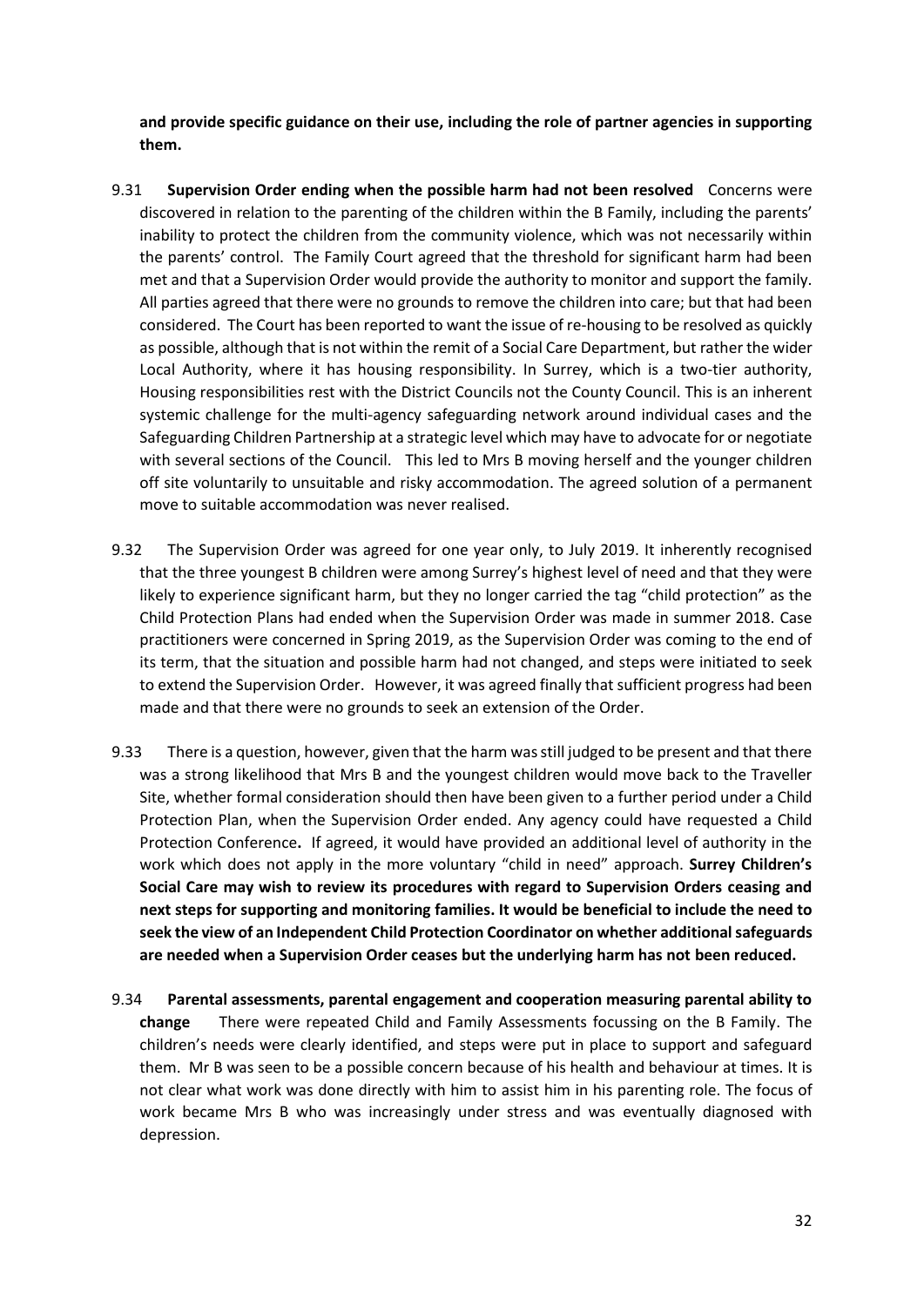- 9.35 A key element of Child and Family Assessments must be to measure and support parents' ability to change. It is not clear that evidence-based and proactive parenting programmes were used to help bring about and support sustained change, particularly for Mr B, one of the sources of concern. For a period, a Family Support Worker was involved alongside the Social Worker and this was seen by colleagues in partner services to be valuable support, especially to Mrs B.
- 9.36 **Use of Family Group Meetings** Mr and Mrs B were not isolated as they were very much part of an extended family. They lived alongside Mr B's parents on the Traveller Site and Mr and Mrs B Senior and Mr B's sister were involved in care of the children and of Mr B, when he was vulnerable. Mr B's sister took over the care of Child A. A formal, independently facilitated, **Family Group Meeting<sup>22</sup>** to fully involve the wider family was to be considered but it is not clear why this did not go ahead. It would have been a useful way to explore the strengths and understanding of the wider family and the part they played in the children's lives. Also, it would have tested that they fully understood the Agencies' concerns about the harm to the children and to put forward what their own possible solutions might be. The other adults could also have helped practitioners understand the family's perspective on Gypsy, Roma and Travellers culture and way of life. Family members occasionally attended Core Group or Child in Need Meetings.
- 9.37 **Use of advocacy** This Review has found no evidence, in the early pre-legal stages, that Mr or Mrs B were advised about or offered advocacy services to support them and help them to understand the complex safeguarding processes that they were going through, including risk of their children being placed in care. Given Mr B's additional vulnerability it could be argued that he may have needed advocacy in his own right to support him in understanding the processes. Mrs B was seen as very competent in her understanding, determination and resilience, but independent advocacy may have assisted her in seeing different perspectives and the Social Care Department's point of view.
- 9.38 At later stages when the Social Care Department commenced work under the Public Law Outline the family were advised of the need to obtain legal advice. It is not clear how well they understood this as they told Church workers that they had not been advised about entitlement to Legal Aid, when this was fully part of the process and had been advised.
- 9.39 **Involvement of the voluntary and faith sector in safeguarding children** The Church, including a professionally trained Family Support Worker, was very involved with the B Family and played a key role in provision of family support and other services, as well as matters of Faith. Thought should have been given to them being part of the Child Protection Core Group and Child in Need Group, subject to the B Family agreement. *See Section 6 where the Church's role is explored more fully.*

#### 9.40 **Recommendation 6 The role of the Faith and Voluntary Sector Strategic Overview**

**The Surrey Safeguarding Children Partnership should review its structure and processes to ensure that there is adequate representation for the Partnership, at appropriate levels, from the Faith and Voluntary Sectors at a macro-level such as Diocese or equivalent for other Faith** 

<sup>22</sup> **Family Group Meeting** An independently facilitated process where key family members and or friends come together, without social workers to seek to suggest solutions to the concerns assessed by Children's Services. <https://frg.org.uk/family-group-conferences/>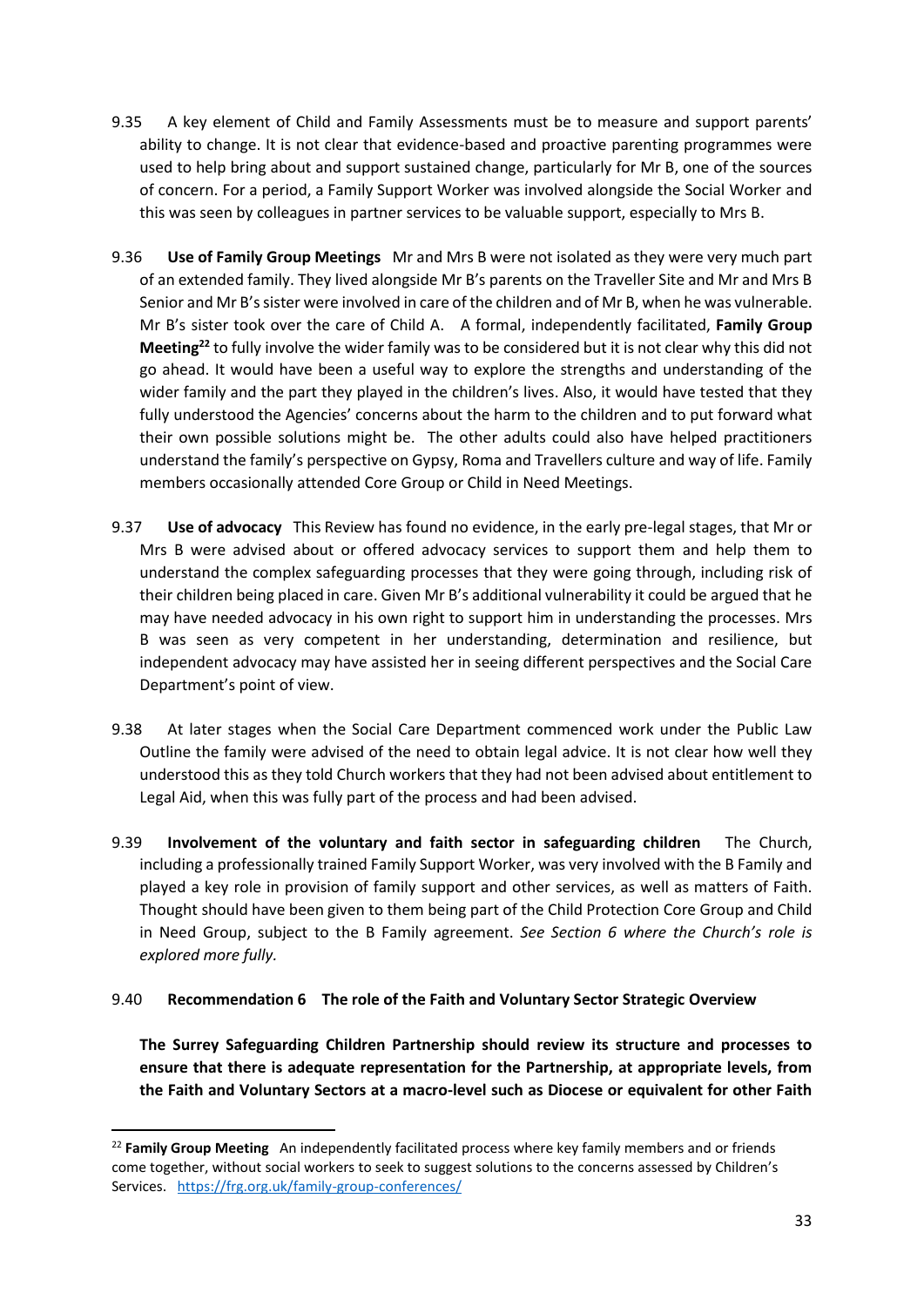**sectors, especially where they provide direct county wide welfare or support services to children, young people and / or vulnerable parents.** 

**This will enable the Surrey Safeguarding Children Partnership to influence and monitor the quality of safeguarding within large county wide organisations and its delivery in localities and ensure congruence and effective multi-agency working across the Faith, Voluntary and Statutory Sectors.** 

**As an addition the Surrey Safeguarding Children Partnership may wish to consider inviting such organisations to provide assurance equivalent to Section 11 audits.** 

#### 9.41 **Recommendation 7 The role of the Faith and Voluntary Sector Practice**

**The Surrey Safeguarding Children Partnership should ask Children's Services and Early Help Providers to review and put in place arrangements to ensure that colleague practitioners from the Faith or Voluntary sector, who are working directly with families on Child in Need or Child Protection Plans, or families who have an Early Help assessment, can be included in Core Groups and Team Around the Family Meetings, as appropriate.** 

- 9.42 **Management guidance and quality assurance to the case** This case was unusual, complex and out of the usual scope of social work given the community violence at its core and the need to engage services which were not usual partners in child protection work. Supervision and Quality Assurance systems (through the Child Protection Conferences) were in place, but they did not pick up the need for a different approach.
- 9.43 In addition, there was involvement by senior managers, lawyers and Panels to sanction the Family Proceedings and agree costs for Bed and Breakfast or repairs to the house where the small caravan was located. It is surprising, therefore, that senior managers did not recognise that the case was making no progress and needed different approaches to either the community violence, to the non-attendance at key statutory meetings by other Council Departments' staff or for the need to re-locate the family; and which were beyond the control of a social worker or social work team manager. A creative corporate response was required, which was likely to need Director level involvement.
- 9.44 **Escalation** The network of practitioners was clearly frustrated by the lack of progress and lack of solutions to the community violence and re-location. Any one of the Core Group Practitioners could have escalated the case to senior managers or to the Surrey Safeguarding Children Partnership. The review has been informed that there is now a revised Escalation Policy. **The Partnership may wish to review how this is working to ensure that Agencies and their staff are confident in its use.**

#### 9.45 **Surrey and District Councils / Children's Services Priority Re-Housing Policies**

The B Family were assessed as being in the highest category of safeguarding need. A major source of risk to them was accommodation based; initially the community-based violence focussed on the Traveller Site and later, for the younger children, the inadequate interim living arrangements. Finding alternative suitable accommodation, was a key priority element of the Child Protection Plan but it was never achieved. The Court was said to be keen that suitable accommodation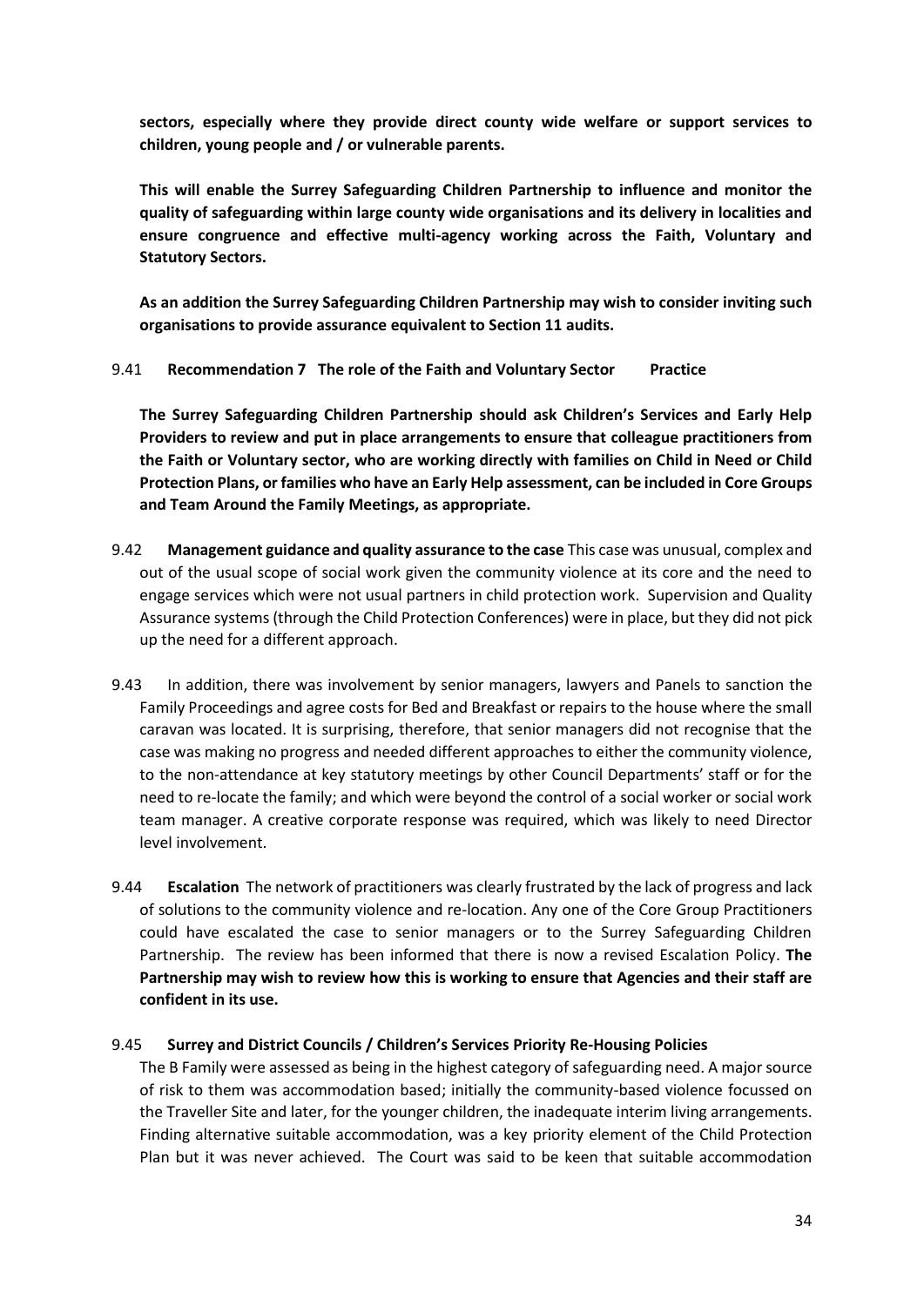should be found for them. The B Children were among the Council's highest level of priority but for over a year lived in unsafe and unsuitable conditions.

- 9.46 This review has shown that frontline workers saw the need to resolve the accommodation problem but were unable to do so. A challenge was the family's wish to have their culture and way of life respected and their belief that a house, if one had been available, was not a suitable solution, unless it met certain conditions to respect the outdoor life. It is understood that the Council has a Priority Re-Housing Policy for use between the District Councils and Children's Services with regard to nominating for priority re-housing in special cases. Although there was liaison between Housing and Social Care there is no information to show that a Priority Re-Housing Protocol was considered or used to resolve the problem.
- 9.47 The Review was advised that the Priority Re-Housing Protocol was currently being revised.

#### 9.48 **Recommendation 8 Priority Rehousing Arrangements**

**Surrey Children's Social Care and District Councils in undertaking the review of the Priority Housing Protocol should seek to ensure that it meets the needs of children in need of safeguarding under Child Protection Plans or subject of Court Orders under the Children Act, where accommodation is a key element of protecting children.** 

**All relevant Departments of the County, District and Borough Councils should be required to work together to resolve the accommodation issues where they are a source of risk.** 

**In revising the Protocol thought should also be given to inclusion and equality so that it addresses any specific needs for identified and recognised minority groups, such as Gypsy, Roma and Traveller children or families.** 

## **10 Recommendations**

*Recommendations included in section 9 are re-grouped here and if endorsed by the Surrey Safeguarding Children Partnership will form an Action Plan for improvements to be monitored by the Partnership.* 

10.1 **Recommendation 1** Surrey Police is recommended to review its Standard Operating Protocols, training and management support arrangements for frontline officers who are required to attend and investigate community based or culturally orientated or (organised) violence. The need to consider an assessment of the impact on cohorts of children and young people as potential victims or witnesses of such violence should be included in that review of procedures, training and management supervision.

#### 10.2 **Recommendation 2 Provision of Specialist Advice to Officers working with Gypsy, Roma and Traveller Communities**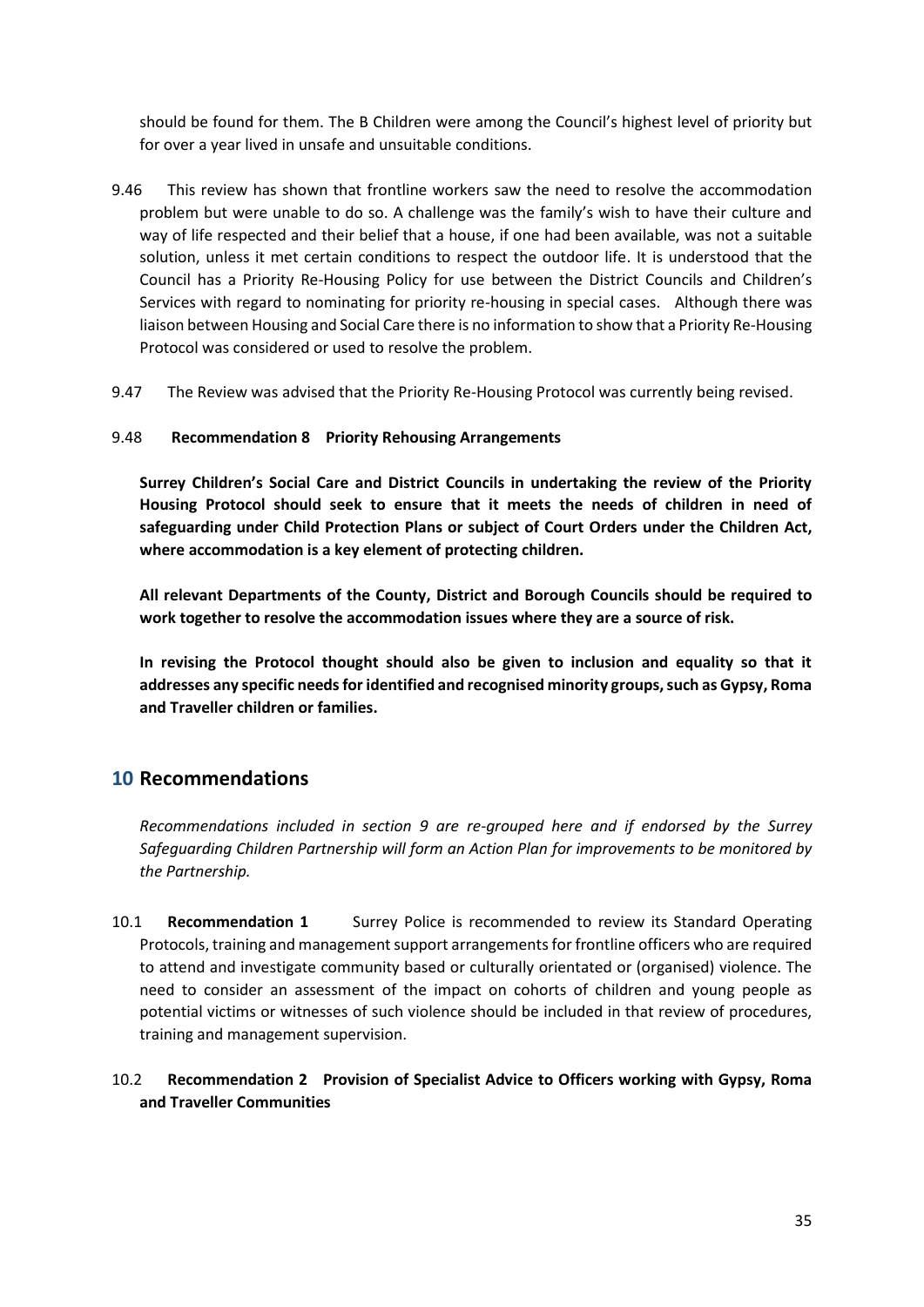Surrey Council should consider how best to ensure specialist advice is available to its officers to ensure that they take into account the ethnic and cultural needs of Gypsy, Roma, Traveller service users when undertaking assessments and planning services.

**Management of Child Protection Plans and Child in Need Plans through Child Protection Conferences and Core Groups, and Child in Need Meetings** 

### 10.3 **Recommendation 3 Ensuring the correct membership of Core Groups and Child in Need groups**

The Social Care Department should review the way that Child Protection Conferences, Core Groups and Child in Need Meetings are convened and how their membership is agreed to ensure that services which are essential are aware of the duty to attend or report on their own work, as required.

#### 10.4 **Recommendation 4 Quality assurance of Core Groups and Child in Need Meetings**

The Surrey Safeguarding Children Partnership should request and monitor quarterly quality assurance reports on the operation of Core Groups and Child in Need meetings, including essential attendance and the oversight of multi-agency child protection and child in need plans.

10.5 **Recommendation 5 Surrey Safeguarding Children Partnership and Surrey Children's Services is recommended to review how key Council and District Council Departments and Partner Agencies understand their wider corporate and statutory roles and responsibilities under Section 11 of the Children Act 2004 and Working Together 2018; and how this duty reaches down to relevant staff. It is recommended that there should be a register of the named Safeguarding Lead in each relevant department to whom individual cases can be referred and escalated, as needed.** 

#### 10.6 **Recommendation 6 The role of the Faith and Voluntary Sector Strategic**

The SSCP should review its structure and processes to ensure that there is adequate representation for the Partnership, at appropriate levels, from the Faith and Voluntary Sectors at a macro-level such as Diocese or equivalent for other Faith sectors, especially where they provide direct county wide welfare or support services to children, young people and / or vulnerable parents.

This will enable the SSCP to influence and monitor the quality of safeguarding within large countywide organisations and its delivery in localities and ensure congruence and effective multi-agency working across the Faith, Voluntary and Statutory Sectors.

As an addition the SSCP may wish to consider inviting such organisations to provide assurance equivalent to Section 11 audits.

#### 10.7 **Recommendation 7 The role of the Faith and Voluntary Sector Practice**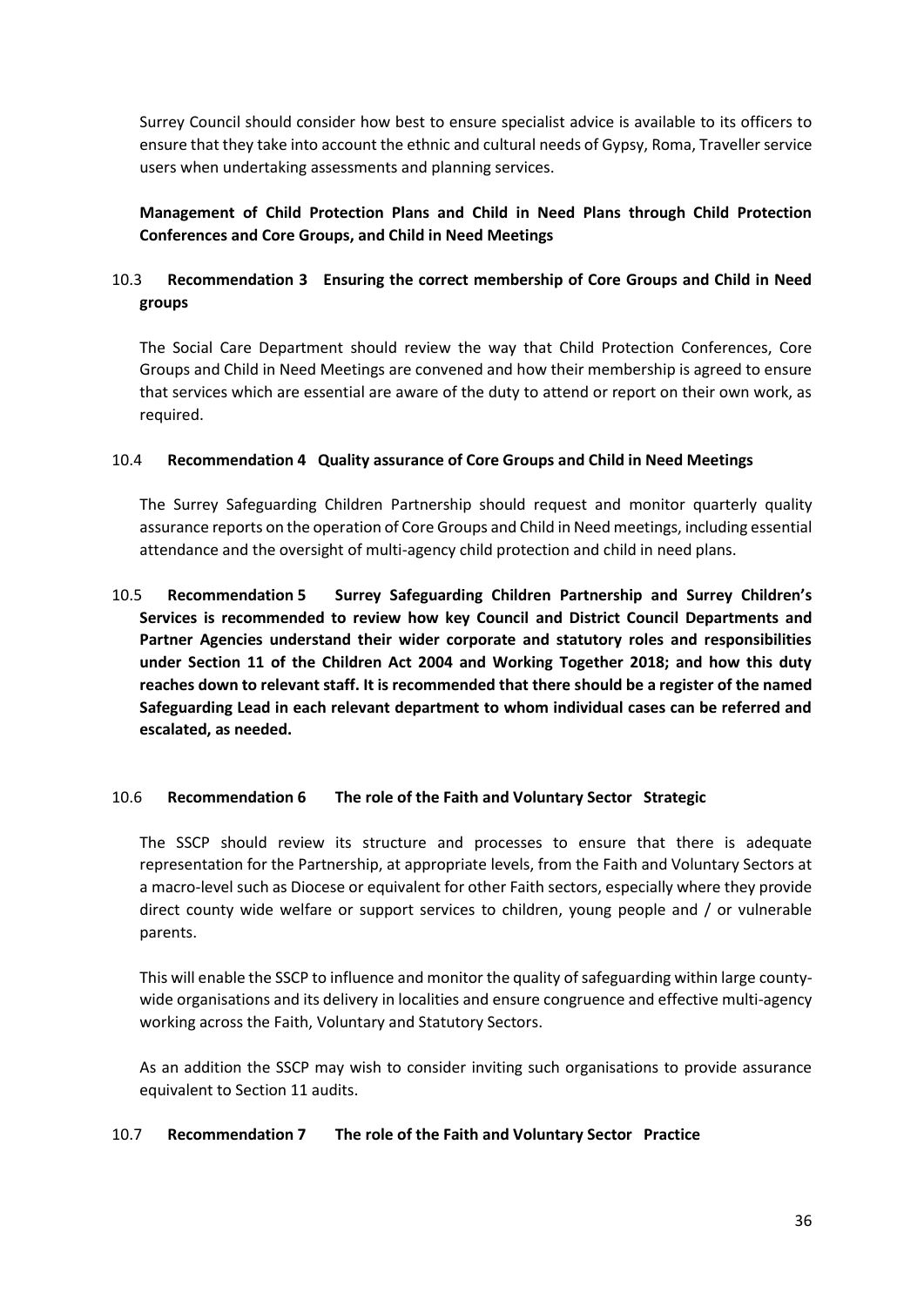The Surrey Safeguarding Children Partnership should ask Children's Services and Early Help Providers to review and put in place arrangements to ensure that colleague practitioners from the Faith or Voluntary sector, who are working directly with families on Child in Need or Child Protection Plans, or families who have an Early Help assessment, can be included in Core Groups and Team Around the Family Meetings, as appropriate.

#### 10.8 **Recommendation 8 Priority Rehousing Arrangements**

Surrey Children's Social Care and District Councils in undertaking the review of the Priority Housing Protocol should seek to ensure that it meets the needs of children in need of safeguarding under Child Protection Plans or subject of Court Orders under the Children Act, where accommodation is a key element of protecting children.

#### **All relevant Departments of the County Council, District and Borough Councils should be required to work together to resolve the accommodation issues where they are a source of risk.**

In revising the Protocol thought should also be given to inclusion and equality so that it addresses any specific needs for identified and recognised minority groups, such as Gypsy, Roma and Traveller children or families.

#### 10.9 **Action Already Taken County Wide Strategy for coordinating services to the Gypsy, Roma, Traveller Communities**

During the Review an Interim Recommendation was made to the Chair of the Surrey Safeguarding Children Partnership about the need for the Council and Partners to have a co-ordinated Multi-Agency Strategic Approach to work with Gypsy, Roma and Traveller Communities in Surrey. Work had already started on this in parallel and a meeting was held with Senior Managers, The Chair of the Safeguarding Children Partnership and the Lead Reviewer to ensure that the lessons from this Review were included in the Terms of Reference for the new Strategy Group which is to lead this overarching strategy. The Strategic Leadership Group will report to the Surrey Safeguarding Children Partnership, the Health and Wellbeing Board, the Community Safety Partnership and the Safeguarding Adults Board.

July 2021

Malcolm Ward, B.Soc.Sc, Master of Social Work Independent Reviewer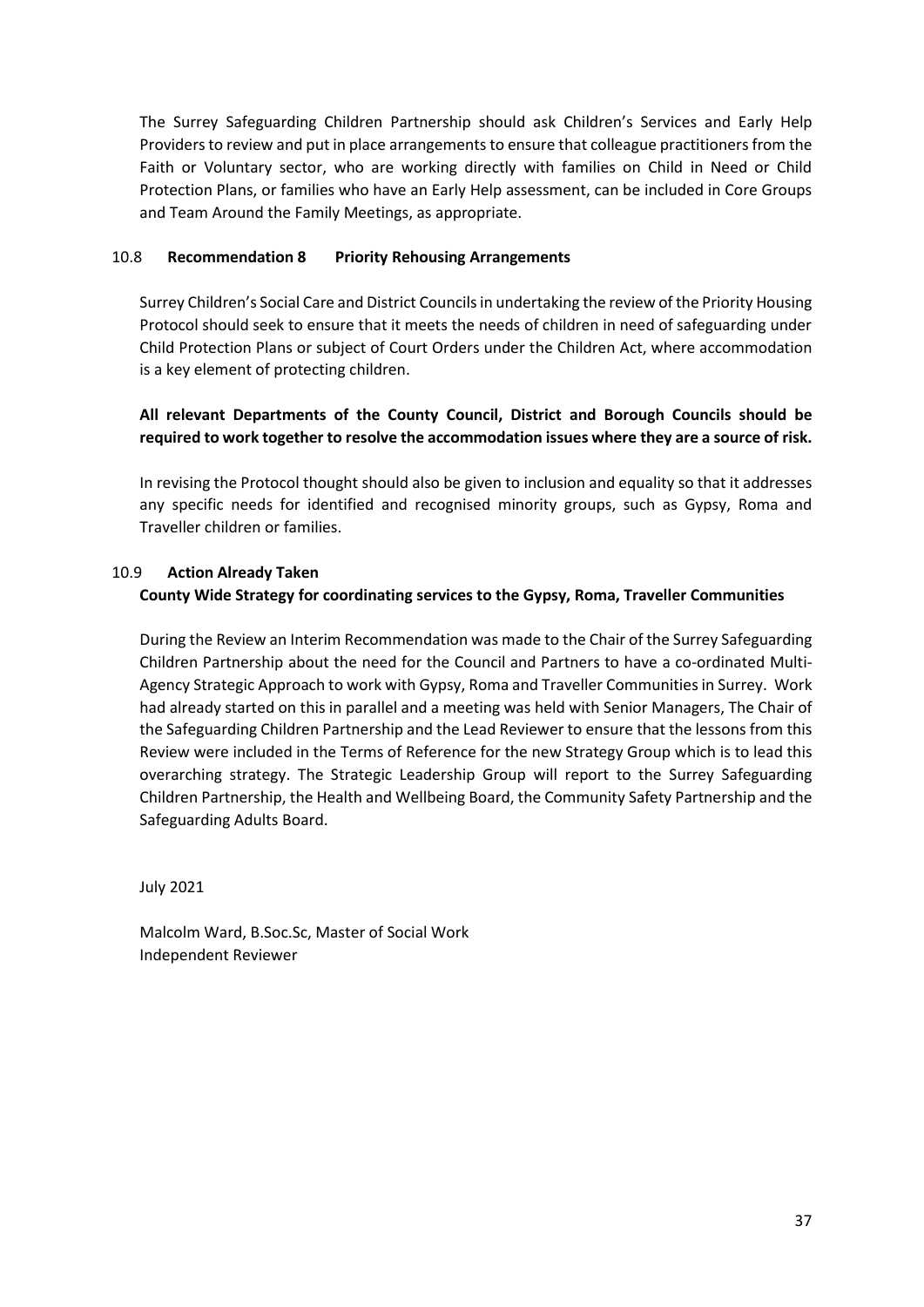## **Appendices**

**House of Commons Report: Tackling inequalities faced by Gypsy, Roma and Traveller communities, April 2019** 

[Tackling inequalities faced by Gypsy, Roma and Traveller communities -](https://publications.parliament.uk/pa/cm201719/cmselect/cmwomeq/360/full-report.html) Women and Equalities [Committee \(parliament.uk\)](https://publications.parliament.uk/pa/cm201719/cmselect/cmwomeq/360/full-report.html)

*Gypsy, Roma and Traveller people have the worst outcomes of any ethnic group across a huge range of areas, including education, health, employment, criminal justice and hate crime. Too often local authorities and public services fail to differentiate between different groups who have different needs. Our inquiry has found that, while many inequalities have existed for a long time, there has been a persistent failure by both national and local policy-makers to tackle them in any sustained way. This failure has led to services that are ill-equipped to support Gypsy, Roma and Traveller people to use services that they need and are entitled to.*

*The Committee did not set out to tackle issues relating to Traveller sites or encampments but to tackle a wide range of other policy issues often eclipsed by issues of accommodation. Given that three in four Gypsies and Travellers live in non-caravan accommodation, we are deeply concerned that Government policy-making is overwhelmingly focused on planning and accommodation issues. Other important areas of public policy and service provision seem to consist of small-scale projects that are funded for a short time and then not taken forward strategically.* 

*Specialist support in education and health that has been put in place has not been sustained and is increasingly reliant on small, voluntary agencies. We have found that trust is low between Gypsy, Roma and Traveller communities and public services, due to historic and ongoing discrimination. Gypsy, Roma and Traveller people feel that they are, at best, ignored and, at worst, actively discriminated against in public services and policy making. While pockets of good practice exist, these tend to be driven by committed individuals developing creative solutions to overcome barriers. When individuals move on, the trust that has been built up dissipates, along with any progress that has been made.* 

*Gypsy, Roma and Traveller communities have every right to live their lives according to their values and beliefs within the law that that applies to every UK resident. But we have concluded that actions that fall outside the law are not as effectively tackled by local authorities, law enforcement agencies and other public bodies as they are for settled communities. This creates unnecessary tensions and prejudiced attitudes. This also lets down vulnerable members of the Gypsy, Roma and Traveller communities, especially those suffering domestic abuse and children who are not receiving their legal right to education. This is completely unacceptable and must be addressed through both sensitive work by public bodies and through the Communities being willing to work with them in good faith.*

See also See also [https://www.parliament.uk/business/committees/committees-a-z/commons](https://www.parliament.uk/business/committees/committees-a-z/commons-select/women-and-equalities-committee/news-parliament-2017/grt-report-published-17-19/)[select/women-and-equalities-committee/news-parliament-2017/grt-report-published-17-19/](https://www.parliament.uk/business/committees/committees-a-z/commons-select/women-and-equalities-committee/news-parliament-2017/grt-report-published-17-19/)